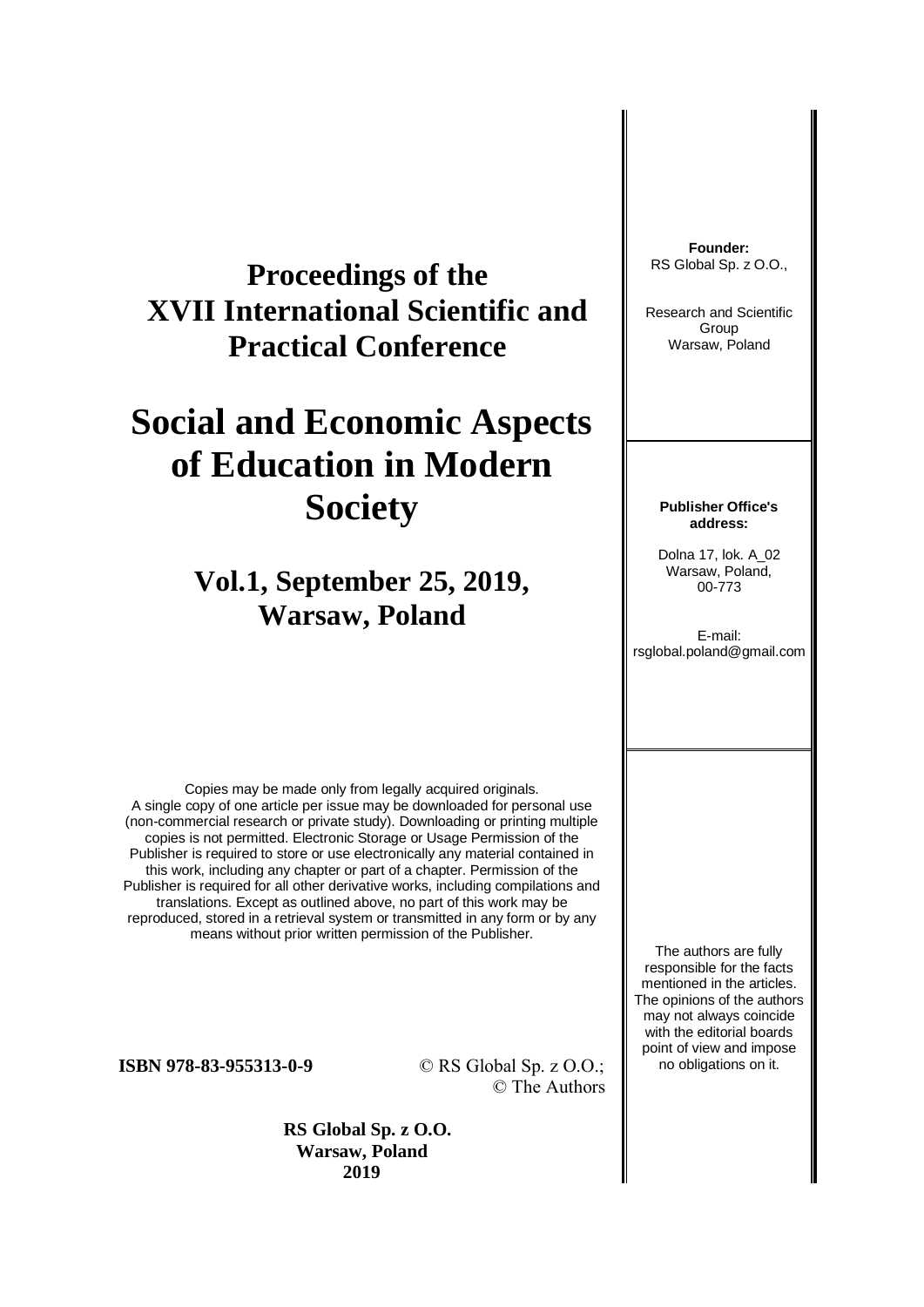## **CONTENTS**

### *ECONOMY*

| Zaharco S.V.<br>THE ANALYSIS OF THE DIMENSION AND DYNAMICS OF PUBLIC EXPENDITURES ON                                     | 3  |
|--------------------------------------------------------------------------------------------------------------------------|----|
| Zokirjonov M.R.<br>ORGANIZATIONAL FEATURES OF FINANCIAL RISK MANAGEMENT AT ENTERPRISES                                   | 9  |
| Ирматова А. Б.<br>ИНТЕЛЛЕКТУАЛИЗАЦИЯ ЖЕНСКОГО ТРУДА КАК ОСНОВА ПОВЫШЕНИЯ ЗАНЯТОСТИ                                       | 14 |
| Лойко Валерія Вікторівна, Поздєєва Катерина Вікторівна<br>СУЧАСНІ ПРОБЛЕМИ ТА НАПРЯМИ УДОСКОНАЛЕННЯ СИСТЕМИ ФІНАНСУВАННЯ | 17 |
| Юэ Тайшань                                                                                                               | 23 |
| Анвар Аиджонович Худояров<br>ТЕНДЕНЦИИ РАЗВИТИЯ МЕЖДУНАРОДНОГО И ПАЛОМНИЧЕСКОГО ТУРИЗМА В                                | 26 |
| <b>LEGAL AND POLITICAL SCIENCE</b>                                                                                       |    |
| <b>Huang Kunpeng</b>                                                                                                     | 29 |
| Vephkhvia Grigalashvili<br>UNDERSTANDING OF HYBRID WARFARE PHENOMENON                                                    | 31 |
| Иваничева Ляна Сергеевна<br>ДИРЕКТИВА «ПАКЕТНЫЙ ТУР» КАК ИСТОЧНИК ПО РАЗВИТИЮ ТУРИСТИЧЕСКОЙ                              | 35 |
| Юэ Тайшань<br>ЭВОЛЮЦИЯ ДИПЛОМАТИИ КИТАЙСКОЙ НАРОДНОЙ РЕСПУБЛИКИ С РЕСПУБЛИКОЙ                                            | 38 |
| <b>HISTORY</b>                                                                                                           |    |
| Asrorova Lobar                                                                                                           | 42 |
| Хань Юй<br>РОЛЬ ИСТОРИЧЕСКОЙ НАУКИ В ИЗУЧЕНИИ РАЗВИТИЯ МЕЖДУНАРОДНЫХ<br>ОТНОШЕНИЙ КНР СО СТРАНАМИ КОРЕЙСКОГО ПОЛУОСТРОВА | 45 |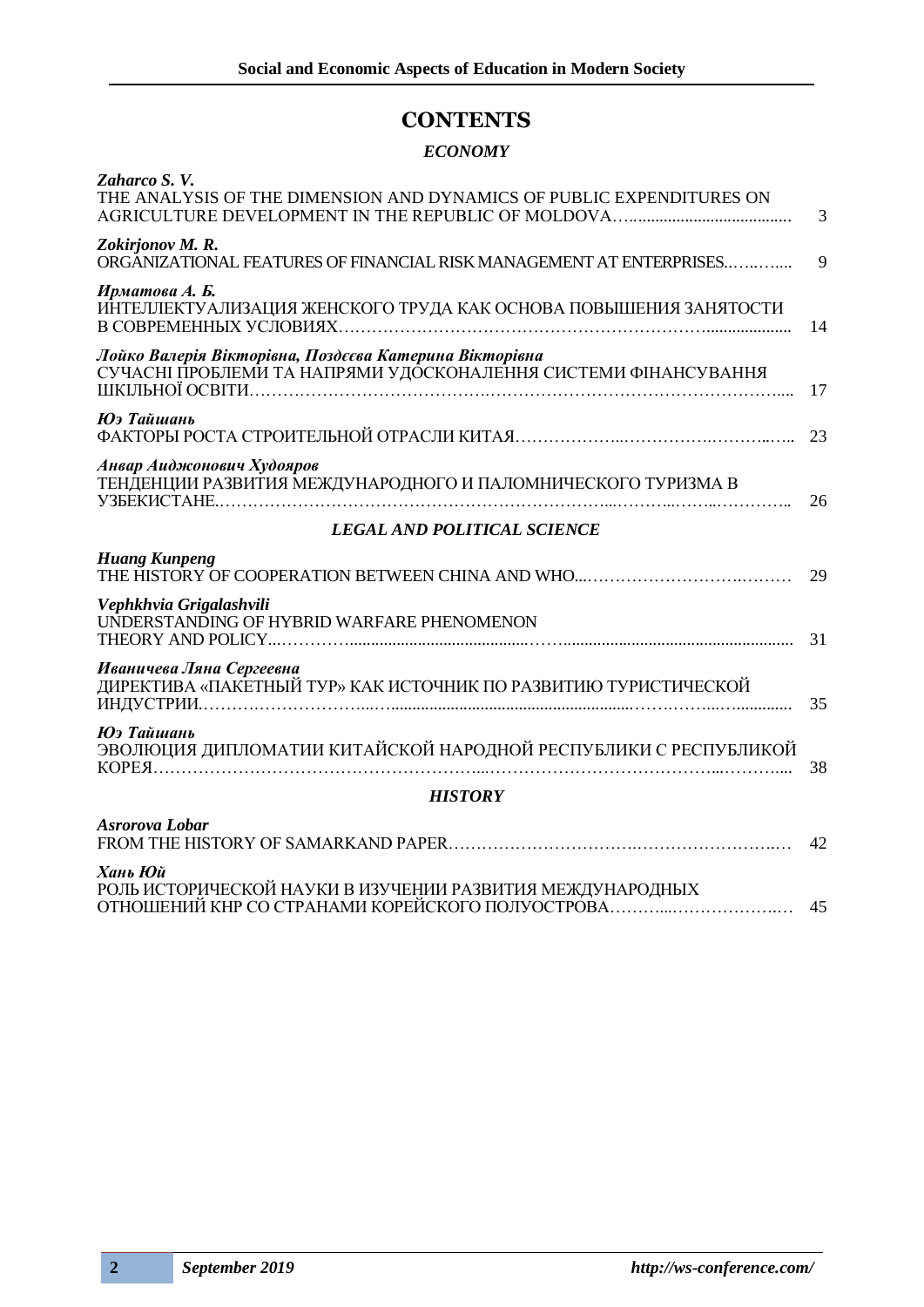# **THE ANALYSIS OF THE DIMENSION AND DYNAMICS OF PUBLIC EXPENDITURES ON AGRICULTURE DEVELOPMENT IN THE REPUBLIC OF MOLDOVA**

*Zaharco S. V., The State Agrarian University of Moldova, Associate Professor, the Department of General economy, PhD of Economic Sciences*

*Abstract. The objective of the paper is to analyze the size and dynamics of public spending in the agricultural sector, as well as the contribution of agriculture to the economic growth of the Republic of Moldova. Expenditures on agriculture are an important tool for promoting economic growth and poverty reduction in the agricultural sector as well as in the economy as a whole. Public spending on agriculture has a strong positive impact especially on the rural population. Due to the fact that agriculture is the most important real sector of the economy of the Republic of Moldova, the development of the agricultural sector is essential for a stable and accelerated growth of the economy. If we compare agricultural expenditures across the country, we can see that such investments in public goods as: research and development, rural infrastructure, consulting and education services, together with the creation of an institutional and favorable policy environment, are the most important drivers of the economic growth.*

*Keywords: Agriculture, budgetary allocations, state budget, public spending, economic growth, agricultural sector.*

**Introduction.** Agriculture plays an important role in the economy of the Republic of Moldova due to its size. Thus, in 2018 36.1% of the employed population was involved in the agricultural sector, and the contribution to the formation of GDP was 10.2%. The respective indicators, although they have been constantly decreasing over the last few years, highlight that the performance of this sector depends not only on the well-being of a significant share of the population, but also on the dynamics of the national economy [2].

Due to its importance, agriculture remains a priority branch for financial granted by the state. The financing of this sector has increased in recent years, with the emphasis being on the allocation of subsidies and the adjustment to European Union quality standards. The need to reform agriculture is caused, in addition to the traditional factors of productivity improvement, by integration in the Free Trade Area with the EU based on the EU-Moldova Association Agreement [4].

The increase in the volume of public allocations to agriculture must be accompanied by their more efficient use. The quality and sustainability of economic growth depends to a large extent on the efficiency of allocating and using the limited financial resources from the budget. However, efficient use of public finances cannot be achieved without a reliable framework for planning and executing the State Budget. For these reasons, it is important to ensure an institutional and normative framework of fiscal management, capable of ensuring economic development without jeopardizing the sustainability of public finances [3].

Public expenditures management is an essential instrument of the government policy. Of course, public expenditures management has specific dimensions for each country and the real economic, social, administrative capacity of implementation must be taken into consideration for each country. The state budget of the Republic of Moldova is affected by the economic crisis, the reduction of foreign assistance and the increase of needs in relation to the global fuel, food and labor crisis. However, research shows that well-targeted public investments can be self-sustaining, as they increase the production capacity of the economy and thus stimulate economic growth. With economic growth, revenues also increase, generating the tax base to support public investment spending [5].

Taking into account the above mentioned, this study aims to analyze the size and dynamics of public expenditures for the development of agriculture of the Republic of Moldova, examining the dynamics of these expenditures according to the functional classification, as well as their share in GDP formation.

**Research results.** The public sector plays an essential role in creating beneficial conditions for the development of agriculture. Through the budget allocations, the state has the potential to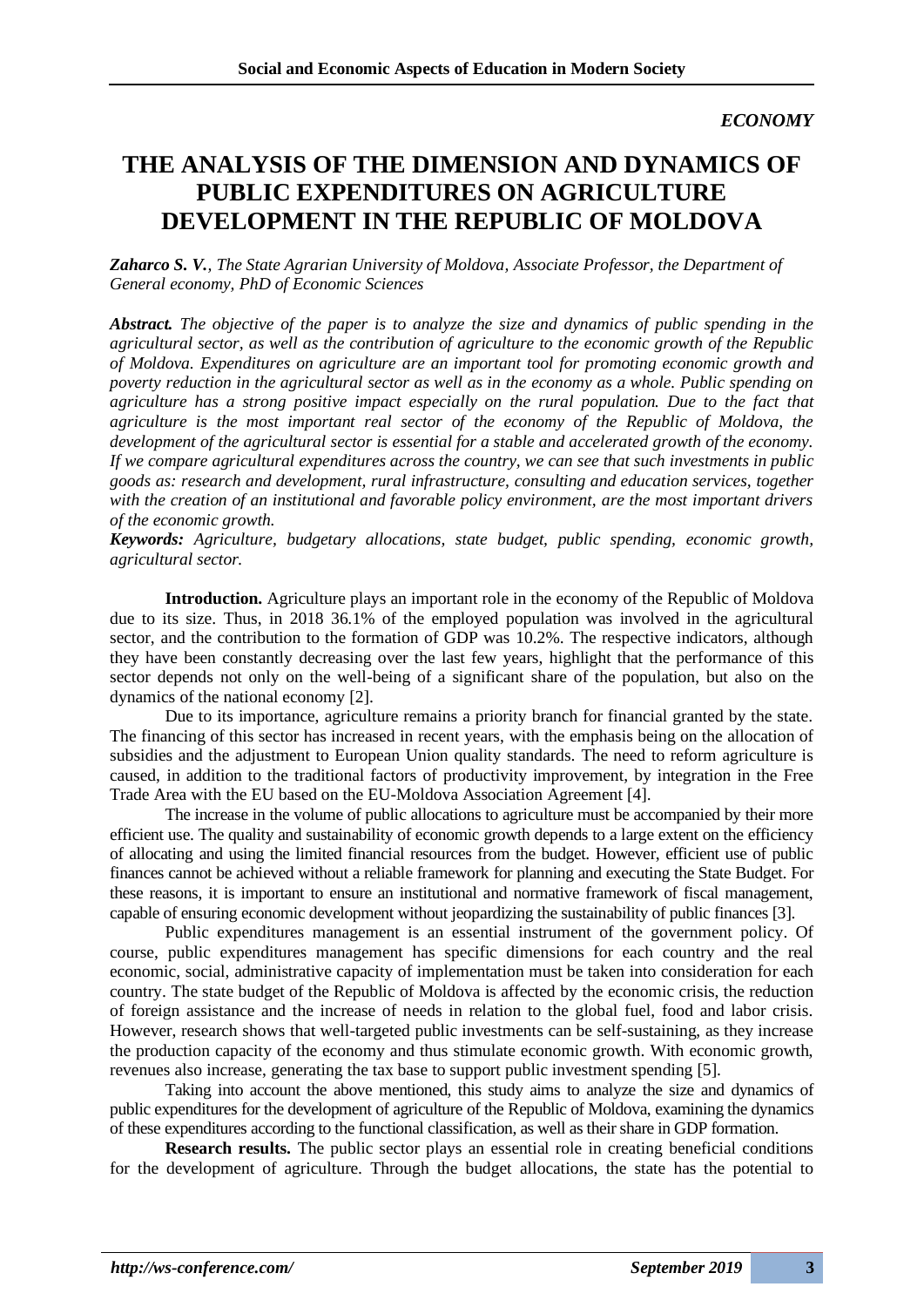improve the precarious situation of the respective field. It is important to ensure the efficient use of public resources within a limited budget for the agricultural sector. Public spending must be geared towards the most essential priorities that require the support of the public sector and which have the greatest potential to produce a positive impact.

At present, in the Republic of Moldova the financing of the agricultural sector is carried out in an inappropriate strategic framework. And the mechanism for connecting the development strategy of the agricultural sector to the institutional structure and budgetary allocations of the Ministry of Agriculture, Regional Development and the Environment is not fully effective. The annual budget is drawn up first and foremost, as a result of political pressures and the structure of past expenditures, regardless of whether they correspond to the present priorities of the agricultural sector in the current economic environment. As a result, the structure and size of public spending have not undergone major changes over time, as they have not been substantially revised to suit the needs of agricultural producers [1].

The role of agriculture in the structural transformation of the economy of the Republic of Moldova is significant, although agriculture currently is having a declining share in the national economy. Consequently, the importance of agriculture in current growth strategies is underestimated. This undervaluation is due to the low prices of agricultural production on world markets, the apparent lack of innovative technological advances in agriculture and the increasing importance of trade.

Compared to other countries in the region, the share of the agricultural sector in the GDP of the Republic of Moldova is quite significant, constituting 12.2% in 2017. At the same time, the share of the agricultural sector in the countries of the region fluctuates around 2-8%, except for Ukraine where the share of agriculture in GDP reached the level of 14% during that period (Fig. 1).



*Fig. 1. The share of agriculture in GDP by region – 2017, % Source: Elaborated by the author on the basis [8]*

The data reflected in Figure 1 reconfirm the hypothesis that, with the development of a country, the share of agriculture in GDP decreases, and vice versa. This fact usually leads to labor migration from agricultural to non-agricultural sectors. In order to maintain agriculture's vital role as food and raw material supplier, it is important to increase the productivity of agriculture per employee, which can result from increased investments in agriculture and the use of improved technologies.

The budgetary allocations for agriculture have had the tendency to reduce during the last 3 years. The evolution of the expenditures on the development of agriculture is highlighted in 2017, when the budgetary expenditures increased, reaching the share of 4.5% of the total budgetary expenditures. In the following period (2018-2019), the respective expenditures fell steadily to 3.7% in 2019 (Tab. 1).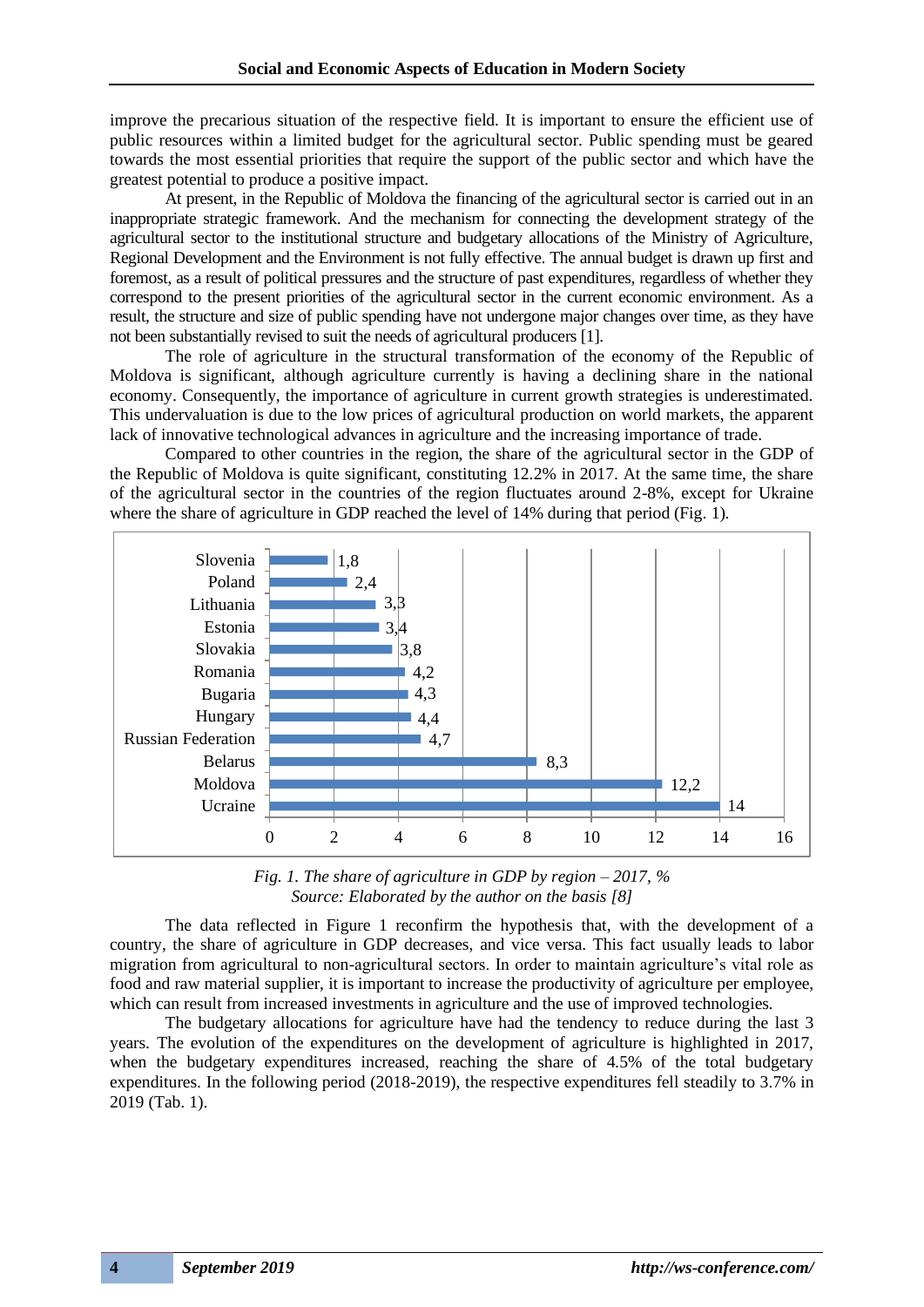| INCPUBLIC OF INFORMATION            |                  |                  |      |      |
|-------------------------------------|------------------|------------------|------|------|
| Categories of expenditures          | 2016             | 2017             | 2018 | 2019 |
| State general services              | 9,2              | 9,1              | 9,3  | 9,7  |
| Foreign affaires                    | 1,2              | 1,3              | 1,1  | 1,0  |
| Debt service                        | 5,4              | 5,4              | 4,4  | 4,2  |
| National defence                    | 1,7              | 1,6              | 1,5  | 1,7  |
| Public order                        | 7,1              | 7,7              | 6,9  | 7,1  |
| Justice                             | 2,0              | 2,3              | 2,2  | 2,3  |
| Penitentiaries                      | 1,2              | 1,3              | 1,6  | 1,6  |
| General economic services           | 1,2              | 1,3              | 1,8  | 1,4  |
| <b>Agriculture</b>                  | 4,0              | 4,5              | 4,4  | 3,7  |
| Energetics                          | 0,5              | $\overline{0,5}$ | 0,6  | 1,7  |
| Mining, industry and construction   | 0,1              | 0,1              | 0,01 | 0,1  |
| Transport                           | $\overline{5,3}$ | 6,4              | 10,0 | 9,4  |
| Communications                      | $\overline{a}$   | 0,01             | 0,01 | 0,2  |
| Tourism                             | 0,03             | 0,05             | 0,05 | 0,04 |
| <b>Environment</b> protection       | 0,5              | 0,4              | 0,4  | 0,5  |
| Communal housing management         | 1,2              | 1,0              | 1,1  | 0,9  |
| Health                              | 10,0             | 9,7              | 9,4  | 9,0  |
| Youth and sports                    | 0,8              | 0,7              | 0,7  | 0,7  |
| Culture                             | 1,1              | 1,1              | 1,0  | 1,0  |
| Education                           | 25,6             | 25,4             | 24,0 | 23,5 |
| Social protection                   | 20,6             | 18,8             | 18,5 | 17,4 |
| Science and innovation              | 1,3              | 1,3              | 1,1  | 1,1  |
| Development and reform expenditures | $\overline{a}$   |                  |      | 1,8  |
| <b>TOTAL</b>                        | 100              | 100              | 100  | 100  |

Table 1. The structure of public expenditures according to the functional classification in the Republic of Moldova (%)

*Source: Elaborated by the author on the basis [6].*

The value of public spending of 3.7-4.5% in agriculture is insufficient for sustainable development and significant results. Although the data show that in the last decade substantial investments have been made in this sector, in particular due to the funds offered by foreign donors, who have contributed to the sustainable development of the sector, they have not played a decisive role in reducing poverty. It can be explained by the inefficient allocation of financial resources. It is very important that the volume of financing of agriculture is associated with greater efficiency in the use of funds.

The government of the Republic of Moldova should invest more in the agrarian sector due to those many advantages it offers. Firstly, these are the favorable geographical position and features, there is the possibility of early cultivation of vegetables, which represents a significant competitive advantage for Moldova; secondly, Moldova has good resources for humus soils and water; thirdly, the Moldovan population has accumulated great experience and knowledge for growing fruits, vegetables and tobacco, as well as for viticulture and wine production, and the country's research institutions have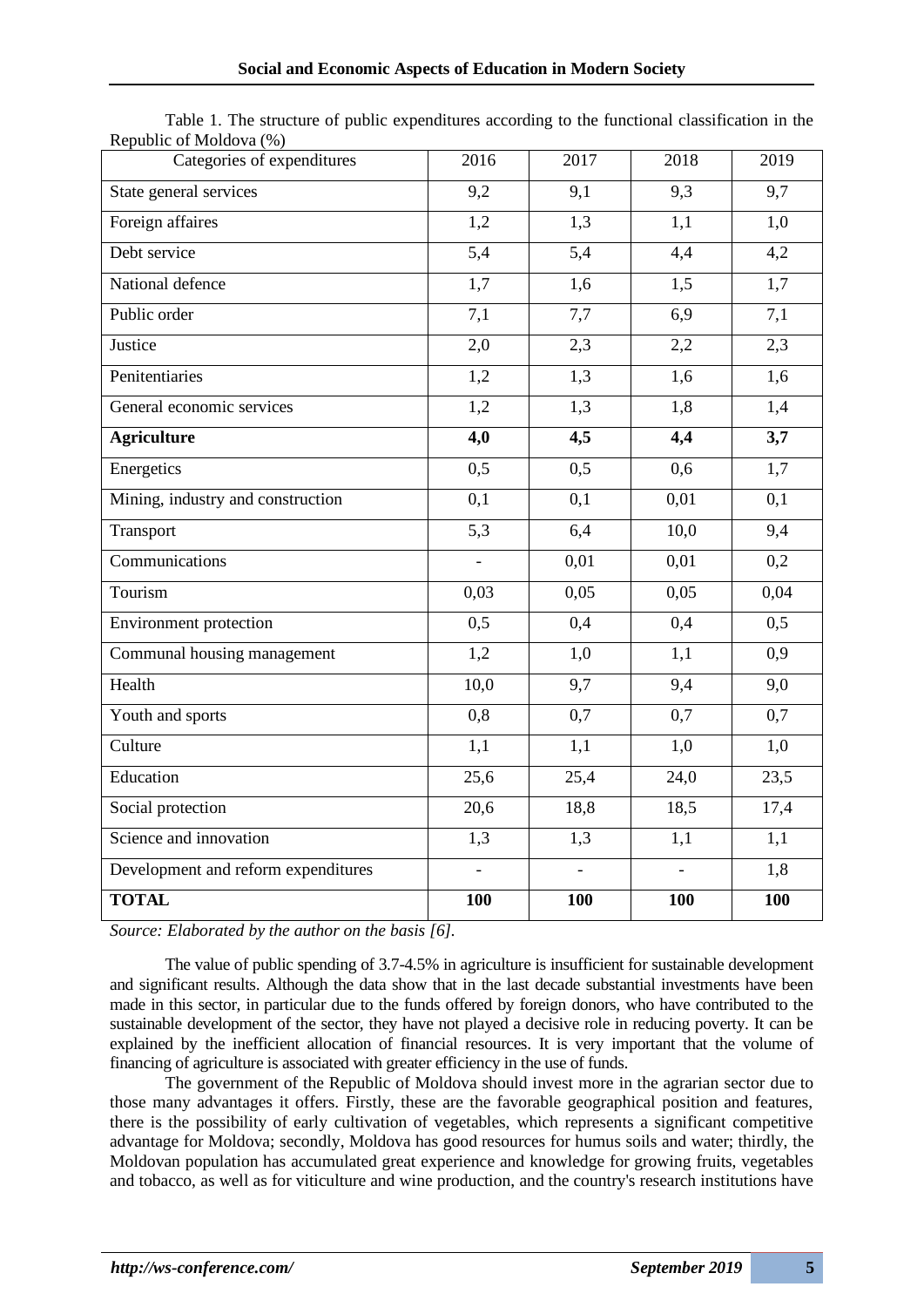a solid knowledge and experience in agricultural sciences, which significantly contributes to the development of agriculture.

From a regional point of view, the Republic of Moldova allocates for agriculture more than its neighbors in Eastern Europe, exceeding the EU average by 9.8% (Tab. 2). We mention, however, that a higher volume of financing of agriculture does not automatically turn into a higher performance of this sector. As a rule, countries with higher financing of agriculture have a more dynamic sector, but there are also countries with low share of agricultural expenditure and with a competitive agricultural sector. Therefore, several factors, including structural ones, must be taken into account when determining the financing volume.

| $I\cup \text{LUM}, \neq 0$    |      |      |      |      |      |
|-------------------------------|------|------|------|------|------|
| Country                       | 2008 | 2010 | 2013 | 2015 | 2016 |
| Bulgaria                      | 1,5  | 0,8  | 0,9  | 1,0  | 0,6  |
| Estonia                       | 0,7  | 0,6  | 0,7  | 0,5  | 0,4  |
| Lithuania                     | 1,2  | 1,2  | 0,9  | 1,0  | 0,7  |
| Moldova                       | 1,3  | 1,2  | 1,4  | 1,5  | 0,9  |
| Poland                        | 1,0  | 0,7  | 0,4  | 0,4  | 0,4  |
| Romania                       | 1,4  | 1,0  | 0,8  | 0,7  | 0,5  |
| Slovakia                      | 0,4  | 0,4  | 0,3  | 0,4  | 0,3  |
| Slovenia                      | 0,7  | 0,5  | 0,6  | 0,6  | 0,5  |
| Hungary                       | 0,7  | 0,5  | 0,4  | 0,6  | 0,5  |
| European Union (28 countries) | 0,4  | 0,3  | 0,3  | 0,2  | 0,2  |
| Euro area (19 countries)      | 0,4  | 0,4  | 0,3  | 0,2  | 0,2  |

Table 2. The share of public expenditures in agriculture in gross domestic product (GDP) by  $r_{\text{c}}\sin\theta$ 

*Source: Elaborated by the author on the basis [6] și [7].*

Being one of the priority areas of economic development, agriculture needs the support of the state by allocating the financial means that would contribute to the amplification of the activity of the agricultural producers in particular and of the business environment in general. The main mechanisms to support the agricultural sector in the Republic of Moldova are subsidies. They are allocated from the National Fund for Agriculture and Rural Development, as well as from various programs such as: small and medium-sized business support programs  $(PARE 1 + 1)$  and business start-up programs for young entrepreneurs (START-UP).

The granting of subsidies represents an effective lever both for attracting investments in agriculture and for developing this sector. They aim at developing or rehabilitating certain sectors of agriculture, modernizing technologies, ecological reconstruction, stimulating exports and improving the competitiveness of agri-food products.

The amounts and purposes of agricultural subsidies have changed since 1998. Initially, small producers were offered substantial amounts to encourage them to develop agricultural activities outside the former large agricultural enterprises. Since 2002, a significant part of them has been directed towards providing incentives to agricultural producers who took loans from credit institutions, including commercial banks. And since 2004, the importance of interest-free loans for procuring the necessary equipment for agricultural households and subsidies for planting vineyards has been increasing.

In recent years, and namely, starting with 2010, the Ministry of Agriculture, Regional Development and the Environment of the Republic of Moldova, through the Agency for Intervention and Payments for Agriculture (AIPA), has proposed to support the promotion and development of agricultural policy by increasing financial allocations and granting subsidies to agricultural producers.

According to the provisions of the Law of the state budget for the year 2019, the National Fund for the development of agriculture and rural environment constitutes 900 million lei [9]. The analysis of the subsidies granted in the Republic of Moldova during 2010-2019 shows that their level is constantly increasing. Thus, if in 2010 the subsidies amounted to 400 million lei, then in 2017-2019 they increased to 900 million lei, i.e. 2.25 times (Fig. 2).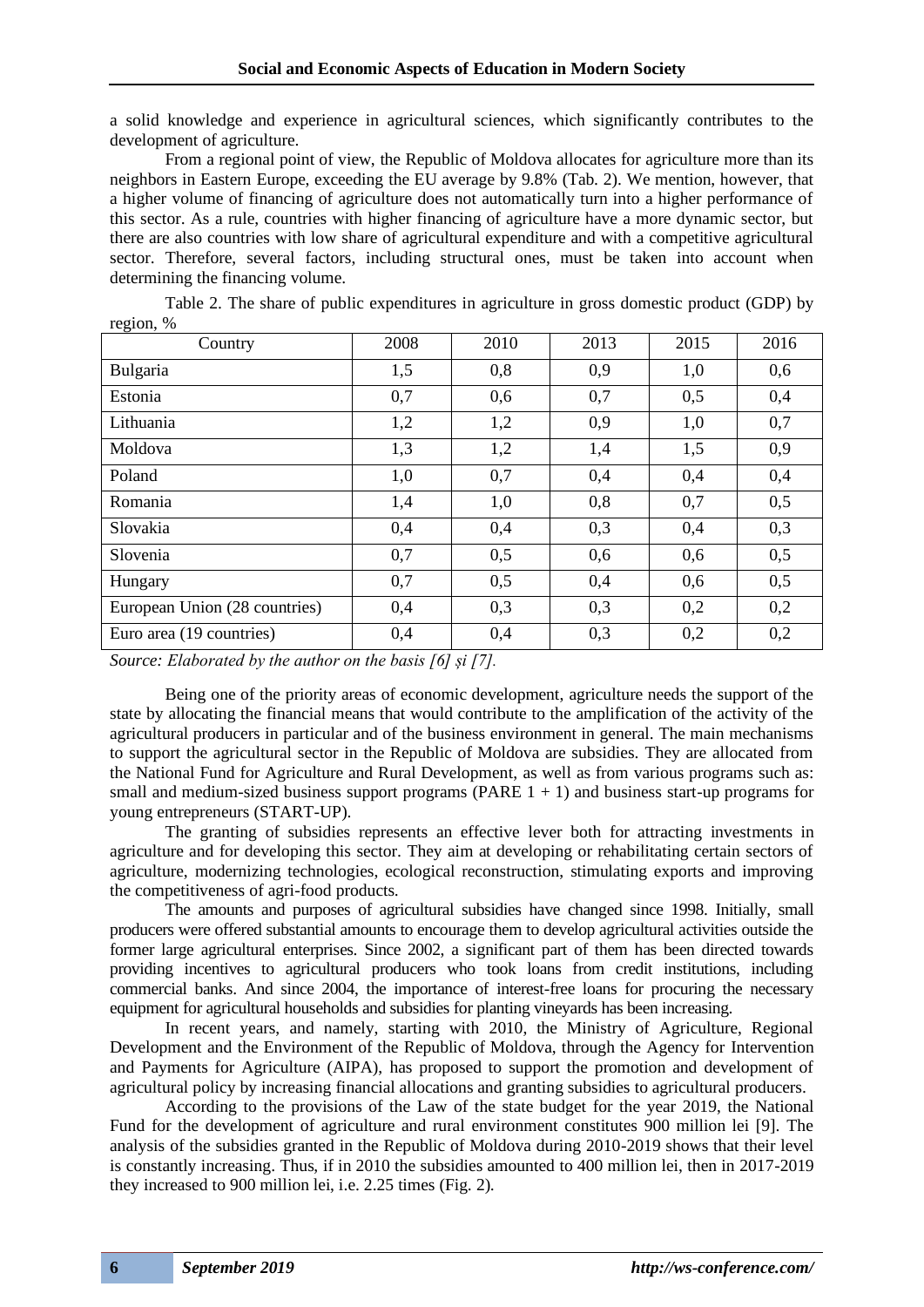

*Fig. 2. The evolution of the subsidy fund for agricultural producers in the Republic of Moldova, mil. Lei Source: Analytical report on the management of the financial means allocated to the national development fund of agriculture and rural environment (2018)*

Both economic entities and natural persons carrying on their businesses as entrepreneurs under the conditions of national law received subsidies as the result of the financial support granted by the state, through the mechanism of subsidization. As a result of the requested subsidies, it was possible to attract investments in the agri-food sector of over 6.0 billion. lei which was 15% more than the investments made by agricultural producers in 2017 (5.2 billion lei). The made investments created 4,635 new jobs, of which 2,946 were occupied by men and 1,689 by women [10].

The transparency of the use of public allocations in the agricultural sector is quite low, therefore the data presented in the paper do not reflect the full information regarding their use. The published activity reports contain superficial information that does not allow a detailed and relevant analysis of the public expenditures oriented towards the development of the agricultural sector. At the same time, the frequent changes in the budget for the agricultural sector disrupt the functioning of the sector. Public spending needs to be stabilized and strategically planned. They should also be streamlined in order to avoid wasteful subsidies and to increase the volume of investments that improve agricultural infrastructure. It is also necessary to increase the expenditure for agriculture in order to grow its importance for the economy and to match the volume of public funding with the practice of the European Union. However, justifying the demand for increasing public allowances requires an awareness of the links between agricultural spending, economic growth and poverty reduction.

**Conclusions.** In recent years, the public spending framework in the Republic of Moldova has registered several positive developments. These developments had both quantitative and qualitative aspects. Although the Republic of Moldova has rebuilt its macroeconomic reserves, there continue to be major policy challenges in relation to the governance framework, particularly in the financial sector, the efficiency of public spending and the mobilization of revenues.

The volume and structure of the budget allocations to support the agricultural sector are extremely important for the sustainable development of this sector. Although the budgetary allocations for agriculture have increased significantly in the last decade, they have not contributed to the sustainable growth of the given sector and to the poverty reduction.

It is certain that the performance of the agricultural sector largely depends on the volume of financing, but the efficiency of the use of agricultural funds also plays an essential role. In the field of agriculture, resources are allocated mainly for the specific subsidization of some products, this fact results in a short-term effect and does not contribute to the essential development of the sector. There is a need to redirect expenditures towards activities related to increasing productivity and competitiveness, as well as to creating the infrastructure that would facilitate the commercialization of production.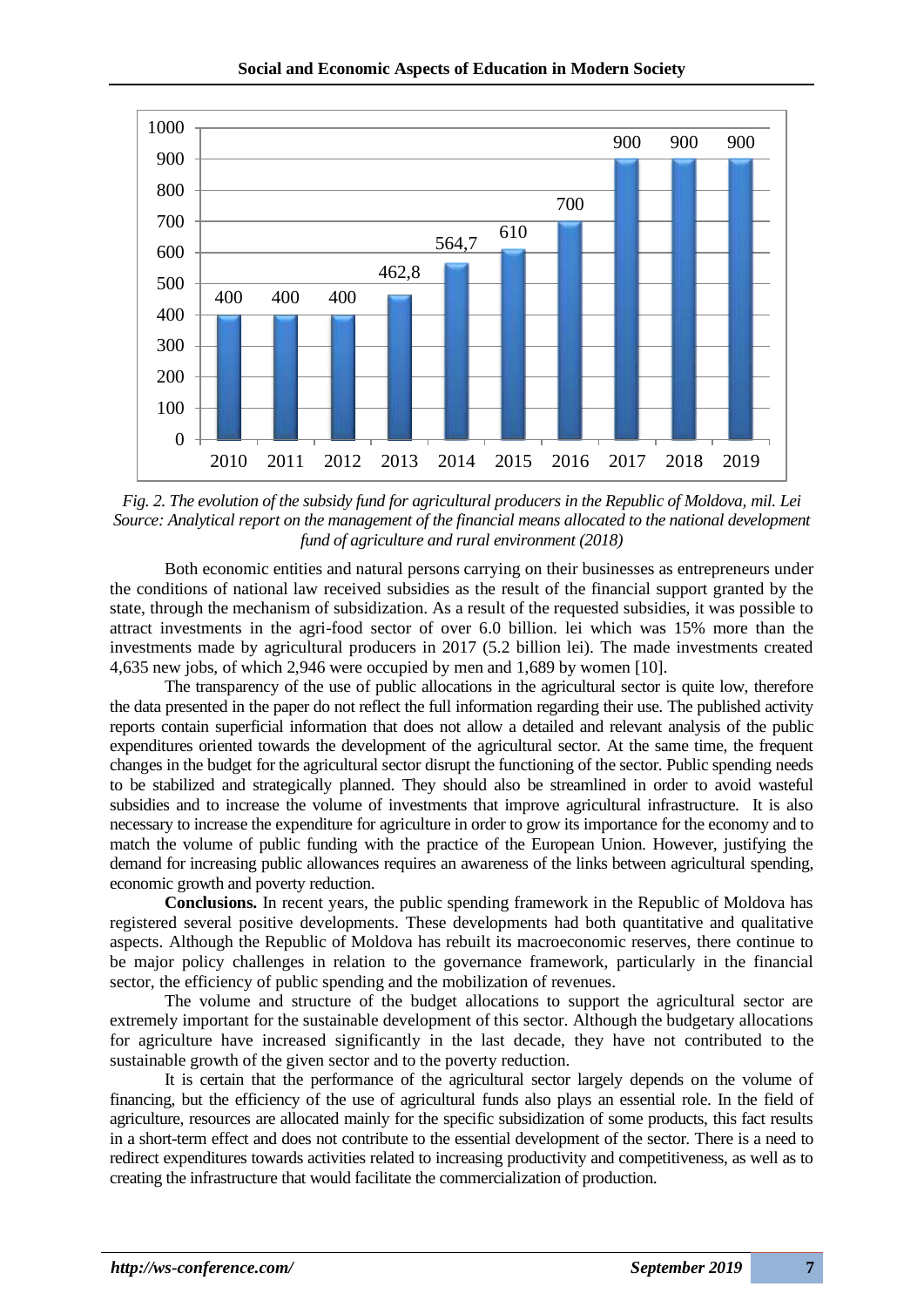#### **REFERENCES**

- 1. Dragomir L., Darii I. (2016). Ensuring the sustainability of the budget planning process in the Republic of Moldova. Journal of Public Administration, 81-88.
- 2. Moldova in figures (2019). Statistical summary. Chisinau: National Bureau of Statistics of the Republic of Molodva. p. 119.
- 3. Morcotîlo I. (2015). Evaluation of public expenditure in the Republic of Moldova. Chisinau: Expert-Grup, p. 18.
- 4. Morcotîlo I. (2015). Analysis of budgetary expenditure in agriculture. Chisinau: Expert-Grup, p. 22.
- 5. Tillier S., Muravschi A., Otel N., Corobceanu S. (2005). Moldova: Notes on agricultural policy. Public expenditure for the development of agriculture. p. 74.
- 6. The medium-term budgetary framework of the Republic of Moldova (2019). Available: https://mf.gov.md/en/buget/cadrul-bugetar-pe-termen-mediu
- 7. Government expenditure by functional classification COFOG (2018). Available: http://www.mf.gov.si/fileadmin/mf.gov.si/pageuploads/tekgib/2018-3-19-
- Government\_expenditure\_by\_functional\_classification\_\_COFOG\_\_\_comparison\_SLO-EU\_\_2008-2016\_.pdf 8. List of Countries by GDP Sector Composition (2018). Available: http://statisticstimes.com/economy/countries-by-gdp-sector-composition.php
- 9. Law on the state budget of the Republic of Moldova (2019). Available: http://lex.justice.md/md/378600/
- 10. Analytical report on the management of the financial means allocated to the national development fund of agriculture and rural environment (2018). Available: http://madrm.gov.md/sites/default/files/RAPORT%20ANALITIC%202018.pdf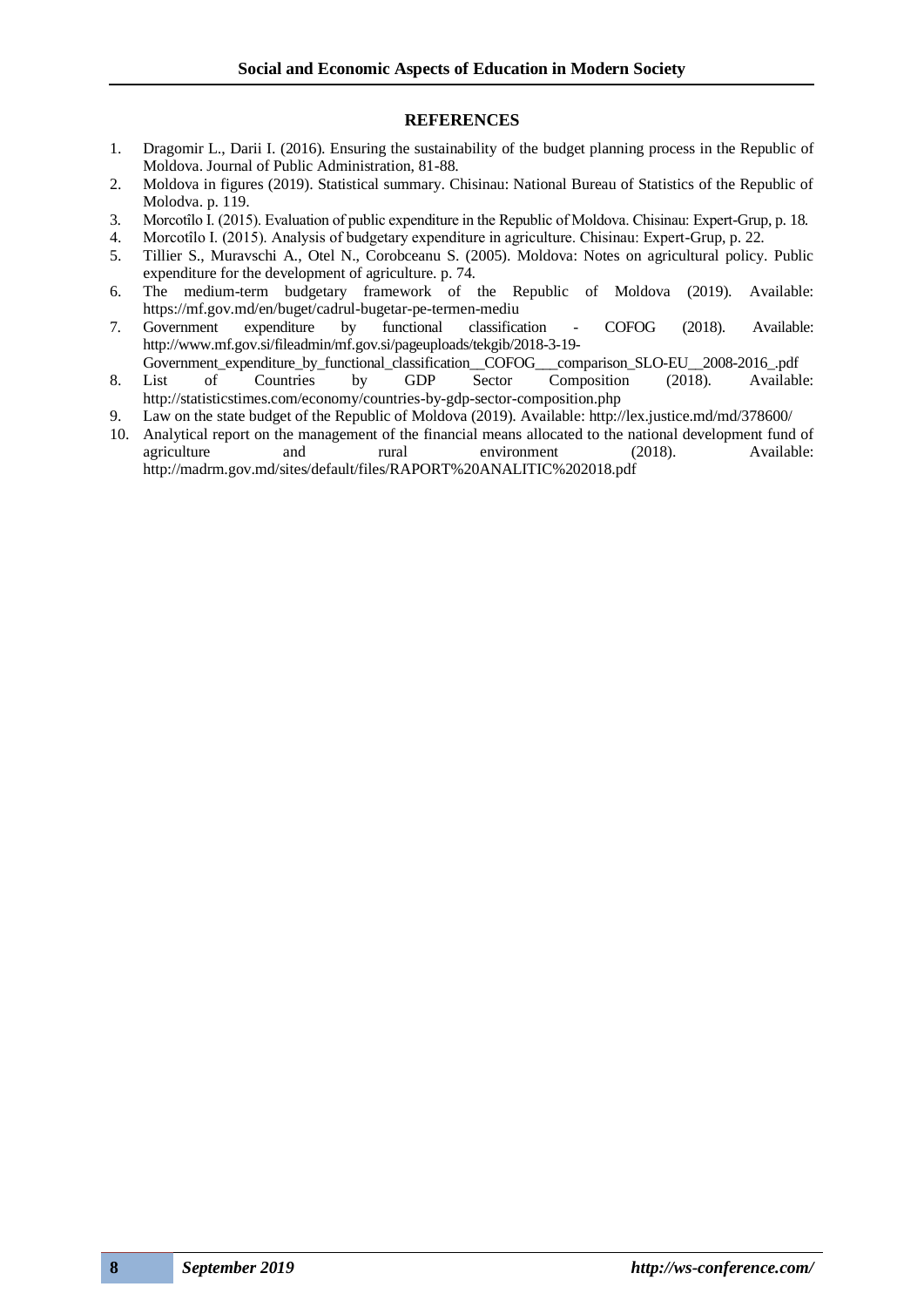# **ORGANIZATIONAL FEATURES OF FINANCIAL RISK MANAGEMENT AT ENTERPRISES**

### *Zokirjonov M. R.,*

*Republic of Uzbekistan, Tashkent city, PhD student of the Banking and Finance Academy of the Republic of Uzbekistan* 

*Abstract. This article considers the financial risks faced by enterprises. The relevance of financial risk management in enterprises is substantiated. It also outlines the methods, process and organizational features of effective financial risk management in enterprises. In particular, various categories of financial risks, a mechanism for managing financial risks, basic elements of a financial risk management system, risk ranking using a combination of qualitative and quantitative risk assessment methods, a probability/consequence matrix, risk response strategies and risk mitigation tools are analyzed.*

*Keywords: risk, response, risk management, effective management, financial risks of an organization, verification process, positive effect, negative consequence of risk, credit risk.*

Since the early 1990s, financial risk management has been considered as one of the main agenda items for corporations, and despite this many firms are still far from effective financial risk management. An example is the recent experience of companies and many of the world's leading financial institutions that have suffered large losses in the aftermath of the global financial crisis. This indicates that many firms, including many financial institutions, leave much to be desired in studying methods of effective financial risk management.

Companies face various types of risks in their activities. These include risks associated with the business environment, laws and regulations, business performance, the level of reputation of the organization, and financial risks. Financial risks are associated with the financial activities of a business – in fact, it is a risk of financial losses (and in some cases financial gains) – and take many different forms. Financial risks include currency risks, interest rate risks, credit risks, liquidity risks, cash flow risks and risks associated with financing. The importance of these risks varies from one organization to another.

Financial risk management has suffered many trials over the past decades and as a result, it has become clear that risk management is fundamental to effective corporate governance. During this time, company managers recognized the potential of effective risk management to increase the value of the company.

Although risk management is primarily concerned with managing the negative effects of risk, it is also important to understand that risk has a positive effect. This positive effect assumes, under conditions of uncertainty, the use of opportunities, such as generating income from new markets or new production lines. Risk management, therefore, deals with both consistency – the control of negative risks that may affect the achievement of strategic goals – and with performance – the ability to increase the overall profitability of a business (Collier, Berry and Burke (2007)).

Financial risks create the possibility of losses arising from failure to achieve financial goals. Risk reflects uncertainty about exchange rates, interest rates, commodity prices, stock prices, credit quality, liquidity, and the organization's access to financing. These financial risks are not necessarily independent of each other. For example, exchange rates and interest rates are closely related, and such interdependencies must be taken into account by managers when developing a financial risk management system.

Financial risks can be divided into different categories. Figure 1 below shows the classification in three categories (Woods, Dowd (2008)).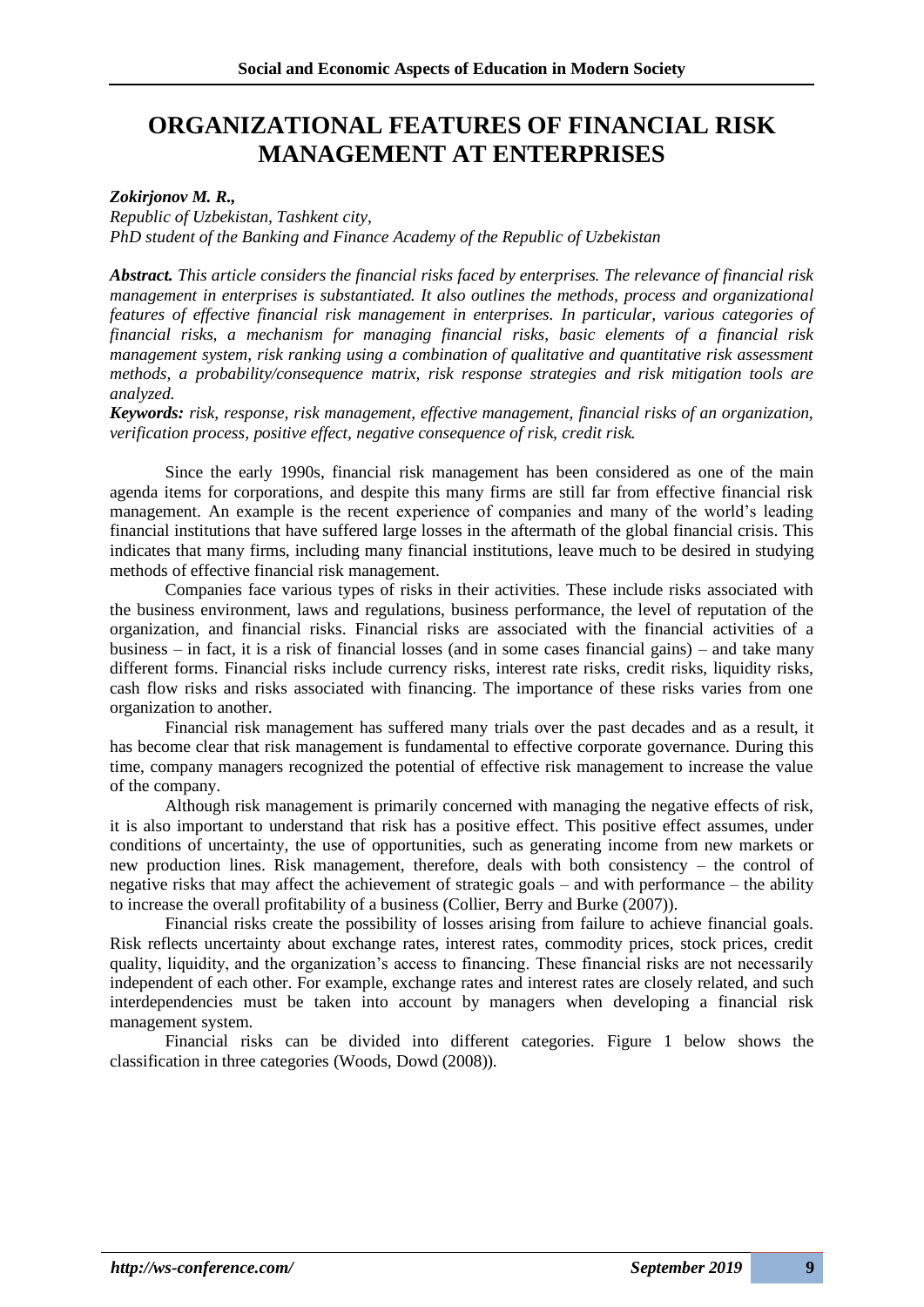

### *Fig. 1. Categories of financial risk*

Market risks are financial risks that arise from potential losses from future changes in market prices or interest rates. Changes in prices are associated with interest rates or changes in foreign exchange rates, but also depend on the price of commodities, which are vital for business.

Credit risks are financial risks associated with the likelihood of counterparty default. Credit risk arises, as a rule, when the buyer is not able to pay for the goods supplied on credit. Credit risk increases significantly when the firm is largely dependent on a small number of large customers, who use a significant amount of credit provided.

Risks of financing, liquidity and cash flow. The risks of financing are related to the continuity of the financial support of the firm. For example, when firm gets a loan from its customer bank. Liquidity risk is associated with the ability of the company to develop its activities for a small fee or for free, and with the availability of sufficient funds to cover financial liabilities at maturity. Cash flow risk is related to the volatility of the firm's cash flow.



### *Fig. 2. Risk Management Action Cycle (CIMA (2002))*

The financial risk management mechanism can be illustrated using the successive cycle of actions shown in Figure 2. The risk management cycle shows that risk management forms a closed management system that begins with risk identification based on organizational goals then moving through a series of stages is completed with a reassessment of exposure to risk after the implementation of control.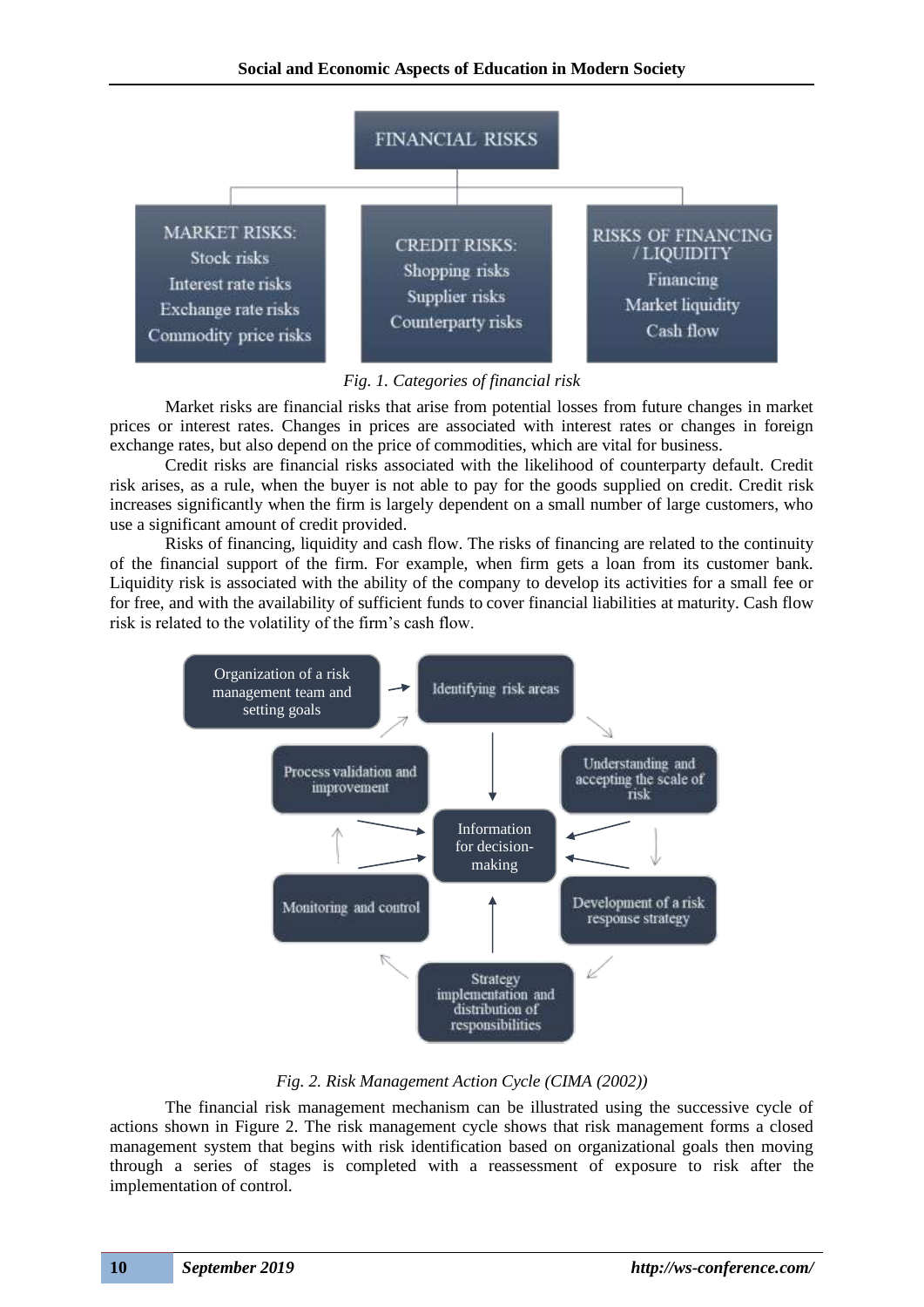Consequently, the main elements of the financial risk management system are:

- − risk identification and assessment;
- − development of risk response;
- − implementation of risk management strategies and associated control mechanisms;
- − risk exposure check (through internal reports) and cycle repetition.

The first stage is to identify the risks to which the organization is exposed. The identification of risk must be systematic and rely on the main activities of the organization and the risks associated with them. Identification of risk can be carried out using a survey, questionnaire, interviews or a number of other methods, such as the study of accidents, audits, analysis of the root causes. The goal is to use the experience of the staff to identify all possible financial risks to which the organization may be exposed.

The scale of each identified risk is assessed using a combination of qualitative and quantitative methods. After that, the risks are arranged in accordance with the priority, that is, risks are ranked according to common organizational goals. For this, the method of constructing a map of assessed risks is used, that is, a likelihood / consequence matrix, as shown in Figure 3 (Colllier, Agyei-Ampomah (2007)).



*Fig. 3. Likelihood/consequence matrix*

The numbers refer to each identified risk and consequence of risk, which can be expressed either financially or non-financially. Private sector enterprises can express the consequences through the value of projected income and cash flow. Public sector organizations measure the consequences in terms of their ability to provide services at the required level.

The next stage of financial risk management is a response to risks. At this stage, the company must respond to the risks that it has already identified. In other words, this is a policy setting that determines the organization's response to a particular risk. The policy establishes a risk management process, assigning responsibility for handling risks, setting out key performance indicators that would allow top management to monitor risk, and includes action plans that will be implemented in cases where the predicted event actually occurs. At the same time, the company must take into account the costs and potential income from an alternative response, as well as take into account that any response indicates the company's propensity to take risks and its ability to achieve its strategic goals (Crouhy, Galai and Mark (2006)).

Responses are divided into three categories, as shown in Figure 4. Internal strategies imply the willingness to take on risk and manage it internally in the framework of normal economic activity. An example would be the decision to use the client's currency to price all exports, as well as using internal netting processes to manage currency risk.

Risk sharing strategies are associated with strategies that mitigate or share risks among external participants. An example would be a forward contract that "fixes" a certain level of price and rate in the future. This prevents losses from unfavorable exchange rate changes, and blocks the buyer within a fixed future exchange rate.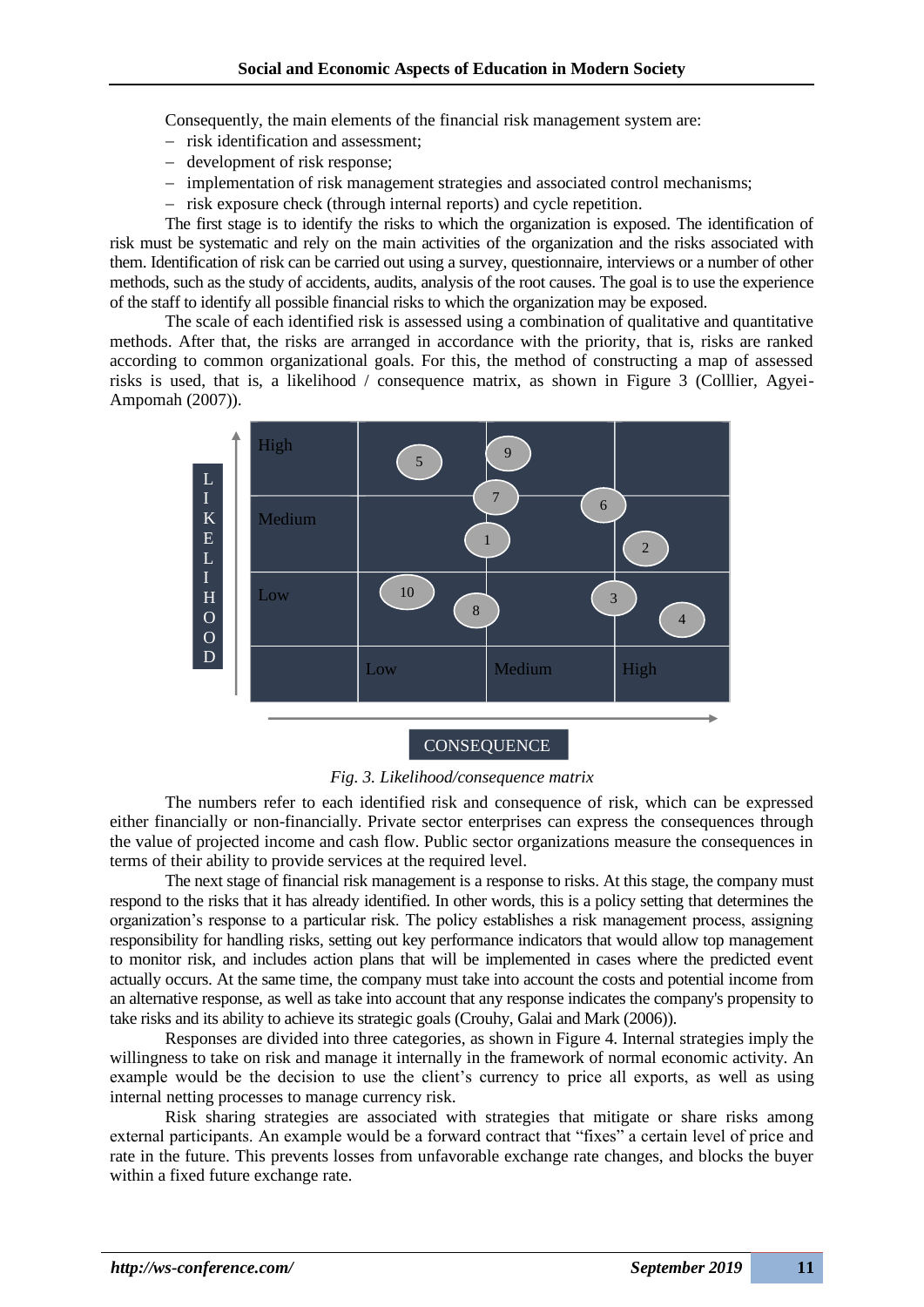

*Fig. 4. Strategies and tools for risk reduction*

Transfer of risk involves the payment of a third party to cover the negative effects of risk, while retaining the opportunity to take advantage of the positive effects of risk. For example, an option creates the ability to exchange currency at a pre-agreed exchange rate, known as the strike price. If the subsequent rate change proves favorable, the owner will exercise the option, but if the rate change is unfavorable, the owner will allow him to burn out. Thus, the option protects the holder from negative risk while maintaining the potential benefits of positive risk. We note, by the way, that the greater flexibility of risk transfer instruments, as a rule, is accompanied by high costs.

The next stage of financial risk management, after selecting a risk response strategy, is to implement it and monitor the effectiveness of compliance with established goals. Implementation includes the distribution of management responsibility for each individual risk and, based on it, the creation of a risk-competence culture, within which financial risk management is incorporated into the organizational activity process.

The financial risk management cycle ends when the effectiveness of risk control is assessed through the results of the reporting and verification process. This then leads to a new process of identification and risk assessment. By itself, this process consists of three main components (Зокиржонов (2016)):

1) Verification process. The process should include: regular verification of risk predictions, review of management of responses to significant risks, review of an organization's risk management strategy, and the establishment of an early warning system to indicate significant changes in risks faced by organizations.

2) Internal reporting for the board of directors or senior management. This could include: an overview of the organization's overall financial risk management strategy, reviews of the processes used to identify and respond to risks, and the methods used to manage them.

3) External reporting. External stakeholders should be informed about the organization's financial risk management strategy, and get some idea of how well it is implemented.

All enterprises face financial risks, but achieving their goals depends on how well the company manages these risks. To do this, it is necessary to establish rules that facilitate the identification and assessment of the main types of financial risks, and then apply the tools and techniques to manage these risks. The importance of financial risk management is due to the large losses associated with the recent crisis, which emphasizes the fact that companies are far from adequately managing financial risks. Although financial risk management is costly, it is much cheaper than a different development scenario.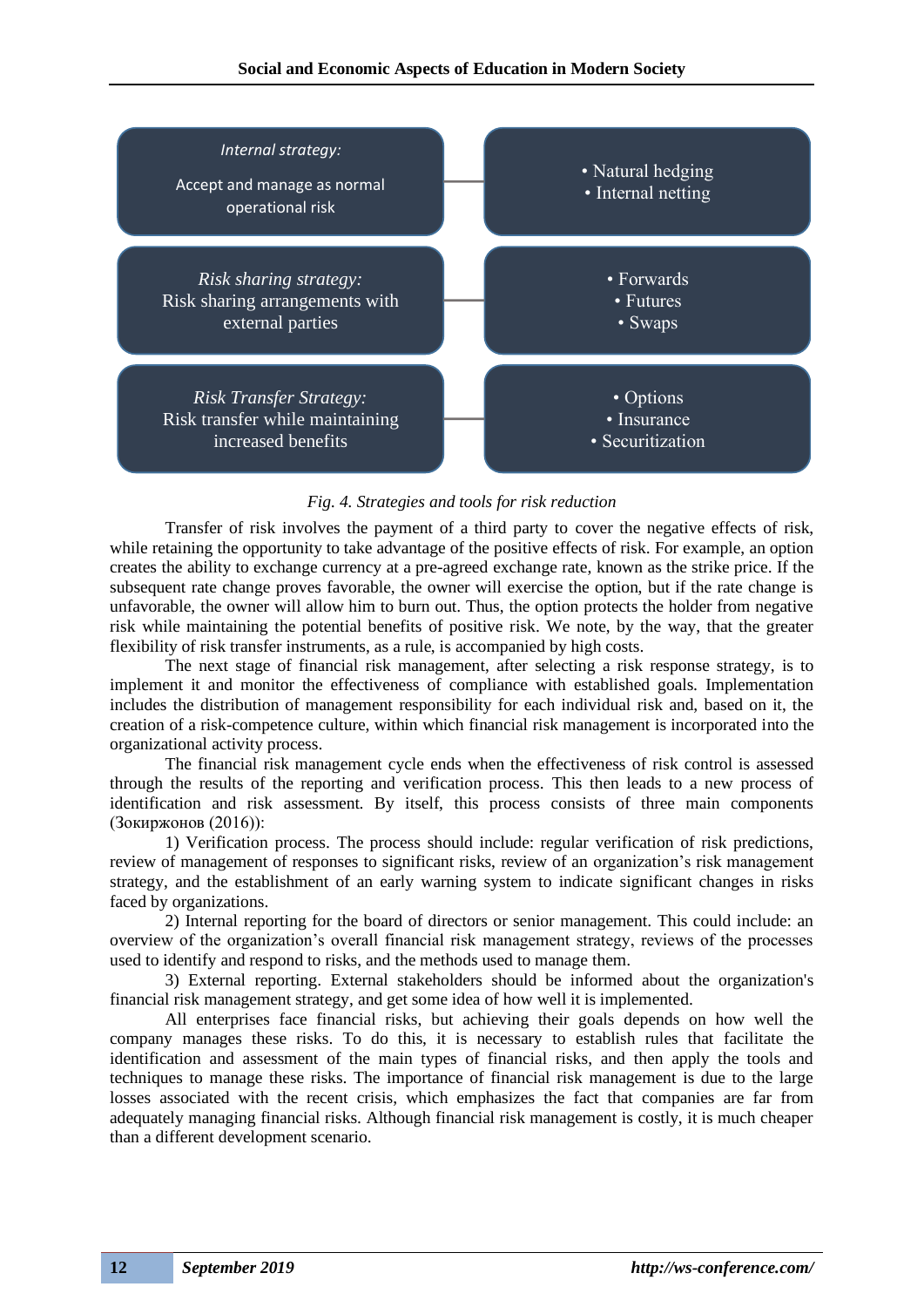#### **REFERENCES**

- 1. Chartered Institute of Management Accountants. (2002). Risk Management: A Guide to Good Practice, London: CIMA Publishing.
- 2. Colllier, P. M., and S. Agyei-Ampomah. (2007). Management Accounting Risk and Control Strategy. Oxford/Elsevier: CIMA Publishing.
- 3. Collier P. M., Berry A. J., Burke G. T. (2007). Risk and management accounting: best practice guidelines for enterprise-wide internal control procedures, London: Aston Business School Vol. 2, No. 11 ISSN 1744 - 7038 (online).
- 4. Crouhy, M., D. Galai, and R. Mark. (2006). The Essentials of Risk Management: The Definitive Guide to the Non-Risk Professional. New York: McGraw-Hill.
- 5. Woods M., Dowd K. (2008). Financial Risk Management for Management Accountants. Published by The Society of Management Accountants of Canada (CMA Canada), the American Institute of Certified Public Accountants, Inc. (AICPA) and The Chartered Institute of Management Accountants (CIMA) – р. 30.
- 6. Зокиржонов М. Р. (2016). Организационные особенности управления финансовыми рисками на предприятиях // Молодой ученый. –– №8. – С. 543-546.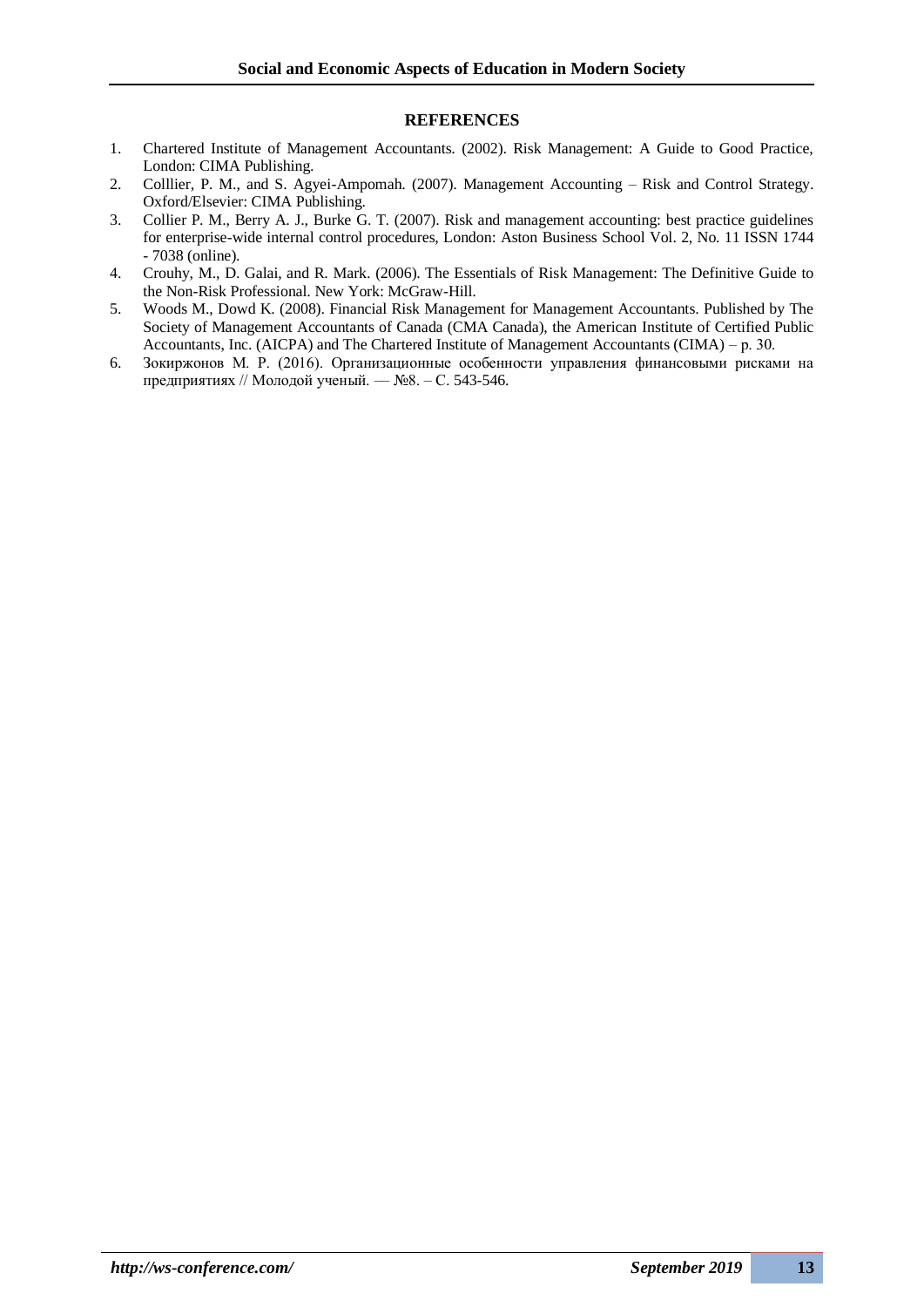# **ИНТЕЛЛЕКТУАЛИЗАЦИЯ ЖЕНСКОГО ТРУДА КАК ОСНОВА ПОВЫШЕНИЯ ЗАНЯТОСТИ В СОВРЕМЕННЫХ УСЛОВИЯХ**

### *К.э.н. Ирматова А. Б.,*

*Узбекистан, Ташкент, Ташкентский государственный экономический университет*

*Abstract. An innovative economy is characterized by a high intellectual capacity of labor. At the present stage of development in the field of the female labor market, serious problems are observed, among which are inefficient employment and increasing structural unemployment, low qualifications and education, and poor competitiveness of women.*

*In modern conditions, the structure of employment and education of women is becoming one of the most important aspects of research in connection with the development of its intellectual capabilities. For the full and effective use of female labor potential, to ensure productive, rational and highly profitable female employment and reduce unemployment, the intellectualization of female labor is necessary.*

*Keywords: innovative economy, intellectual labor, female labor market, innovative employment, women qualifications*

**Введение.** В настоящее время активно ведутся реформы во всех сферах деятельности, происходит переход на новый стратегический этап развития. Цель новой стратегии – интенсивное развития всех секторов экономики, формирование инновационной экономики, повышение качества жизни населения.

В связи с этим 18 сентября 2018 года Президентом Республики Узбекистан был подписан Указ "Об утверждении Стратегии инновационного развития Республики Узбекистан на 2019 – 2021 годы". Согласно указу важным условием динамичного развития Республики Узбекистан является ускоренное внедрение современных инновационных технологий в отрасли экономики, социальную и иные сферы с широким применением достижений науки и техники<sup>1</sup>.

Инновационная экономика характеризуется высокой интеллектуало-ёмкостью труда, ей присущ инновационный тип занятости. Он предполагает постоянное обновление содержания труда, структуру, виды и формы занятости, высокую территориальную, профессиональную и квалификационную мобильность, высокую долю умственной компоненты трудовых ресурсов, реализацию их интеллектуального и творческого потенциала.

**Результаты исследования.** На современном этапе развития в сфере женского рынка труда наблюдаются серьезные проблемы, среди которых - неэффективная занятость и нарастающая структурная безработица, низкая квалификация и образованность, слабая конкурентоспособность женщин. В связи с этим уровень занятости женщин и использование их труда, как в городе, так и в сельской местности, является не эффективным.

Выделение женщин в качестве особого объекта для анализа их занятости определяется, прежде всего, значительной их доли в составе трудовых ресурсов и рядом проблем, присущих этой категории населения. Низкий уровень занятости женщин, в особенности на селе, не информированность их о льготах и преференциях, предоставленными государством, низкий уровень образования, экономической активности, объективные и субъективные условия влияют на трудовые установки, уровень притязаний и, в конечном счете, на формы трудового поведения женщин. Кроме того, вследствие инновационно-структурных изменений, интеллектуализацией и информатизацией труда, возникла необходимость в повышении образования и квалификации женщин на государственном уровне для обеспечения эффективной занятости женщин и реализации их интересов в социально-трудовой сфере.

Согласно исследованиям, на структуру занятости, количество и качество рабочих мест для женщин существенное влияние оказывает экономическая развитость страны. В странах со средним уровнем дохода более трети женщин заняты в оптовой и розничной торговле (33,9%) и обрабатывающей промышленности (12,4%). В странах с высоким уровнем дохода основным

 $1$  Ш. Мирзиёев Указ Президента Республики Узбекистан «Об утверждении Стратегии инновационного развития Республики Узбекистан на 2019 — 2021 годы». 18.09.2018. http://www.lex.uz.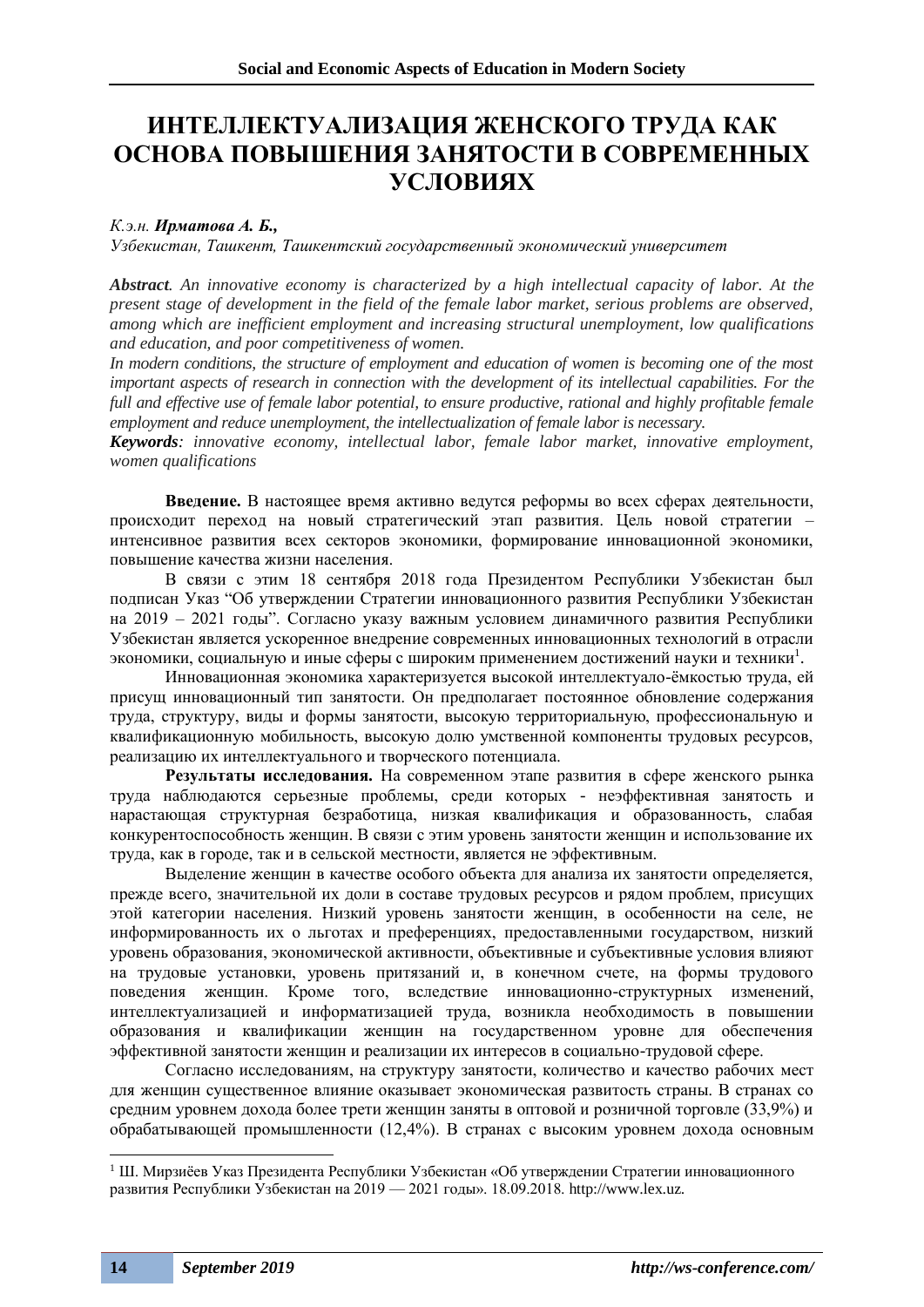работодателем женщин является сектор здравоохранения и образования, в котором трудится пости треть всех работающих женщин (30,6%). В странах с низким уровнем дохода и доходом ниже среднего важнейшим источником занятости женщин остается сельское хозяйство. В Южной Азии и африканских странах более 60% всех работающих женщин остаются в сельском хозяйстве, зачастую концентрируясь в производстве, требующем больших затрат времени и труда, за что им не платят или платят мало $^{\rm l}$ .

Анализ структуры занятости в Узбекистане показывает, что в 2017 году в сфере образования доля занятых женщин составила - 75,6 %, доля мужчин - 24,4 %, в здравоохранении и предоставлении социальных услуг доля женщин - 76,6 %, доля мужчин - 23,4 %.

Анализ МОТ по 142 стран показывает, что женщин среди "служащих, работников сферы обслуживания и торговли" и "неквалифицированных работников" составляет большую часть в общей численности занятых. С другой стороны, в развитых странах наблюдается незначительное относительное преобладание женщин в самой высокооплачиваемой профессиональной группе "руководителей, специалистов профессионалов и специалистовтехников" (48,1%).



### *Рис. 1. Профессиональная структура занятых женщин в мире Источник: Женщины в сфере труда. Тенденции 2016 года. Резюме. https://www.ilo.org*

Изменение форм труда и его дальнейшая интеллектуализация во многом обусловлена становлением инновационной экономики. Процесс интеллектуализации труда заключается в увеличении доли интеллектуального труда в деятельности женщин и общества в целом. Это требует от работника соответствующих способностей, определенного уровня интеллекта, высокого уровня профессиональных и общеобразовательных знаний. В соответствии с этим возрастает значение общего и специального образования в формировании соответствующих специалистов интеллектуального труда.

Трансформация трудовых отношений под влиянием интеллектуализации труда оказывает воздействие на отношения занятости.

На наш взгляд, концентрация занятости в сфере информационных технологий и услуг, формирование нового информационно-профессионального пространства позволит расширить сферы приложения труда женщин. Глобализация, широкое внедрение информационнотелекоммуникационных технологий, содействуя росту занятости, потенциально способно создать рабочие места для женщин, улучшив их положение. На наш взгляд, если трудовая деятельность женщин предполагает выполнение задания не на производственных и офисных помещениях предприятия, а на дому, то именно на таких рабочих местах большая часть женщин смогут оптимально применить свои знания и способности. Кроме того, отсутствие транспортных и подобных тому расходов, ненормированность длительности рабочего времени делает их ещё более привлекательными.

<sup>&</sup>lt;sup>1</sup> Женщины в сфере труда. Тенденции 2016 года. Резюме. https://www.ilo.org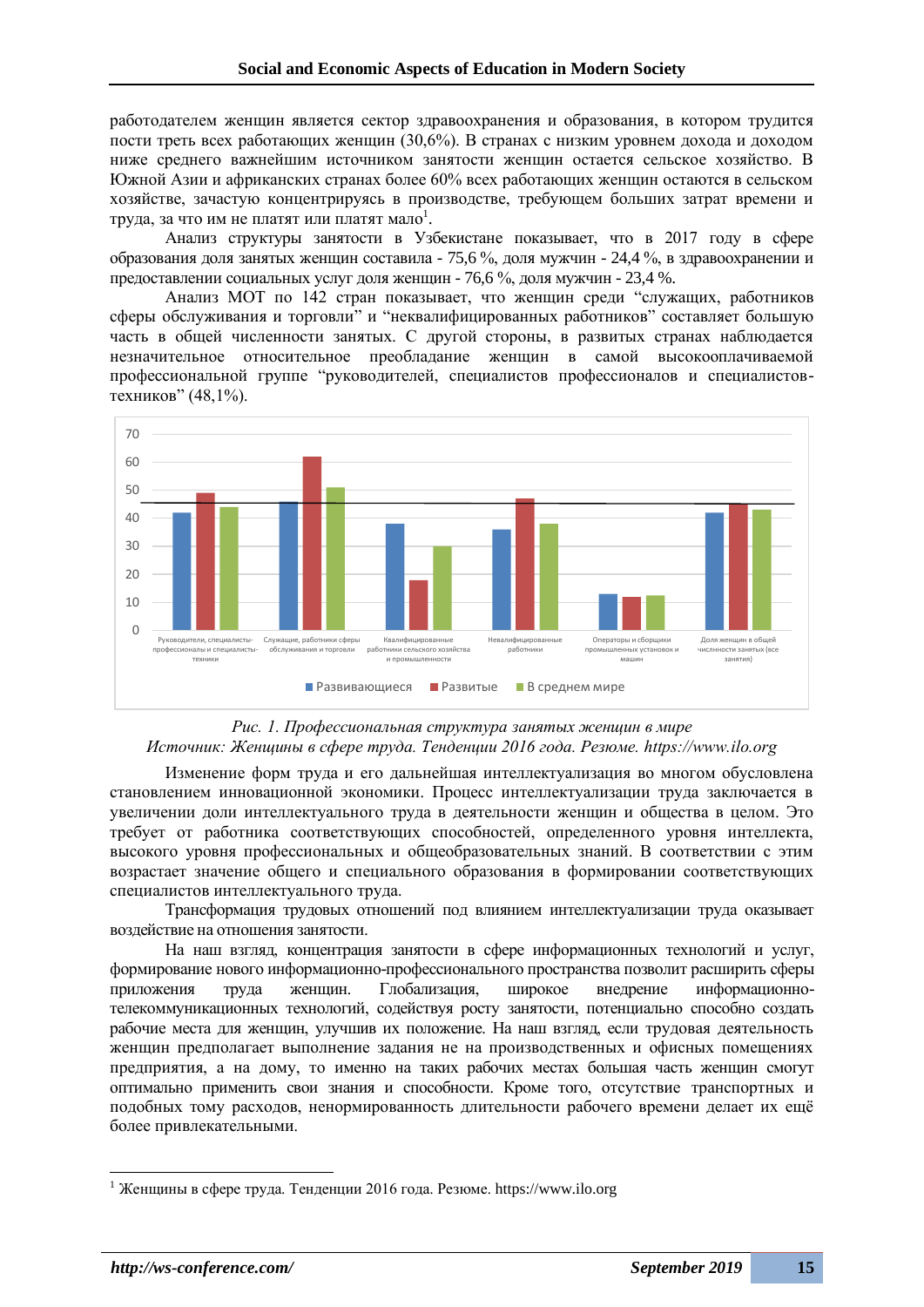Образовательный уровень женщин в современный период относительно высок. Тем не менее изменения в структуре экономики требуют иной профессиональной структуры занятого населения. Исключительно актуален вопрос о повышении квалификации женщин в рамках профессионального образования. Необходимость постоянного обновления профессиональных знаний в связи с динамичностью научно-технического прогресса и ускорением внедрения его достижений в экономику требует непрерывного образования. В частности, для обеспечения процесса непрерывного образования очень важно увеличивать масштабы подготовки специалистов широкого профиля. Так же при организации непрерывного образования необходимо сочетать специфические условия трудового процесса женщин-матерей, учитывать особенности их жизненного цикла (рождение и воспитание детей). Если не предусмотреть этого в системе обучения женщин, неизбежной становится значительная или полная утрата профессиональных знаний и навыков.

**Выводы.** Таким образом, в современных условиях структура занятости и образования женщин становится одним из важнейших аспектов исследований в связи с развитием его интеллектуальных возможностей. Для полного и эффективного использования женского трудового потенциала, для обеспечения продуктивной, рациональной и высокодоходной женской занятости и снижения безработицы необходима интеллектуализация женского труда.

### **ЛИТЕРАТУРА**

- 1. Ш. Мирзиёев Указ Президента Республики Узбекистан «Об утверждении Стратегии инновационного развития Республики Узбекистан на 2019 — 2021 годы». 18.09.2018. http://www.lex.uz.
- 2. Женщины в сфере труда. Тенденции 2016 года. Резюме. https://www.ilo.org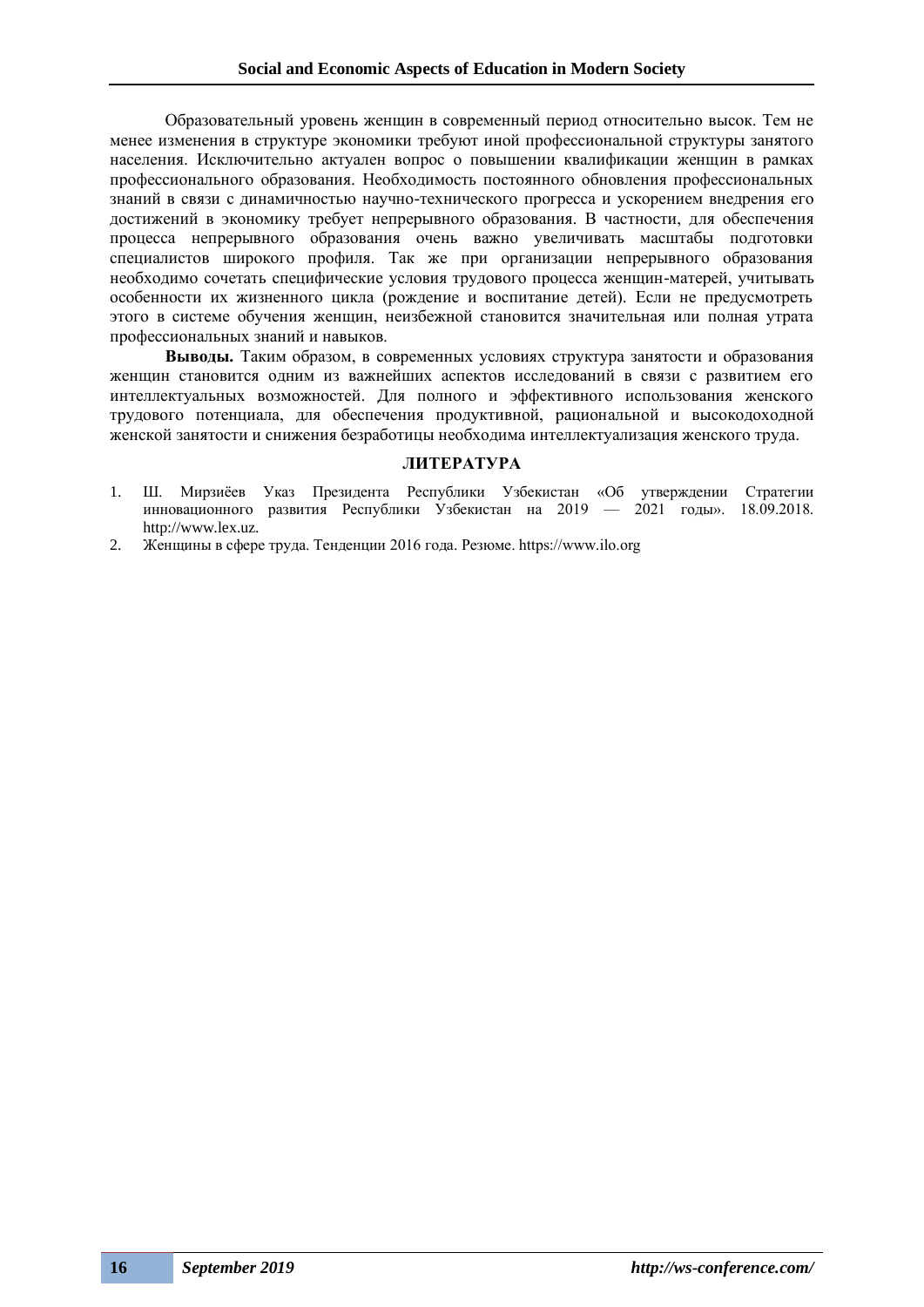# **СУЧАСНІ ПРОБЛЕМИ ТА НАПРЯМИ УДОСКОНАЛЕННЯ СИСТЕМИ ФІНАНСУВАННЯ ШКІЛЬНОЇ ОСВІТИ**

*Д.е.н., доцент Лойко Валерія Вікторівна, ORCID ID 0000-0003-3248-1585 Аспірант Поздєєва Катерина Вікторівна*

*Кафедра фінансів та економіки, Київський університет імені Бориса Грінченка, м. Київ, Україна*

*Abstract This article is the result of a scientific study on outlining contemporary problems and identifying ways to improve the system of financing modern school education. There are three levels of public administration in Ukraine - state, regional, district. Funding for secondary education is also provided from budgets formed at these three levels: state, regional and district. Most of the education budget is generated at the district level. The cost of maintaining schools is determined by the estimate of income and expenditure. The starting point for determining the amount of allocations for the main items of the school budget is the number of students and grades. Officially, schools have the right to receive extra, extra-budgetary funds through the provision of paid services. Additional educational services are the most significant source of extra-budgetary revenue. The European integration trend of the Ukrainian economy needs greater autonomy for secondary education institutions to provide highlevel educational services.*

*Keywords: Ukraine, secondary education system, financing, problems, areas of improvement.*

**Актуальність проблеми дослідження.** За останні роки відбулося зміцнення такої важливої галузі соціальної сфери як освіта, та, зокрема, середня освіта. Здійснюється модернізація шкіл, зокрема зміцнюється їх матеріально – технічна база, стабілізувалась оплата праці педагогічних працівників, налагоджений процес підготовки висококваліфікованих вчителів. Можна сказати, що освітня галузь зараз належним чином виконує свої функції. Особливо це характерно для міської місцевості, і, звичайно, для столиці України міста Києва.

В той же час, в останні роки загострилось ряд проблем, пов'язаних із розвитком середньої школи. Виник прошарок громадян, особливо у великих містах, які готові надати своїм дітям більш високий та якісний рівень освіти. Як наслідок з'явилось багато нових форм закладів – ліцеї, гімназії, спеціальні школи. Діюча система організації роботи закладів та їх фінансування практично не передбачає диференціації у такому фінансуванні. Планування розміру витрат від «бази» тобто від існуючого матеріально – технічного рівня оснащення, якісного рівня контингенту вчителів, ступеню забезпеченості обладнанням та інвентарем передбачає, що розміри бюджетного фінансування будуть пропорційно збільшуватись там, де взяли на роботу більш «дорогих» педагогів, в силу тих чи інших причин досягли кращого рівня оснащення і т.п. Тобто бюджетний потік для гімназій і ліцеїв об'єктивно є більший, як до звичайних шкіл. При цьому можливості батьків у більш «продвинутих» закладах набагато більші і вони готові посилити таку частину фінансування як плату за додаткові послуги. Виникає ситуація, коли діюча система організаційно – правових форм у середній школі та діюча система фінансування, не дозволяють на законних підставах повноцінно залучати небюджетні джерела фінансування. В результаті багаті, що вчать дітей у гімназіях, отримують від бюджету більше, ніж малоспроможні, чиї діти навчаються у звичайних школах. Таким чином зазначені проблеми обумовлюють необхідність пошуку шляхів їх вирішення.

**Аналіз наукових досліджень.** Питанням приділили увагу багато відомих вчених, дослідників та фахівців, серед яких: В. Андрущенко, Т. Боголіб, Є. Бойко, В. Буковинський, Н. Верхоглядова, Н. Волкова, А. Дем'янчук, І. Каленюк, В. Куценко, В. Ніколаєв, В. Огнев'юк, Т. Решетілова, А. Чернобай, М. Шаваринка, В. Шукевич та інші. Серед зарубіжних авторів слід виділити праці Л. Гохберга, М. Лукашенка, В. Марцинкевича, Я. Нейматова, Г. Хога. Зважаючи на значний доробок вчених виникає необхідність проведення більш сучасних досліджень щодо фінансування середньої освіти в умовах реформування.

**Мета статті.** Полягає у виявленні та окресленні сучасних проблем системи фінансування середньої освіти та наукове обґрунтування напрямів її удосконалення.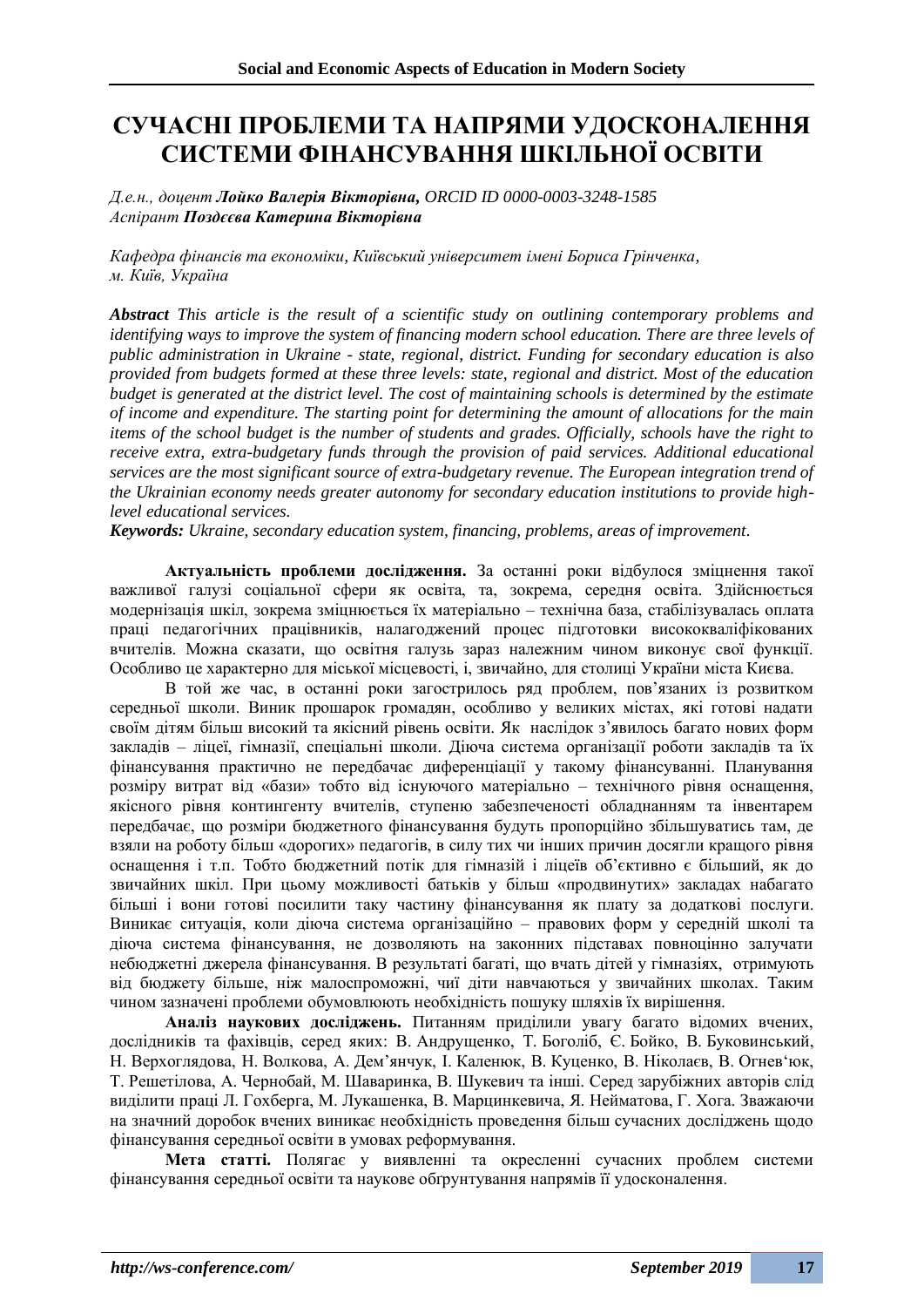**Виклад основного матеріалу.** Середня школа на сьогоднішній день практично не має повноважень в управлінні ресурсами. Питання матеріально – технічного забезпечення, диференціації оплати праці серед членів педагогічного колективу, отримання додаткових доходів жорстко регулюються вищестоящими інстанціями. Така ситуація негативно впливає на ініціативу закладів, що має наслідком зниження за останні роки надходжень коштів у спеціальний фонд. Повсякденним є ситуації, коли за рахунок економії, наприклад, енергоресурсів, можна було посилити заходи стимулювання роботи вчителів. В разі відповідального ставлення до виділених коштів можна було уникнути нераціональних закупівель, дороговартісних ремонтів, тощо. Але все зараз знаходиться не на полі вирішення керівництва школи.

Відповідно до законодавства загальноосвітня школа функціонує у вигляді навчальних закладів різних типів:

— середня загальноосвітня школа. Забезпечує базовий рівень освіти з усіх загальноосвітніх предметів;

— школа з поглибленим вивченням окремих предметів. Забезпечує базовий рівень освіти з більшості навчальних предметів, а з деяких — вищий рівень знань;

— школа з профільним навчанням або спеціалізована школа. Передбачає базовий рівень освіти з більшості навчальних предметів і поглибленні знання з одного або декількох профілів: наукового спрямування (фізико-математичного, фізико-технічного, хіміко-біологічного, сільськогосподарського, філологічного, історико-суспільствознавчого, економічного, педагогічного тощо); художнього спрямування (музичного, образотворчого, акторського, вокального, хореографічного тощо; спортивного спрямування (за різними видами спорту). Школи з поглибленим вивченням окремих предметів, з профільним навчанням та спеціалізовані школи можуть функціонувати як гімназії, ліцеї, колегіуми тощо;

— професійно-технічні училища (технічні ліцеї). Забезпечує майбутнім робітникам базових гуманітарних і природничонаукових знань, загальнотехнічних дисциплін на галузевому рівні, а також спеціальних знань.

— можливе створення навчального закладу «дитячий садок-школа»;

— вечірні (змінні) загальноосвітні школи, очно-заочні середні школи;

— спеціальна школа для дітей з вадами розвитку.

Загальноосвітня школа в Україні є триступеневою:

I ступінь — початкова школа з тривалістю навчання — 3-4(5) років;

II ступінь — основна школа з тривалістю навчання 5 років;

III ступінь — повна середня школа (2-3 роки).

Ступені загальноосвітньої школи залежно від місцевих умов можуть функціонувати автономно. Між ступенями загальної середньої освіти забезпечуються єдність і взаємозв'язок, наступність мети, змісту, методів, засобів, організаційних форм навчання і виховання.

За своїми організаційно-правовими формами загальноосвітні навчальні заклади можуть бути державної, комунальної та приватної форм власності. Відповідно вони утворюються, управляються, фінансуються різними органами. Частка приватних шкіл в Україні є мізерною і у більшості регіонів не перевищує 1%. Лише в Києві (4,9%) та Одеській області (3,0%) ця частка є дещо помітною. Таким чином основна роль у забезпеченні населення послугами загальної середньої освіти відводиться державі.

Аналіз вищеописаної структури середніх загальноосвітніх закладів дозволяє зробити ряд висновків щодо ефективності цієї структури.

По-перше, досвід більшості цивілізованих країн свідчить, що спеціалізація шкіл в масовому порядку починається тільки з певного віку, як правило уже після 4 – 5 років навчання. Логіка такого підходу очевидна. Спочатку треба щоб проявилися здібності та ухили дитини, а уже потім направляти її до закладу із тою чи іншою спеціалізацією. У нас же дитина без особливого тестування може зразу бути зарахована до спеціалізованого закладу із підвищеним рівнем підготовки по тим чи іншим предметам. Критерієм при цьому є тільки статки батьків. В інших країнах заможні батьки також можуть відвести дитину до більш елітного закладу. Але він буде приватним. У нас же заклад належить до державної або комунальної власності, а додаткові кошти, які можуть дозволити собі окремі батьки, в загальній їх структурі не займають великої питомої ваги. Тим самим фактично за рахунок платників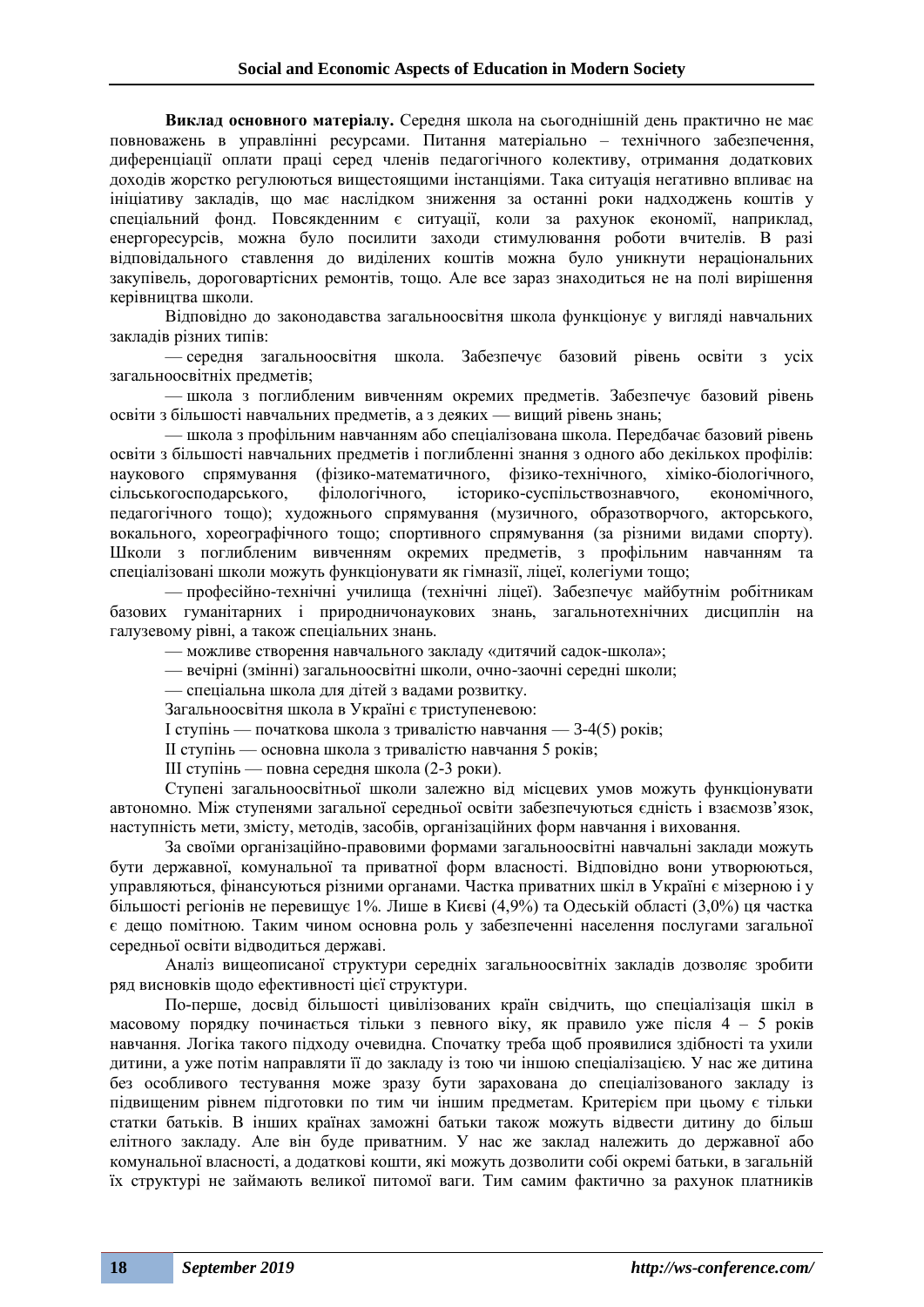податків окремі особи отримують кращу освіту без особливої прив'язки до їх здібностей. Тому треба, враховуючи зарубіжний досвід, реформувати цю систему, а саме дати можливість на рівні молодших класів бути всім у рівних умовах і тільки після виявлення рівня здібностей та нахилів у дітей, спеціалізувати їх подальше навчання.

По-друге, у нас практично відсутня такі поширені у цивілізованих країнах типи шкіл, як школи старших класів при університетах, великих корпораціях, громадських організаціях. Тобто коли дитина – підліток, що уже визначилась із свою спеціалізацією та ухилами, продовжує навчання в старших класах в системі майбутнього споживача цих трудових ресурсів. Тим самим отримуються практичні навики, певний досвід, поглиблені знання. Також уже намічаються певні можливості для майбутнього працевлаштування.

По-третє, слід подумати над створенням шкіл із змішаною формою власності, про що також свідчить зарубіжний досвід, зокрема в Канаді. Як ми уже показували, частка шкіл приватної форми власності у нас невелика. В той же час значна мережа комунальних закладів потерпає від великої нехватки ресурсів. Тому було б доцільно розробити механізм, коли в статутному фонді школи мають частки як місцева громада, так і бізнес. При цьому бізнес міг інвестувати кошти в ті напрями, як потім можна було б використати для отримання додаткових ресурсів у вигляді платних послуг – спортивні споруди, комп'ютерні зали, центри дозвілля, тощо.

По-четверте, формально в Україні створені типи загальноосвітніх навчальних закладів, які задовольняють різні категорії дітей у здобутті загальної середньої освіти, проте рівень доступність таких закладів свідчить про існування певних перешкод. Так, гімназії та ліцеї майже виключно створюються у міських населених пунктах, що фактично закриває доступ дітям з сіл до відносно якіснішої освіти.

Робочі навчальні плани державного і комунального навчального закладу затверджуються відповідним органом управління освітою; приватного навчального закладу його засновником, однак погоджуються відповідним органом управління освітою. Така організація навчального процесу дає змогу прослідкувати за змістом навчання у всіх типах навчальних закладів.

Відповідно до навчальних планів закладів освіти, педагогічні працівники самостійно добирають програми, за якими вони будуть викладати той чи інший предмет, підручники, навчальні посібники, які мають рекомендацію Міністерства для проведення навчального процесу, а також методи навчання. Саме в підборі методів навчання найбільш повно можуть проявитися педагогічні можливості вчителів.

Серед недоліків навчального процесу є те, що програми, за якими ведеться навчання з тих чи інших предметів, часто визначаються не безпосередньо вчителями, а районними методичними кабінетами. Можливості у виборі підручників обмежуються наявністю їх у шкільних бібліотеках та фінансовими можливостями дітей для їх закупівлі і є незначними, особливо для сільських загальноосвітніх шкіл.

Спеціалізованим навчальним закладам, у тому числі гімназіям, ліцеям, колегіумам та профільним класам, дозволяється перерозподіляти між предметами до 10% навчального часу інваріантної (незмінної) частини Базового навчального плану, а також адаптувати години, виділені на так звані технологічні предмети (трудове навчання, основи виробництва) для профільного навчання.

За проведеними дослідженнями можна виділити наступні складові фінансової політики у сфері середньої освіти:

- проведення фінансової політики на основі чітко визначеної нормативно-правової бази;

- асигнування фінансових ресурсів згідно визначених обсягів за нормативами;
- визначення формули розподілу коштів між бюджетами різного рівня;
- визначення нормативів видатків на одного учня різних навчальних закладів;

- визначення основних правил залучення та норм використання школами позабюджетних коштів.

Оскільки в Україні існує три рівні державного управління освітою - державний, обласний, районний, то і фінансування середньої освіти також здійснюється з бюджетів, що формуються на цих трьох рівнях: державному, обласному та районному. Причому переважна частина бюджету освіти формується на рівні району. Кошти районного і обласного бюджетів складають приблизно 94-99% всього бюджету середньої освіти.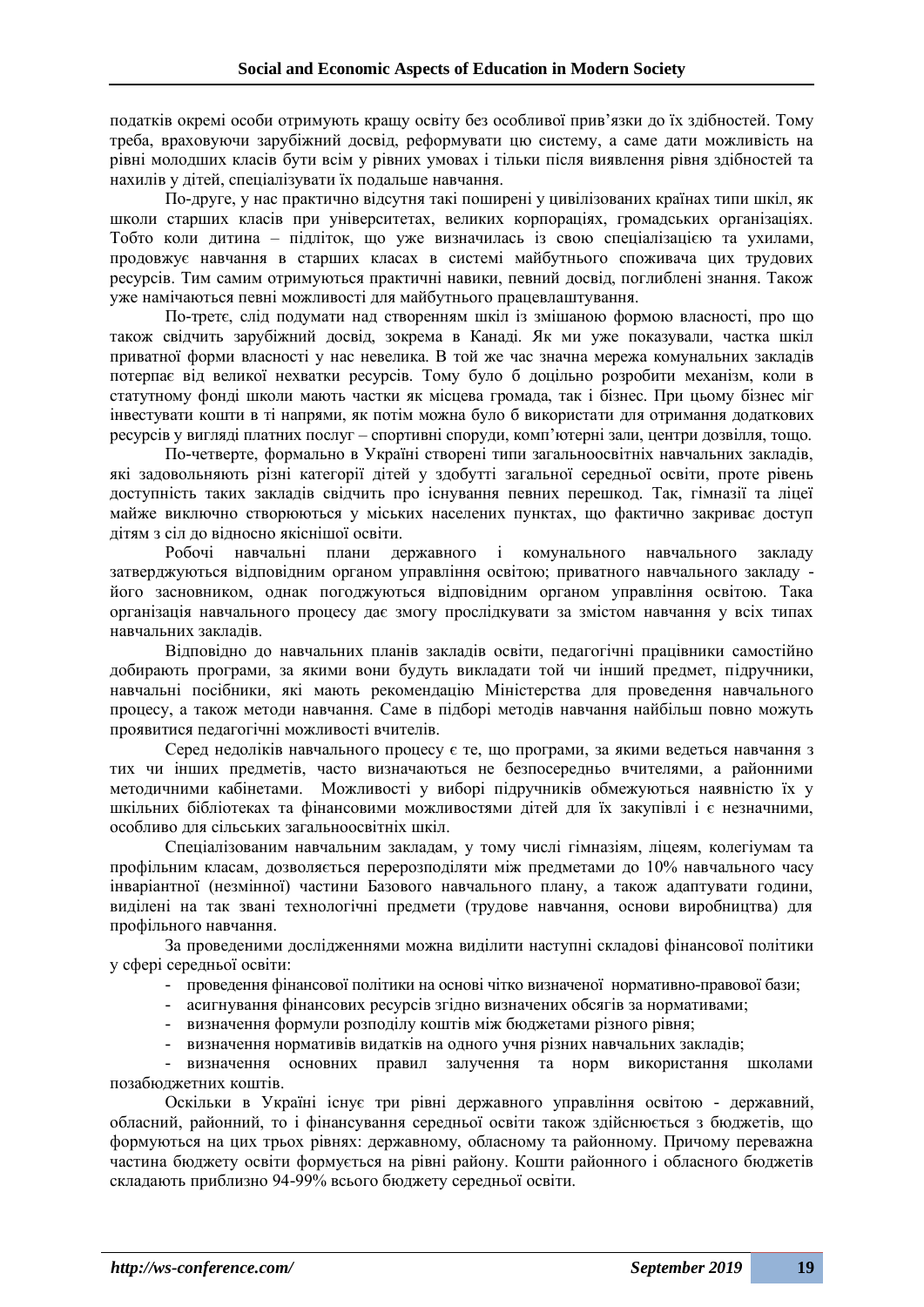Розподіл між видатками бюджетів різних рівнів відбувається таким чином.

З Державного бюджету фінансуються [1,2]:

1) спеціальні школи-інтернати для обдарованих дітей (їх всього 3);

2)школи соціальної реабілітації, в яких утримуються неповнолітні правопорушники віком 11-14 років;

3) випуск підручників.

З обласних бюджетів, фінансуються:

1) спеціальні школи, школи-інтернати для дітей з вадами розвитку;

2)загальноосвітні школи-інтернати;

3) дитячі будинки;

4) підвищення кваліфікації педагогічних кадрів.

з районних бюджетів*:* 

1)загальноосвітні школи;

2) спеціалізовані школи, ліцеї, гімназії тощо;

3)загальноосвітні школи-інтернати, дитячі будинки (якщо 70% контингенту формується в межах району).

В місті Києві після скорочення повноважень міських районів, зокрема ліквідації районних рад, фінансування здійснюється через міський бюджет із урахуванням розрахунків, що проведені в районах.

Видатки на освіту складають саму велику частину місцевих бюджетів, хоча величина її може значною мірою варіювати залежно від таких факторів як кількості навчальних закладів, що відносяться до юрисдикції даного регіону, а також обсягу бюджету, який в свою чергу визначається рівнем розвитку виробничої сфери регіону, обсягом податкових надходжень та тою їх часткою, що залишається у власному розпорядженні.

Розмір витрат на утримання шкіл визначається кошторисом доходів і видатків. Розрахунковий показник обсягу видатків на освіту визначається залежно від загального обсягу ресурсів місцевих бюджетів на освіту, фінансового нормативу бюджетної забезпеченості одного учня та приведеного контингенту учнів різних типів загальноосвітніх навчальних закладів станом на 5 вересня року, що передував поточному бюджетному періоду.

Вихідною базою для визначення розміру асигнувань за основними статтями кошторису школи є кількість учнів і класів, яку відображають у кошторисі на дві дати: 1 січня та 1 вересня планового року. На основі цього розраховують кількість педагогічних ставок у школі за трьома показниками: кількість класів, кількість навчальних занять, норми навчального навантаження учителів на тиждень. Після цього розраховують витрати за економічними категоріями.

Процес планування фінансових видатків на освіту має починатися знизу: навчальні заклади на основі встановлених нормативів витрат в розрахунку на одного учня складають проекти кошторисів, в яких враховуються витрати на оплату праці педагогічного і допоміжного персоналу, витрати на комунальні послуги, харчування, утримання будівель, капітальний ремонт тощо. Дані проектів кошторисів окремих шкіл, що відносяться до одного адміністративного району, акумулюються районними управліннями (відділами) освіти. Централізовані бухгалтерії райвно подають свої зведені кошториси до обласного управління освіти (або міського, зокрема, у місті Києві). На обласному рівні сукупні цифри районних освітніх бюджетів мають ставати основою бюджетів освіти обласних державних адміністрацій.

Спільною особливістю діяльності всіх загальноосвітніх навчальних закладів є висока питома вага частки видатків на заробітну плату, які разом з нарахуваннями складають від 60 до 80% всього бюджету шкіл. При цьому рівень заробітної плати вчителів залишається низьким і не відповідає мінімальним нормам відшкодування витрат їх фізичної і розумової енергії.

Підсумовуючи практику застосування фінансування оплати праці слід зробити висновки, що система оплати праці та матеріального заохочення потребує суттєвого вдосконалення. Але таке вдосконалення має відбуватись в рамках проведення комплексних змін у фінансово – організаційному механізмі середньої школи. Питання полягає в тому, щоб збільшити господарську самостійність середніх учбових закладів. Це дасть можливість збільшити частку перемінної оплати праці порівнюючи з постійною, тарифною чи окладною частиною. Тобто в умовах набуття більших повноважень школа зможе ширше застосовувати такі форми як доплати за певні результати, премії, індивідуальні надбавки, тощо.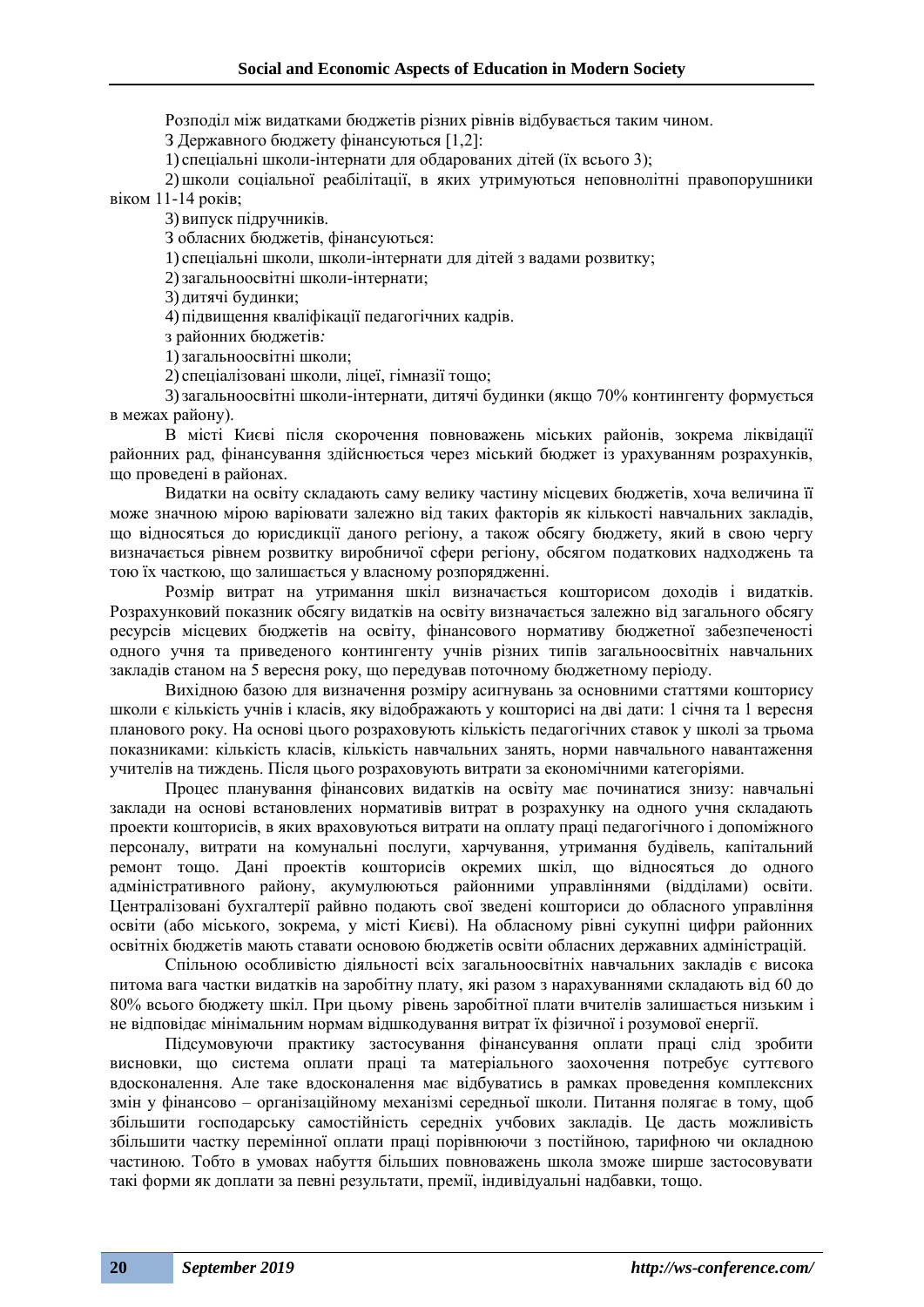Другою обов'язковою статтею видатків шкіл виступає оплата комунальних послуг та енергоносіїв, фінансування якої здійснюється також недостатньо. Закладам освіти доводяться ліміти на використання енергоносіїв або обсяг фінансування цих витрат встановлюється на рівні минулого року за винятком 6 відсотків цієї суми. Досягнення цієї економії має відбуватися за рахунок вимикання світла, водопостачання тощо.

Встановлені нормативи видатків на придбання предметів постачання і матеріалів, утримання бюджетних установ на даний момент фактично не витримуються. Ці категорії видатків або взагалі не закладаються в кошторисі, або визначаються на підставі даних про середню величину учбових видатків за минулий рік і майже не фінансуються.

Видатки на харчування учнів представлені переважно в діяльності загальноосвітніх закладів інтернатного типу. У денних загальноосвітніх закладах видатки на харчування здійснюються лише в мінімальних розмірах.

Поточний ремонт обладнання, інвентарю та будівель – видатки за цією категорією майже не фінансуються з державного і місцевих бюджетів. Вартість ремонту фактично визначається не за нормативами, а на основі договірної ціни тих робіт, які планується зробити. Фінансування цих видатків здійснюється переважно за кошти батьків та спонсорів.

Загальноосвітні заклади інтернатного типу на даний момент є єдиною категорією навчальних закладів, за якою майже повністю фінансуються видатки на утримання їх вихованців: забезпечення одягом, м'яким інвентарем, предметами особистої гігієни, підручниками, шкільним приладдям, іграми та ін. Однак рівень фінансування цих закладів також залишається дуже низьким.

Офіційно школи мають право отримувати додаткові, позабюджетні кошти за рахунок надання платних послуг [3]. Більша частина шкіл використовує для цього спеціальний рахунок у Держказначействі, плануючи певні суми доходів та, відповідно, витрат у спеціальному фонді зведеного річного кошторису. Одночасно матеріальні цінності, передані батьками школі, обліковуються бухгалтерією школи у так званій натуральній формі, також проводяться через облік Держказначейства. Інші школи додатково утворюють окрему юридичну особу – благодійний фонд, який має свої окремі рахунки в комерційному банку, свою бухгалтерію, свій кошторис та систематично співпрацює зі школою на підставі угоди про благодійну діяльність та прийнятої благодійної програми. Нерідко застосовується практика безпосередніх готівкових розрахунків за товари, роботи та послуги для школи з боку батьківського комітету або навіть окремих осіб.

Залучення додаткових ресурсів шляхом надання платних послуг реально представлено лише у великих містах або в регіонах, де більш-менш розвинений виробничий сектор, в якому зайнята значна частина населення.

Найбільш вагомим джерелом позабюджетних надходжень виступають додаткові освітні послуги. За рахунок коштів батьків та підприємств можуть вводитися навчальні курси понад обсяг, визначений державним стандартом для відповідного освітнього рівня.

Інтеграційні процеси в міжнародний освітній простір визначають стратегічний напрям розвитку освіти України, а також обумовлюють вивчення передового педагогічного досвіду зарубіжних країн, що є необхідністю для переходу на якісно новий, конкурентоспроможний рівень шкільної ланки освіти. Це зумовлює необхідність дослідження сучасних новітніх освітніх концепцій навчання й виховання дітей шкільного віку, що допомагає визначити нові підходи до організації діяльності системи шкільного навчання та її фінансування відповідно до якості надання освітніх послуг [4,5].

Велике значення для вдосконалення фінансування загальної середньої освіти в Україні на основі зарубіжного досвіду має впровадження фінансових відносин на принципах концепції субсидарності. Це означає.

По-перше. Установи більш високого рівня, зокрема облвно до райвно , а також райвно до школи, можуть втручатися у фінансові справи більш низького рівня лише тою мірою, в якій друга продемонструвала і довела свою нездатність вирішувати проблеми. Тобто цей принцип визначає обмеження щодо втручання вищих рівнів у фінансові справи нижчих рівнів.

По-друге. Вищий рівень може надавати фінансову допомогу нижчому рівню. Причому така допомога має сприяти фінансовій автономії школи та розширенню її повноважень. Тобто державне втручання в діяльність закладів освіти здійснюється лише для сприяння у фінансуванні для реалізації намічених програм.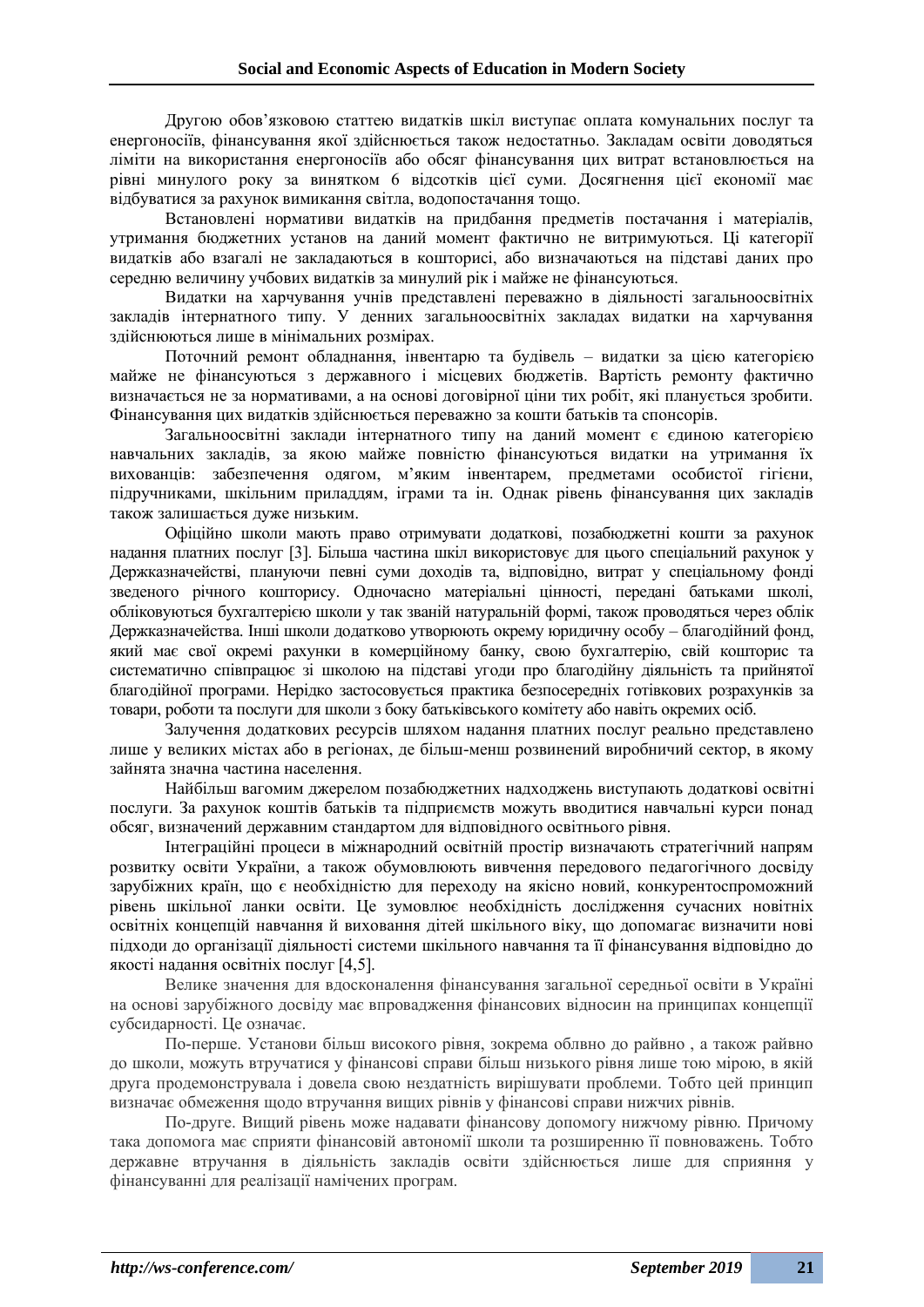По-третє. Важливим принципом, що випливає з концепції субсидарності, є принцип розподілу повноважень між різними рівнями в усіх сферах, включаючи й фінансову складову. В освітній сфері це означає, що капітальний ремонт, реконструкція, перепідготовка кадрів та ряд інших функцій як здійснюється, так фінансуються на вищому рівні, а все інше є прерогативою самого закладу, на що він має отримувати кошти із бюджету.

Застосування принципу фінансової субсидарності робить фінансові взаємовідносини між різними рівнями в освітній сфері досить гнучкими.

**Висновки.** За проведеними дослідженнями можна зробити висновок, що діюча в Україні система фінансування середньої освіти потребує суттєвого удосконалення, зокрема по таким позиціям, як механізм визначення розміру коштів на кожний заклад; порядок планування та розрахунку коштів, що виділяються закладам на плановий період, визначення всіх позицій щодо залучення позабюджетних коштів; і, нарешті система управління цими коштами.

#### **ЛІТЕРАТУРА**

- 1. Law of Ukraine. About education № 2145-VIII. (2017, September 05). Retrieved November 12, 2018, from http://search.ligazakon.ua/l\_doc2.nsf/link1/T172145.htm
- 2. Decree of the President of Ukraine № 344/2013. On the National Strategy for the Development of Education in Ukraine until 2021. (2013, June 25). Retrieved November 15, 2018, from https://zakon3.rada.gov.ua/laws/show/344/2013
- 3. Loiko, V., & Loiko, D. (2018). Providing quality of forming professional competences of economists in the modern Ukrainian university in conditions of eurointegration. *European Scientific Journal of Economic and Financial Innovation*, (2), 64-70.
- 4. Aleksandrova, O., Batchenko, L., Dielini, M., & Lavryk, U. (2018). Specifics of Managing Competitiveness of Present-day University on Principles of Social Responsibility. Naukovyi Visnyk Nacionalnogo Hirnychogo Universitetu,4, 157-165
- 5. Quality management systems ISO 9001:2015. (2015). Retrieved November 10, 2018, from http://khoda.gov.ua/image/catalog/files/ 9001.pdf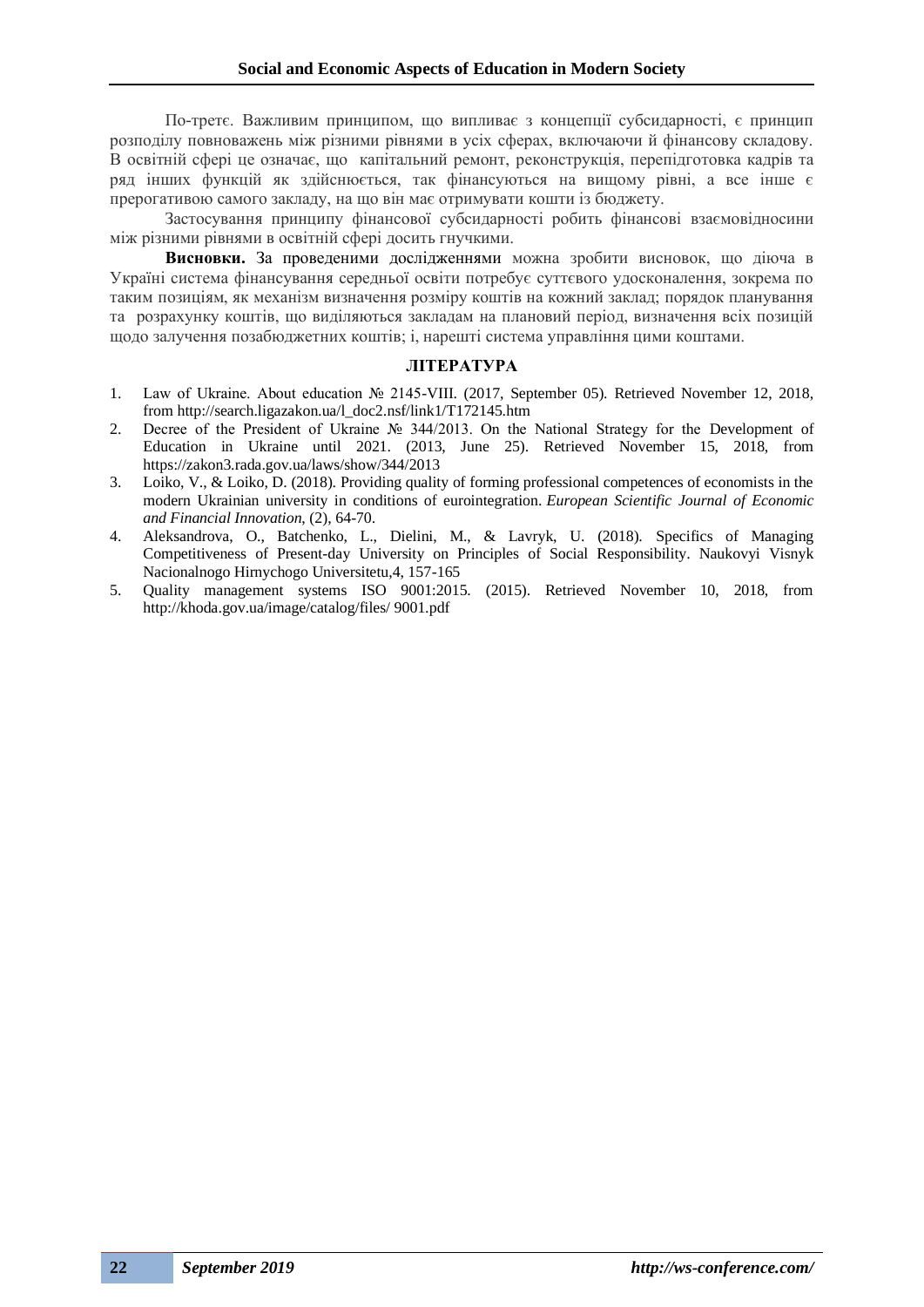# **ФАКТОРЫ РОСТА СТРОИТЕЛЬНОЙ ОТРАСЛИ КИТАЯ**

### *Юэ Тайшань,*

*Белорусский государственный университет; студент; аспирант; Беларусь*

*Abstract. The article presents an analysis of the key factors that have determined the rapid growth of the construction industry in China. The measures of state influence aimed at stimulating the inflow of investments into the construction sector of the economy are considered, in particular: ensuring the competitiveness of Chinese construction companies in the domestic and foreign markets (effective tax policy, soft loans, subsidies); stimulating the growth of prices for commercial real estate by strengthening the processes of urbanization and rapid infrastructure construction; implementation of a new social policy aimed at providing housing for citizens due to the growth of mortgage lending. An important factor in the intensification of the processes described in the article is the creation of a favorable investment climate, which is possible only with the harmonization of legislation in the construction sector, the removal of administrative barriers and coordinated progressive development of the sector according to the state strategy.*

*Keywords: construction industry, construction industry, housing construction, commercial real estate, infrastructure.*

**Введение.** Строительная отрасль является экономической инвестицией, и ее связь с экономическим развитием хорошо обоснована. Экономический эффект от развития этой отрасли заключается в мультипликационном эффекте средств, вложенных в строительство. Ведь с развитием строительной отрасли будут развиваться: производство строительных материалов и соответствующего оборудования, машиностроительная отрасль, металлургия и металлообработка, нефтехимия, производство стекла, деревообрабатывающая и фарфорофаянсовая промышленность, транспорт, энергетика и т.д. [1]. Существует множество аргументов и контраргументов относительно истинной роли строительной отрасли в продвижении экономического развития. Строительная отрасль важна также для обеспечения необходимых инфраструктур, стимулирующих экономическое развитие.

**Целью** статьи является выявление специфики строительной отрасли Китая как объекта регулирования инвестиционных процессов, идентификация основных факторов влияния инвестиционной политики на активизацию развития строительной отрасли.

### **Результаты исследования.**

Китайская экономика переживает структурный сдвиг парадигмы. Это произошло из-за изменений в модели экономического развития, которая в последние годы создала беспрецедентные избыточные мощности и долги во многих секторах. Двузначный рост экономики оказался неустойчивым, и этот стратегический поворот был четко виден с момента 3-его пленарного заседания 18-го Центрального Комитета Коммунистической партии Китая в ноябре 2013 г., когда было заявлено, что новые реформы должны быть направлены на поощрение более устойчивого, ориентированного на качество развития.

Строительный сектор Китая за 2011-2018 гг. показывал колебания и неравномерные траектории роста. Однако он остается опорной отраслью для экономики Китая, и как таковой не должен игнорироваться. Если рассматривать динамику показателей за последние пять лет, можем выделить следующие закономерности:

1. С общим объемом расходов на строительство в размере 1,78 трлн долларов США, Китай стал в 2013 г. крупнейшим строительным рынком в мире. Крупнейшая строительная компания в мире, китайская государственная строительная инженерная корпорация (CSCEC), в 2014 году получила доход в размере около 800 миллиардов юаней [3].

2. Добавленная стоимость от строительной отрасли в Китае увеличилась на 12 % в 2018 г. по сравнению с 2009 г., что выше среднего уровня роста ВВП Китая за тот же период. Еще один важный сектор, развитие жилой недвижимости рассматривается в качестве основного драйвера экономики Китая в последнее десятилетие. В 2011 году было построено около 1 470 миллионов квадратных метров жилой площади. Общий объем инвестиций в жилую недвижимость в Китае в 2013 году составил около 7,5 трлн юаней [3].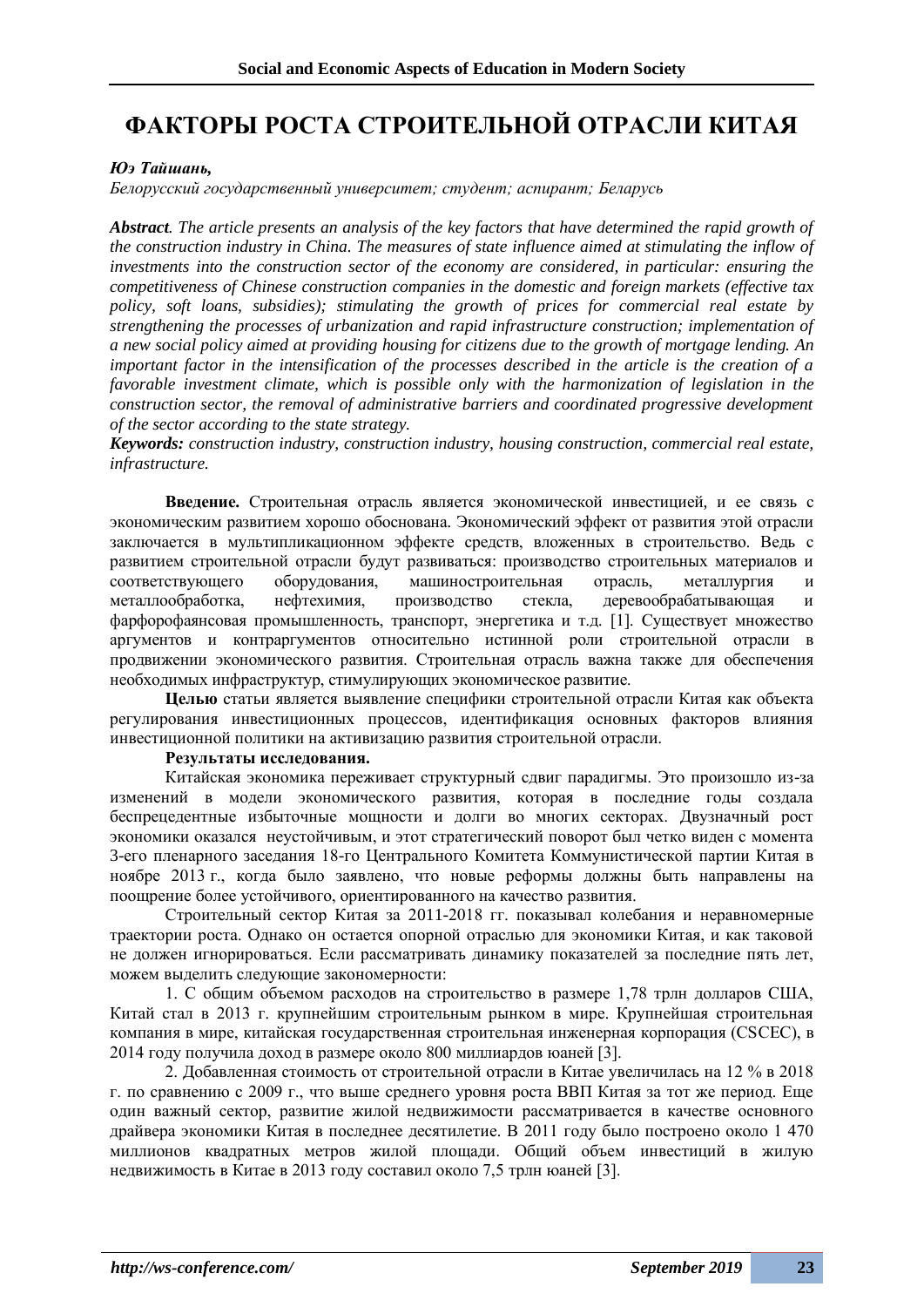3. Успех строительной отрасли Китая тесно связан с внутренними усилиями по урбанизации и экономическому развитию. В этой связи, неудивительно, что восточные прибрежные провинции, такие как Цзянсу или Чжэцзян, были в числе регионов с самыми высокими доходами от строительной отрасли в Китае в 2012 году. Расходы на строительство в Китае, как ожидается, вырастут на 7,8% в год в реальном выражении до 2019 года. Рост будет обусловлен продолжающейся индустриализацией, увеличением численности городского населения, расширением финансирования иностранных инвестиций, повышением уровня доходов населения и дальнейшим ростом численности населения и домашних хозяйств в Китае [1].

Китайское правительство прошло долгий путь развития строительной отрасли. Так, в 2014 году правительство выпустило «план урбанизации нового стиля Китая (2014-2020)» – исторический документ, в котором говорится о необходимости обеспечения устойчивого и качественного роста. План определяет стратегии и меры, подлежащие осуществлению в ключевых макрорегионах, включая совершенствование и интеграцию между городскими и сельскими районами, укреплению охраны окружающей среды, сохранению и популяризации исторического наследия, повышение эффективности землепользования. План устанавливает высокие цели, которые могут предложить широкие возможности для поставщиков услуг для проекта развития «зеленых, умных и культурных городов». В настоящее время основное внимание уделяется планированию и выполнению экономических, финансовых и социальных реформ (система Хукоу), а не техническим вопросам и масштабной разработке проектов [3].

В июле 2015 года состоялась национальная конференция на высшем уровне по вопросам урбанизации и соответствующей новой стратегии. Этот документ обеспечил формирование четкой дорожной карты, включая все основные цели и сроки. Вполне предсказуемо, что рынок недвижимости может выйти на новый уровень развития.

Усилия правительства по поддержанию роста в производственном секторе, улучшению инфраструктуры страны, расширению коммунальных услуг и сбалансированию регионального экономического неравенства будут способствовать росту расходов на строительство. Однако дальнейший рост будет ограничен замедлением темпов роста китайской экономики, особенно инвестиций в основной капитал.

Китай состоит из нескольких региональных рынков, характеризующихся различным климатом, населением и уровнем экономического развития. На долю Центрально-Восточной части Китая в 2014 году пришлось 43% расходов на строительство, что выше, чем его доля в населении или экономическом производстве. Тем не менее, в регионе по оценкам экспертов будет наблюдаться более медленный рост до 2019 года, чем в других пяти регионах Китая – 7,2% в год. Расходы на строительство на северо-западе Китая, по прогнозам, вырастут на 9,0% в годовом выражении до 2019 года, опередив все остальные регионы [1]. Стратегия «Великого Западного развития» Китая приведет к значительному увеличению расходов на инфраструктуру и производство в этом регионе.

Строительство жилых зданий, на долю которых в 2014 году приходилось 31% расходов на строительство в Китае, по прогнозам будет расти на 7,5% в год до 2019 года [1]. Повышение уровня личных доходов, рост численности населения и домашних хозяйств, а также миграция населения из сельских районов в города будут стимулировать этот процесс. Усилия правительства по улучшению условий жизни граждан с низкими доходами (например, строительство недорогих и низкооплачиваемых домов в городских районах и субсидирование переоборудования ветхих фермерских домов в сельских районах) также будут способствовать дальнейшему росту этого сегмента строительного рынка.

Нежилые здания представляли собой самый большой сегмент строительного рынка в Китае в 2014 году, составляя 40% расходов на строительство. Расходы на коммерческое строительство, как ожидается, будут расти на 8,1% ежегодно в реальном выражении до 2019 года [1]. Устойчивый рост потребительских расходов на промышленные товары и услуги, адаптивная государственная политика и прямые иностранные инвестиции, а также усилия правительства по повышению уровня жизни в Китае – все это будет способствовать росту доходов в сфере коммерческой инфраструктуры.

Китайское правительство уже осуществило действия, направленные на увеличение роста рынка недвижимости. К ним относятся повышение доступности ипотечных кредитов и снижение первоначальных платежей, финансирование расходов для покупателей, которые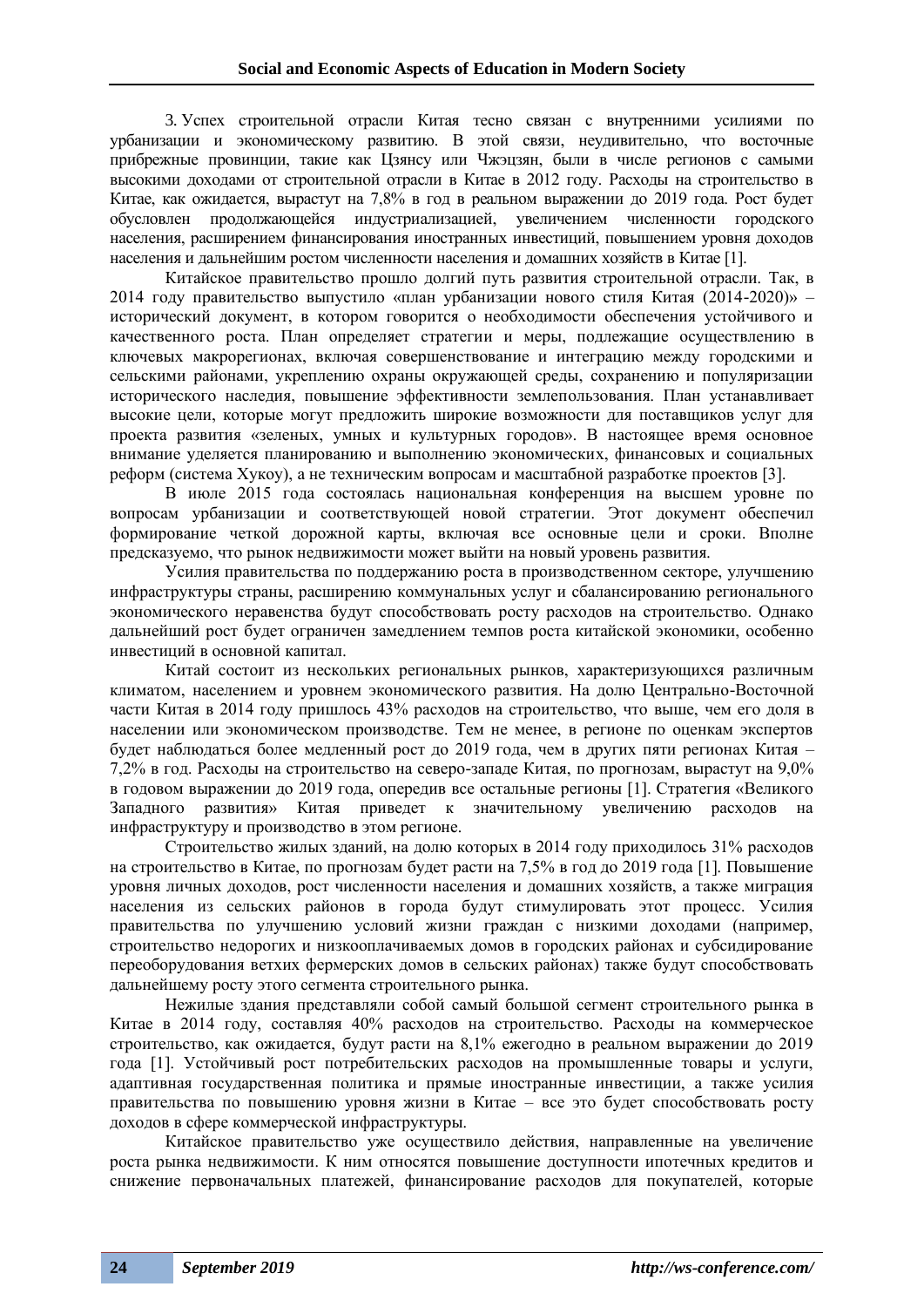хотят финансировать в недвижимость, подтверждающие финансовую поддержку государственных проектов провинциального уровня и дальнейшее открытие местного рынка для иностранных инвесторов.

Другие экономические стратегии (Один пояс, один путь – в Китае 2025) также могут быть источником среднесрочных возможностей для строительной отрасли. Основную часть рынка занимают китайские предприятия. Нишевые рынки – это единственная область, оставшаяся иностранным компаниям. Однако, эти нишевые рынки могут быстро расти и быть очень прибыльными для бизнеса, способного предложить новые технологические решения.

Быстрые изменения, происходящие во многих аспектах китайского общества, привели к увеличению затрат на рабочую силу. Усиление давления в отношении экологических проблем и появление среднего класса, наделенного финансовыми ресурсами, для осуществления трат на комфорт и качество жизни сформировали возможности для строительных компаний, которые могут предложить технологии для поддержки производительности труда и энергосбережения. В равной степени, есть ниши для компании, предоставляющие высококачественные, сложные продукты, адаптированные для китайского рынка недвижимости.

**Выводы.** В современных условиях строительной комплекс Китая становится самостоятельным объектов управления, поэтому его взаимосвязи с другими секторами экономики носят скорее целевой характер и имеют четко обозначенный формы.

Произведенное исследование позволило прийти к выводу, что предложенные факторы экономического роста строительной отрасли Китая основываются на следующем:

1) успешной реализации государственной стратегии «Великого Западного развития» и выполнение «Плана урбанизации нового стиля Китая (2014-2020)», что стало основой строительного бума в Китае;

2) концентрация государственных финансов на стратегических направлениях, обеспечивающих максимальную эффективность и стабильное развитие строительного комплекса;

3) стимулирование активности населения в плане увеличения его платежеспособного спроса;

4) при анализе факторов, влияющих на экономический рост строительной отрасли, китайскими властями учитывались такие особенности как региональное неравенство, доступность и обязательность поддержки малоимущих граждан, значительное отличие внутренних цен от мировых.

Характер вышеуказанных факторов во многом обусловлен тем, что в условиях новой экономической модели сформировалась особая структура строительного комплекса Китая. Дореформенная модель управления комплексом существенно отставала от всей системы государственного управления Китая, что определило необходимость увязки развития строительной отрасли с государственной стратегией и планами развития.

#### **ЛИТЕРАТУРА**

- 1. China Construction Sector Report 2016/2017 [Electronic resource]. 2019. Mode of access: https://www.emis.com/php/store/reports/CN/China\_Construction\_Sector\_Report\_20162017 \_en\_ 544978739.htm. Date of access: 18.04.2019.
- 2. Lam, Y.T. The development of the construction legal system in China/Y.T. Lam, Z. Chen // Construction Management and Economics. – 2004. – № 22. – PP. 347-356.
- 3. The Construction Sector in China [Electronic resource]. 2019. Mode of access: http://ccilc.pt/wpcontent/uploads/2017/07/eu\_sme\_centre\_report\_-\_the\_ construction\_sector\_in\_china\_update\_-\_june\_2015.pdf. Date of access: 18.04.2019.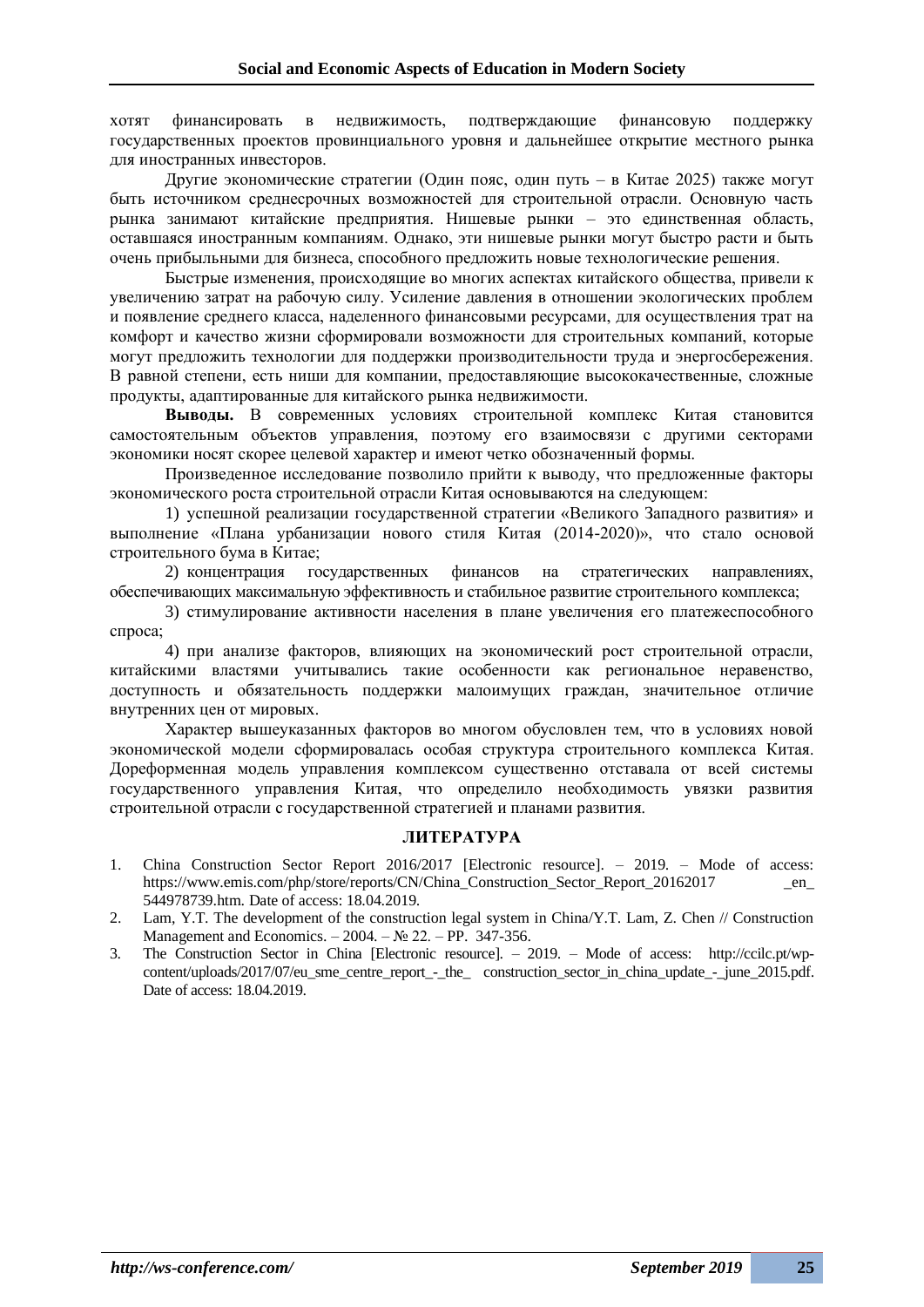# **ТЕНДЕНЦИИ РАЗВИТИЯ МЕЖДУНАРОДНОГО И ПАЛОМНИЧЕСКОГО ТУРИЗМА В УЗБЕКИСТАНЕ**

#### *Анвар Аиджонович Худояров,*

*кандидат экономических наук, доцент кафедры «исламская экономика и финансы, паломнический туризм» Международной Исламской Академии Узбекистана*

*Abstract. The article discusses that the fact that international tourism in the modern world is part of the global economy and a rapidly growing industry. Also the tourism sector of Uzbekistan is switching to the global scale and adequately representing our country in the world tourism. In addition, it must meet all international requirements in the field of international tourism. Keywords: diversification, entrepreneurship, coordination, standards, cooperation, experience, regulation.*

Благодаря открытой и практической внешней политике Узбекистана в международных отношениях, количество туристов, желающих насладиться достижениями многовековой цивилизации на примере памятников архитектуры, изучающих уникальные обычаи и традиции истории нашей страны, растет с каждым годом. Поэтому сегодня сотрудничество в сфере туризма повышает международный авторитет нашей страны. Мы можем видеть это в следующих примерах.

В любой сфере разработка государственной политики важна. В том числе туризм. Государство должно обеспечить все необходимые условия для формирования и эффективного функционирования индустрии туризма, то есть создать нормативно-правовую базу и в целом, принять соответствующие меры по поощрению и развитию конкретных видов туризма. Развитию туризма в этой области будет способствовать создание условий для добросовестной конкуренции среди предпринимателей в том числе регулирующих деятельность туроператоров, работающих в сфере туризма, и защищающих права и интересы туристов. Достижение государственной независимости Узбекистана позволило разработать качественно новые принципы государственной туристической политики. С первых дней независимости туризм был сосредоточен на определенной государственной политике, как это имело место во всех секторах. На основании Указа Президента Республики Узбекистан от 27 июля 1992 года ПФ-447 «О создании Национальной компании «Узбектуризм» 1 был принят для создания в Узбекистане туристической индустрии, отвечающей международным стандартам. Это был первый шаг к развитию и выводу его на новый уровень. Национальная компания «Узбектуризм» проводит политику по развитию международного туризма, развитию национальной модели туризма в стране, координации деятельности туристических организаций, включая все виды туризма, в том числе традиционный культурно-исторический туризм, паломнический туризм, экотуризм, гастрономический, этнографический, экстремальное здравоохранение, альпинизм, привлечение иностранных инвестиций, создание материально-технической базы промышленности, туристической инфраструктуры. Создание Национальной компании «Узбектуризм» и вступление во Всемирную туристическую организацию в 1993 году явилось крупным шагом в развитии туризма в Узбекистане. В республике созданы новые условия и механизмы, позволяющие вывести международный туризм на новый уровень и эффективно работать.

Учитывая важность «Великого шелкового пути» в развитии международного туризма в Узбекистане, Указ Президента Республики Узбекистан утвердил 2 июня 1995 года в целях содействия участию Республики Узбекистан в восстановлении «Великого шелкового пути» и развитию международного туризма в стране.<sup>2</sup> Постановление Кабинета Министров Республики Узбекистан от 3 июня 1995 года "О введении международного туризма в Республике Узбекистан".<sup>3</sup> Кроме того, был принят ряд правовых актов в сфере туризма. Основным документом являются Закон Республики Узбекистан «О туризме» от 20 августа 1999 года, Указ Президента от 30 июня 1999 года «О подготовке квалифицированных кадров для туризма в Узбекистане» и «Государственная программа развития туризма в Узбекистане на 2005 год» от 15 апреля 1999 года. Постановление Кабинета Министров Республики Узбекистан № 210 от 3 июня 1995 года «О

<sup>1</sup> Ташкент, 1992 год 27 июль, ПФ-447 (Вестник Верховного Совета Республики Узбекистан, 1992 г, 9-вып, 375 ст)

<sup>2</sup> Сборник законодательных актов Республики Узбекистан, 2009 г, 25-вып, 282-ст.

<sup>3</sup> Сборник законодательных актов Республики Узбекистан 2004 г, 30-вып, 346-ст; 2010 г, 23-вып, 183-ст; 2012 г, 41-42-вып, 478-ст.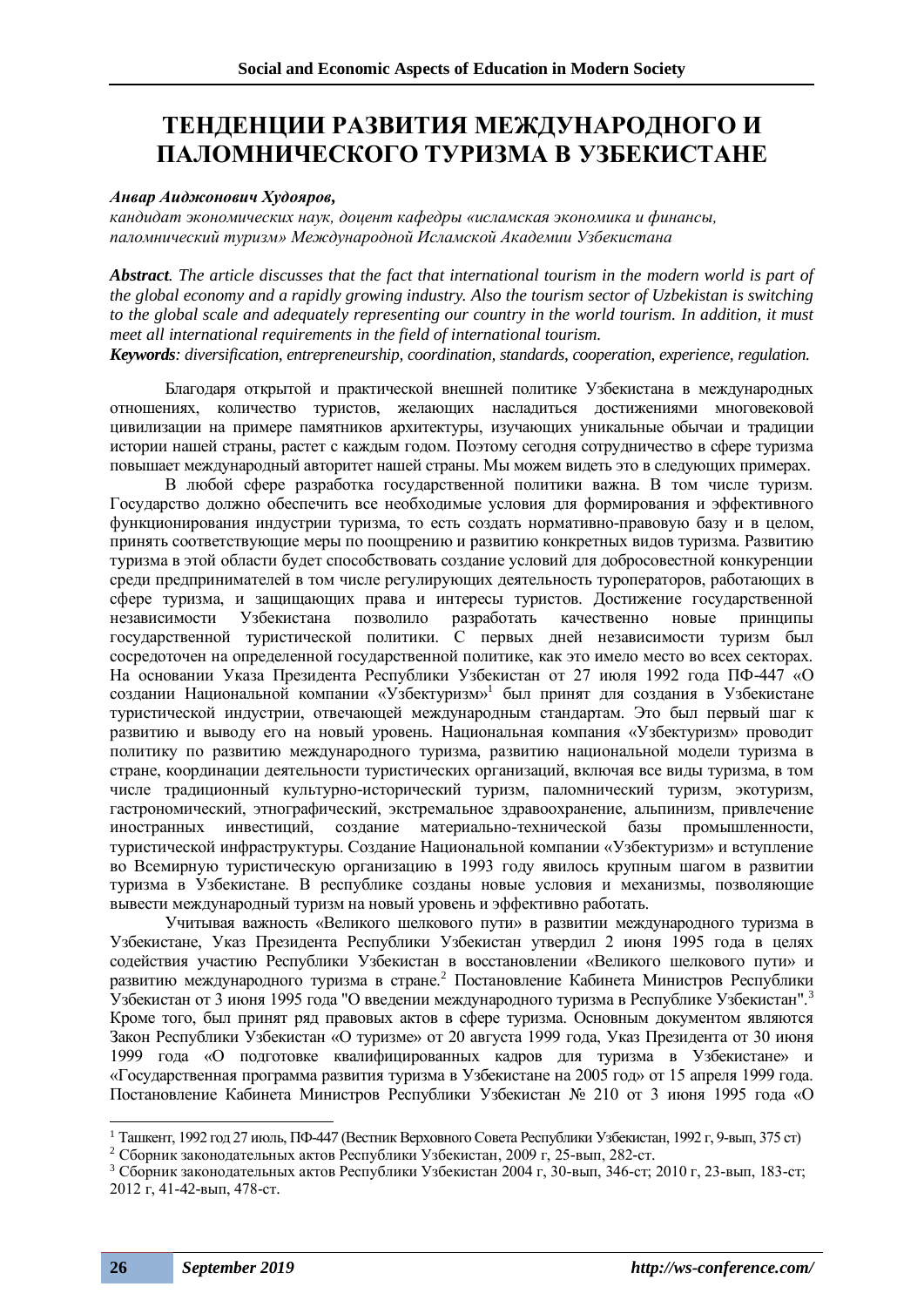создании современной инфраструктуры международного туризма в Республике Узбекистан» от 8 августа 1998 года. О мерах по дальнейшему развитию гостиничного бизнеса и международного туризма в Республике Узбекистан от 2 сентября 2002 года № 310 «О совершенствовании организации деятельности туристских организаций» и части 33 от 17 января 2003 года № 497 от 11 ноября 2003 года «Об утверждении Положения о лицензировании туристической деятельности» дополнительные меры ». Эти постановления и указы стали одним из ключевых факторов эффективной и результативной организации туристической индустрии Узбекистана.

Прежде всего, 2 декабря 2016 года Президент Республики Узбекистан, как стратегический сектор экономики страны, создаст благоприятные экономические и организационно-правовые условия для ускоренного развития туризма, более полного и эффективного использования огромного туристического потенциала регионов. Для их продвижения на мировых рынках, для создания позитивного имиджа Узбекистана в сфере туризма был принят Указ № P-4861. В соответствии с этим указом на базе Национальной компании «Узбектуризм» создан Государственный комитет по развитию туризма Республики Узбекистан. Государственный комитет по развитию туризма Республики Узбекистан был назначен уполномоченным государственным органом в сфере туризма и действует систематически.

Узбекистан давно привлекает людей из самых развитых стран мира своей удивительной и разнообразной природой, богатой историей, архитектурными памятниками и великими мыслителями. Поэтому с первых дней независимости сектор туризма динамично развивается. Туризм является одной из самых прибыльных и динамично развивающихся отраслей. Одним из ключевых факторов развития туризма является мир, стабильность, взаимопонимание и гармония в Республике. Из-за таких чувств у узбекского народа развивается туризм в Узбекистане, и число туристов растет день ото дня. В наших городах с богатой историей на протяжении тысячелетий, в том числе в Ташкенте, Самарканде, Бухаре, Хиве, Коканде, Шахрисабзе, проводятся международные конференции, выставки, а также многочисленные престижные конкурсы и собрания.

Президент Республики Узбекистан Шавкат Мирзиёев в своем обращении к Олий Мажлису объявляет 2019 год «Годом активных инвестиций и социального развития» в Узбекистане и как увеличить инвестиции, решить социальные проблемы, привлечь иностранные инвестиции в отрасль, развить человеческие ресурсы. Принимая во внимание сложные меры, во многих случаях промышленность ограничивается нашими древними городами, историческими и культурными памятниками. В частности, он отметил, что существует огромный потенциал для развития туризма в уникальной природе страны, в национальных заповедниках, в горных районах, особенно в развитии медицинского туризма, паломнического туризма и экотуризма. С учетом вышеперечисленных пунктов и Указа PF-4861 «О мерах по обеспечению быстрого развития туристической отрасли Республики Узбекистан» в стране проводится большая работа. 20 февраля 2019 года была создана Ассоциация гидов Республики Узбекистан. Деятельность гидов помогает правильно представить туристический потенциал страны. Каждый турист нуждается в помощи гидов при поездках в другую страну или город. Путеводитель сможет повысить интерес туриста к нашей стране, предоставив дополнительную информацию о возможностях и удобствах туристических возможностей Узбекистана во время тура.

Первый шаг сделан в развитии паломнического туризма в стране. По инициативе президента Шавката Мирзиёева первый международный туристический форум в Бухаре состоялся 21-23 февраля 2019 года в Бухаре. В рамках форума почетным послом туризма Узбекистана назначен муфтий Малайзии Перлис Мохд Асри бин Зайнул Абидин. Ли Йонг Е, южнокорейская актриса, известная нам как посол туризма в Узбекистане за рубежом, известна своей ролью Тангем в сериале «Жемчужина дворца». Целью является популяризация туристического потенциала Узбекистана для широкой общественности и тем самым привлечение большего количества иностранных туристов в Узбекистан. Работа в этом направлении последовательно активизируется.

14 апреля 2019 года Президент Республики Казахстан Касым-Жомарт Токаев совершил свой первый государственный визит в Узбекистан. «Год Казахстана в Узбекистане — это уникальное событие, которое играет важную роль не только в наших двусторонних отношениях, но и в создании атмосферы взаимопонимания и доверия во всей Центральной Азии. Предлагаю связать основные духовные и исторические центры наших стран, которые являются не только турецкими, но и шедеврами мировой культуры. Я считаю, что можно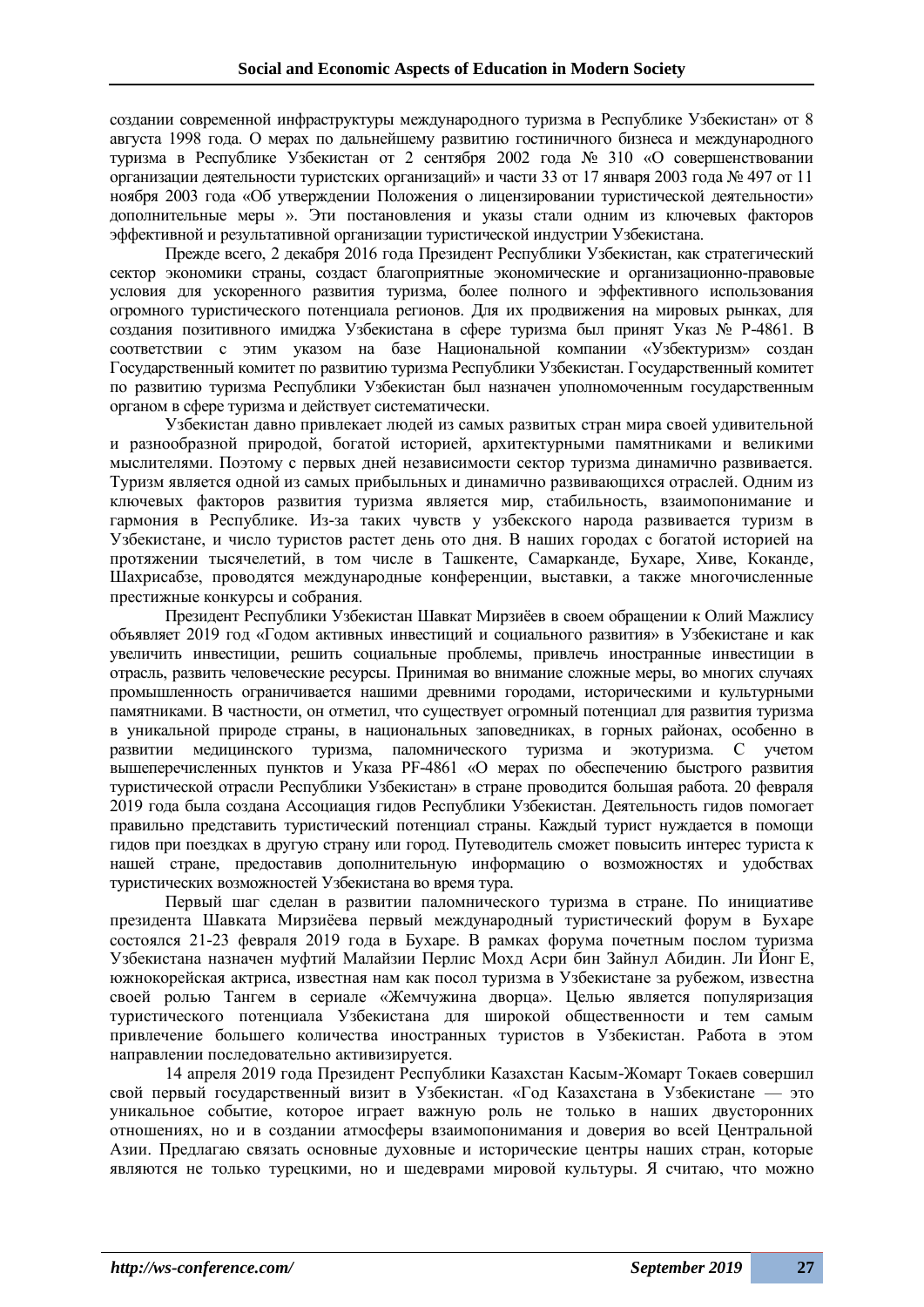открыть туристический кластер, соединив Туркестан, Самарканд и Бухару в одном направлении», - сказал Токаев.

Пятое направление «Стратегии действий по пяти приоритетным направлениям развития Республики Узбекистан на 2017–2021 годы» основано на национальных интересах Узбекистана во внешней политике. его основными целями являются дальнейшее укрепление дружественных и доверительных отношений со всеми соседними странами на основе взаимной выгоды. помечен как я. В этом отношении он продолжает свой путь для цели, которую он поставил перед собой.

Было бы целесообразно развивать следующие виды туризма на основе природного, экономического, исторического и культурного потенциала регионов республики.

Религиозный (паломнический) туризм. Богатство нашей страны с ее религиозными памятниками, как одного из исторически развитых регионов ислама, позволяет нам успешно развивать эту форму туризма. Сегодня многие туристы из мусульманских стран, таких как Малайзия, Индонезия, Пакистан, Саудовская Аравия, Афганистан, Турция и Объединенные Арабские Эмираты, являются главной целью тура, который заключается в посещении религиозных объектов в нашей стране;

Этнический и ностальгический туризм. Мы знаем, что многие люди, которые жили или жили в Узбекистане раньше, сейчас живут в разных странах мира (Саудовская Аравия, Турция, страны СНГ, Израиль и т. д.). Это создаст благоприятные условия для развития этого вида туризма в нашей стране и откроет новые туристические маршруты.

K Экскурсионный и учебный (исторический) туризм. Этот вид туризма может развиваться в древних городах нашей страны − Ташкенте, Бухаре, Самарканде, Хиве, Шахрисабзе. Основное внимание здесь уделяется ознакомлению туристов с монументальными архитектурными памятниками и историческими памятниками;

Археологический туризм. Желательно развивать эту форму туризма в таких городах, как Термез, Кува, Хорезм, чтобы предоставить туристам археологические находки, обеспечить их значимое путешествие;

Рекреационный туризм. Эта форма туризма направлена на отдых и оздоровление. Он отличается от других видов туризма, в которых туристы остаются в одном городе в течение длительного времени, с меньшим количеством маршрутов. Наличие лечебных подземных и минеральных вод в Узбекистане создает благоприятные условия для развития рекреационного туризма (Ташкент, Джизакская область, Ферганская долина).

Еще одним важным направлением реформы туристического сектора является продвижение маркетинга. Успешная интеграция любой страны на современном высоко конкурентном мировом туристическом рынке, конкурентоспособное производство конкурентоспособной продукции зависит от целенаправленных маркетинговых исследований. Опыт мировой экономики показывает, что туризм является важным фактором экономического роста стран, увеличения валютных поступлений и позитивных изменений в платежном балансе в результате увеличения экспортного потенциала, повышения уровня жизни за счет создания новых рабочих мест. Туризм и гостиничное дело занимают третье место в мире после автомобильной и нефтегазовой промышленности. По данным Всемирной туристской организации ООН (ЮНВТО), 10,4% мирового ВВП (8,3 трлн. долл. США в 2017 году), 7% мировых инвестиций, налоги На индустрию туризма и гостеприимства приходится 5% доходов, 11% глобальных потребительских расходов и одна из каждых 16 вновь созданных рабочих мест. Уровень занятости в секторе вырос на 103% по сравнению с 2016 годом, и в 2017 году в сфере туризма и туризма он составил 118,4 млн. Долларов. человек (3,8% от общей занятости в мире), а косвенно (с услугами туризма) 313,2 млн. работает.<sup>1</sup>

Показатели развития международного туризма в последние годы показывают, что эта сфера становится ведущей отраслью экономики разных стран. В частности, развивающиеся страны придают большое значение разработке международной экономической политики в качестве приоритетного направления международного туризма. Благоприятные условия для развития туризма в Узбекистане, дальнейшая интеграция туризма в национальную экономику играют важную роль в экономике страны. Существующая политическая стабильность в Узбекистане играет важную роль в развитии международного туризма.

<sup>&</sup>lt;sup>1</sup> Travel & Tourism Economic Impact 2018 world.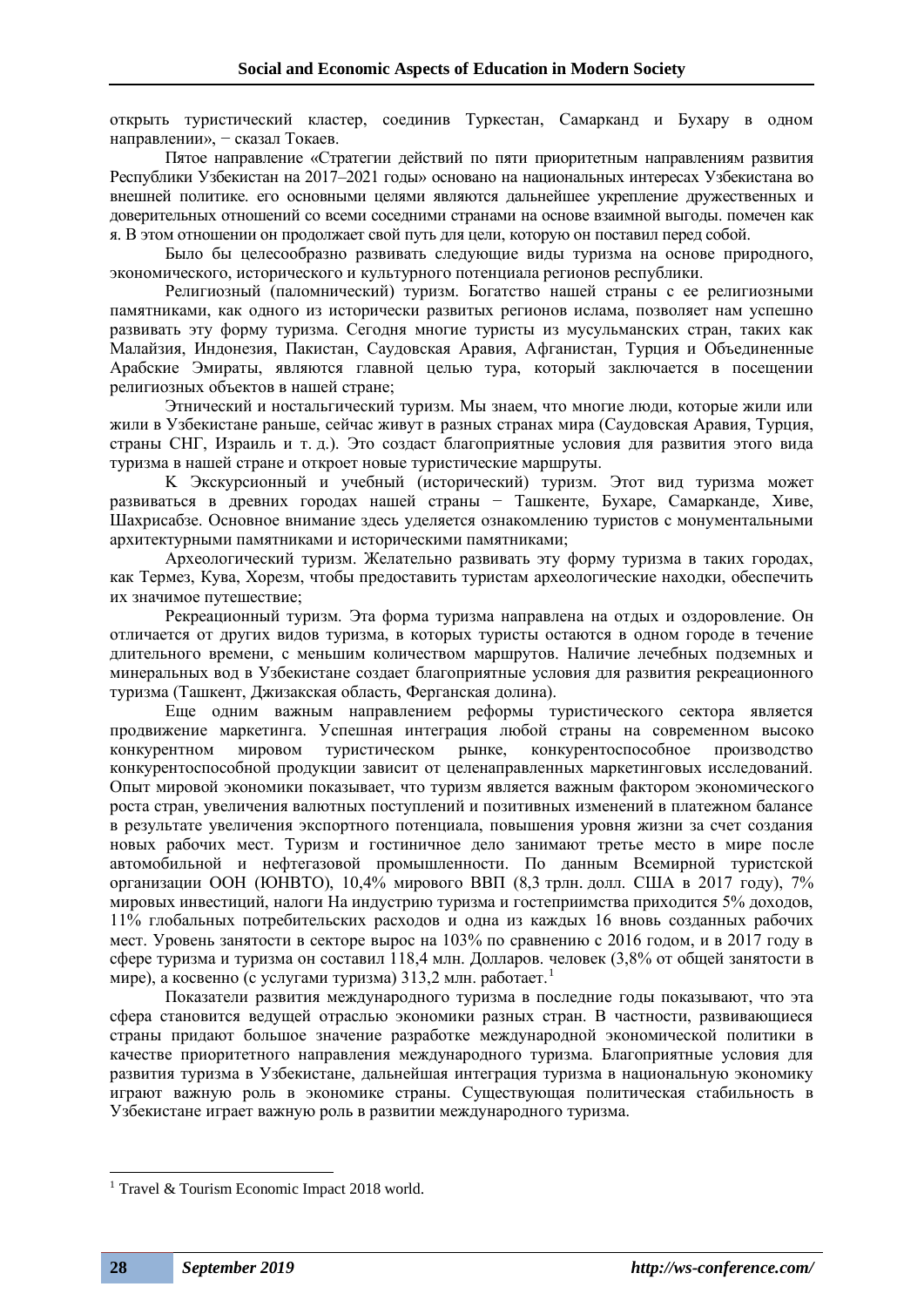### *LEGAL AND POLITICAL SCIENCE*

# **THE HISTORY OF COOPERATION BETWEEN CHINA AND WHO**

#### *Huang Kunpeng, graduate student, Belarusian State University, Minsk, Belarus*

*Abstract. The cooperation between China and the World Health Organization (WHO) is an important symbol of China's participation in global health governance and the realization of internationalization of health. The World Health Organization (WHO) is the most influential of UN agency in the health sector and plays a leading role in global health issues. The cooperation between China and the World Health Organization (WHO) is exemplary. The World Health Organization (WHO) has given valuable help in the development of China's health industry. China is also actively participating in the World Health Organization's efforts to address challenges. China is a founding member of the World Health Organization (WHO). China has made important contributions to the global health industry and the work of the World Health Organization (WHO) for a long time. This article analyzes the health diplomacy activities of China in various periods from the cooperation between China and the World Health Organization (WHO) in different periods, and provides some suggestions for the reform of China's national health system.*

*Keywords: China; World Health Organization; Cooperation.*

The history of global health includes the period of medical conferences, the period of global health cooperation, and the period of globalization and multilateral cooperation in this field. China's World Health Organization (WHO) cooperation centers have reached 69, and the number is the highest in the Western Pacific region of the World Health Organization. There are more than 30 majors in the existing subject. As a window for health technology cooperation between China and the World Health Organization, the World Health Organization Cooperation Center has played an active role in promoting radiation and demonstration in international and domestic health technology exchanges and personnel training. It is an important force in health care goals. Oran R.Yang emphasizes: "The interaction of individual actors also affects interests."[3] "Public health issues are concentrated on the appeals of the human community and are recognized by the human community"[4] China's cooperation with the World Health Organization is China's main line of participation in global health governance.[5]The characteristics of our various periods of diplomacy and international cooperation can be divided into three phases:

**1948-1977 -** China's legal status in the World Health Organization is occupied by the Taiwan authorities, China and the relationship between WHO has been largely broken. China participates in major conferences of the World Health Organization and pays membership fees without any rights.

At this stage, China's health diplomacy mainly presents two main lines. First, China conducts unilateral health diplomacy to third world countries, mainly as medical assistance. Second, it begins to cooperate with a professional international organization, the World Health Organization. This is an important step in the integration of the international system. Before that, China mistakenly cooperated with the World Health Organization and enjoyed the rights and interests that it deserves as a member state. It was regarded as being aided, refused to accept such technical cooperation, and only paid the dues. Without enjoying the rights.

**1978-2002 -** Start and work diversified with the World Health Organization. Coordination meetings, joint projects, technical cooperation, conferences, cooperation centers and other forms of cooperation.

China entered a new stage of development from the late 1970s. It is not only a new stage of China's domestic political, economic, and social development, but also a new stage of rapid development of relations between China and the world. Deng Xiaoping proposed that "peace" and "development" are the themes of today's world [2], officially proclaiming a non-aligned and independent foreign policy of peace. In the 1990s, it was a global adaptation period, and China quickly entered the process of economic globalization.

In terms of health diplomacy, China has made full use of the stage of international organizations, actively carried out multilateral diplomacy, supported third world countries, and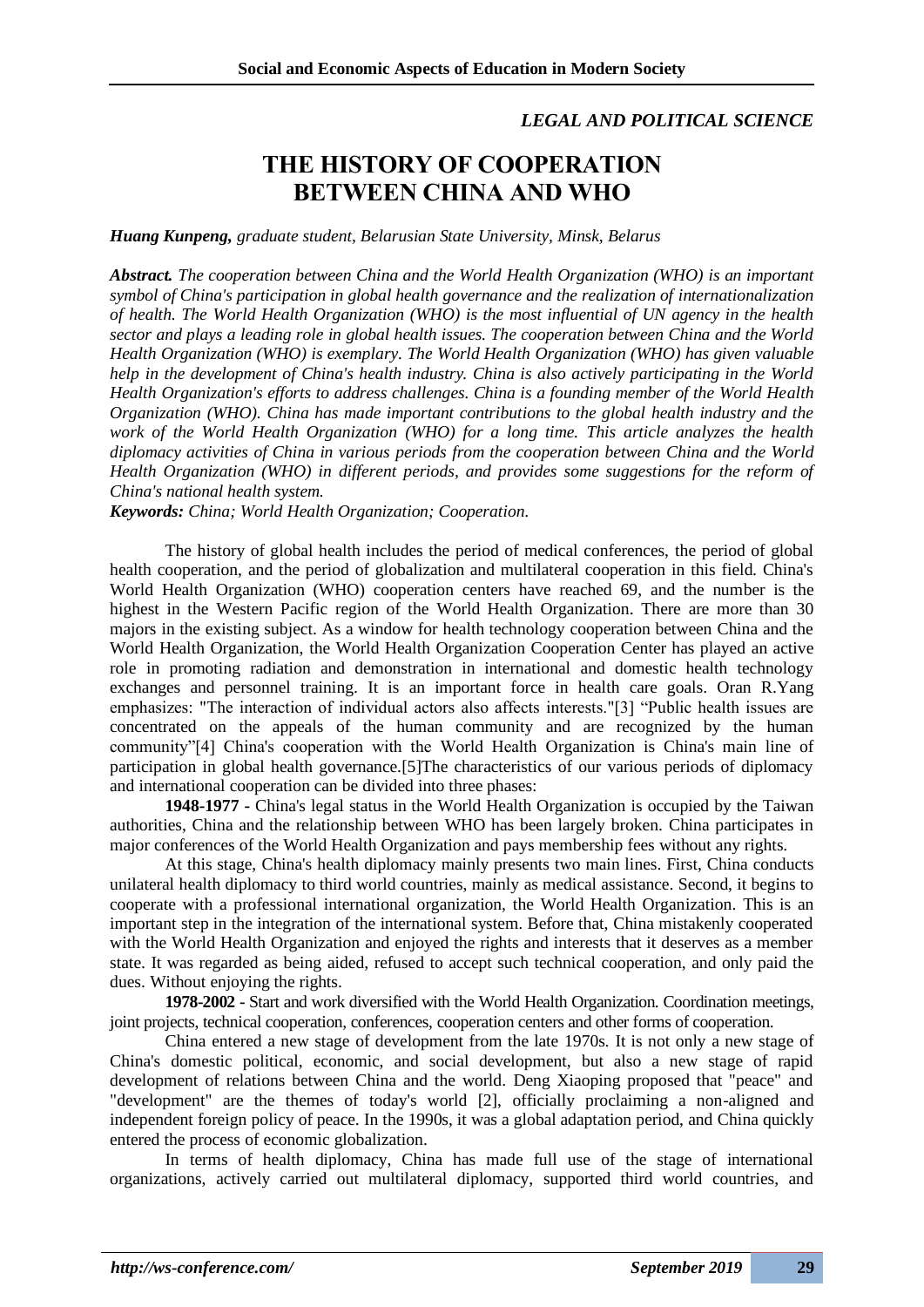supported the global strategic goal of "Health for All for the Year 2000" proposed by the World Health Organization. China actively participated in the discussion of the major conferences of the World Health Organization, and actively and targetedly spoke. In response to the new situations that occurred at the meeting, we analyzed and studied in a timely manner and proposed countermeasures. From the 1970s to the beginning of this century, the cooperation between China and the World Health Organization has developed smoothly: in the work of the World Health Organization, in planning budgets, setting priorities for planning, and on some political issues, our representatives implement national guidelines and policies. To make it more conducive to third world countries; in technical cooperation, vigorously develop and expand technical cooperation with the World Health Organization, and introduce funds, technology, information, and talents for the development of China's health industry; Opportunity to expand the impact.

**2003 to 2017 -** As a continuation of initial joint projects, conferences, cooperation centers and other activities, the country's cooperation has risen to a strategic level. China plays an important role in the development of the World Health Organization.

From passive assistance to active activities. China participates in the activities of the World Health Organization in interactive games between the two countries and member states. Benefits and values, the direction of management, the global political and economic environment, development issues and health issues, the establishment of aid agencies, partnerships and financial support have become a means of influencing our cooperation with the World Health Organization. In the future, China will work with the World Health Organization to meet our own health needs and health needs in terms of social security and social determinants, building health systems, disseminating knowledge, building capacity, technology development and support, and strengthening cooperation and sharing of experiences.

During this period, China's global influence and external relations continued to develop and quickly became a global power. China's multilateral diplomacy and big country diplomacy have both innovations and breakthroughs, such as holding a large-scale and influential Beijing Summit of China-Africa Cooperation Forum, establishing bilateral strategic cooperation and dialogue with the United States, Russia, Japan, and the European Union, enriching and strengthening China. The channels and influence of diplomacy. During this period, Chinese diplomacy also increased its investment in international obligations and responsibilities. China actively participated in various activities of the World Health Organization. In 2006, after Ms. Chen Fengfuzhen was elected as the Director-General of the World Health Organization, China's cooperation with the World Health Organization was further strengthened. China also took the lead in achieving the goal of eradicating smallpox and polio. Significant achievements have been made in areas such as infectious disease prevention and treatment in traditional medicine, such as primary health care, and the World Health Organization has also given strong support and useful experience. China has also worked with the World Health Organization to develop the World Health Organization's National Cooperation Strategy in China: Strategic Priorities for 2004-2008 [1]. In 2009, Chinese Health Minister Chen Hao made it clear at the 62nd World Health Assembly that China is willing to strengthen cooperation with countries and international organizations to jointly address the challenges facing human public health security.

From "health for one" to "health for all", China formulates health strategies according to its national conditions, strengthens interaction with the World Health Organization, and assumes the corresponding international responsibilities and obligations of the world's largest developing countries in the health field, and exerts international influence. To promote global health and improve the health of all people.

#### **REFERENCES**

- 1. WHO.WHO-CHINA Country Cooperation Strategy 2008-2013 [M]. Geneva:2008.
- 2. Deng Xiaoping proposed that " peace and development are the two major themes of the modern era" [Electronic resource] — Model of access: http://intl.ce.cn/zhuanti/wj/dsj/200909/14/t20090914\_20013019.shtml— Date of access:11.09/2019.
- 3. Oran R.Yang ,Georce J.Demko, and Kilaparti Ramakrishna ,eds., *Global Enviromental Change and International Governance*,Hanover and London:Dartmouth College:University Press of New England, 1996, p.2.
- 4. Takemi, K., Jimba, M.,Ishii, S., Katsuma, Y., &Nakamura, Y: Human security approaches for global heath .*The Lancet*,2008,Vol .372,pp.14.
- 5. World Bank: Global Development Horizons 2011: Multipolarity-The New Global Economy, The World Bank, 2011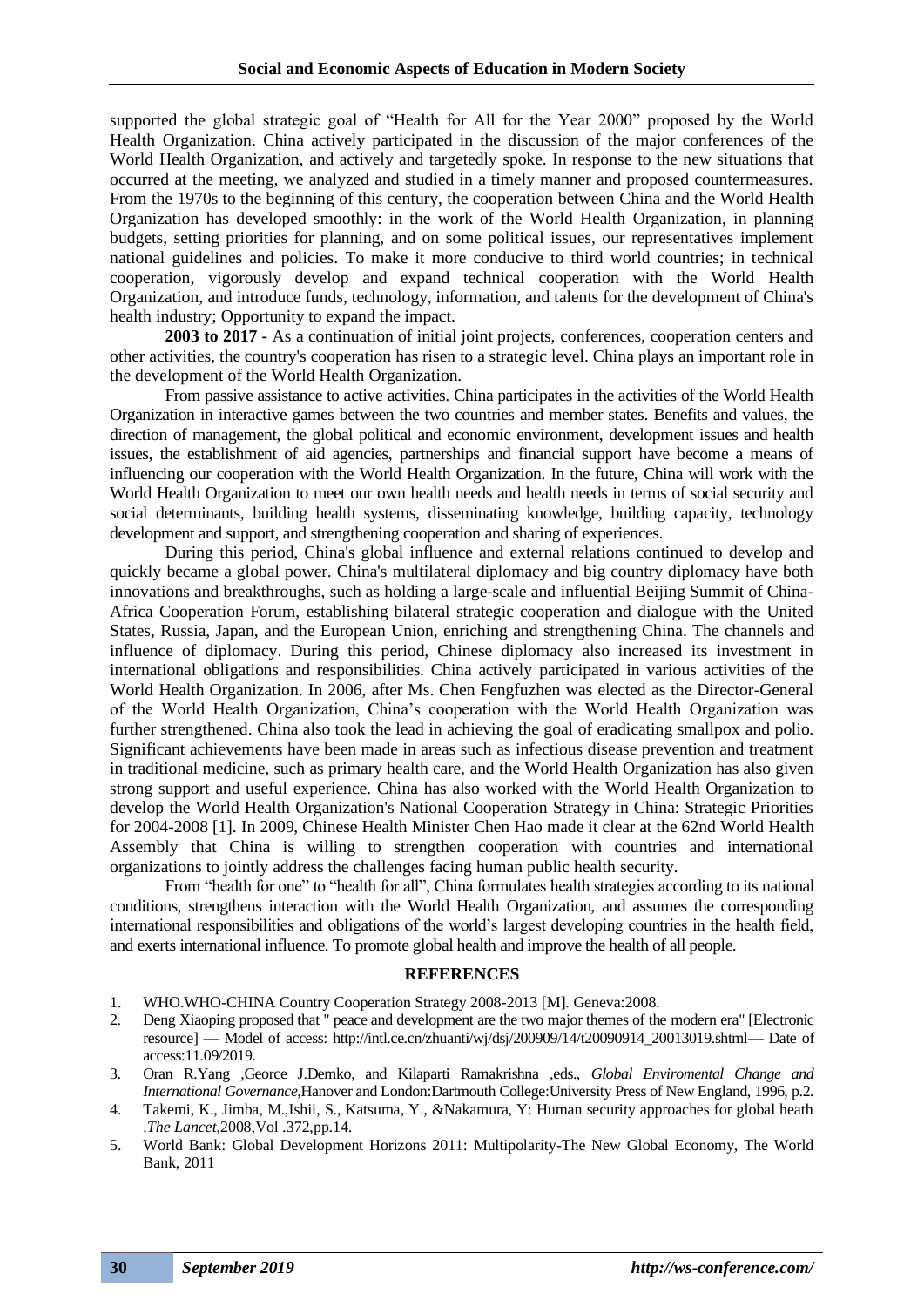# **[UNDERSTANDING OF H](https://www.ncbi.nlm.nih.gov/pubmed/17396045)YBRID WARFARE PHENOMENON THEORY AND POLICY**

### *Vephkhvia Grigalashvili*

*Ph.D. Candidate, Georgian Technical University, Faculty of Business & Technology, Tbilisi, Georgia*

*Abstract. Despite the growing actuality of hybrid warfare, western democratic institutions have not yet been able to formulate a generally accepted view of hybrid warfare. Furthermore, a multitude of explanations currently used add to the perplexity about this already uncertain phenomenon of hybrid warfare. Understanding the political-strategic features of hybrid warfare are essential for developing special mechanisms to protect against hybrid threats and hybrid defence strategies. Considering this fact, the article aims to analyse the key characteristics related to the hybrid warfare. At the end of discussion, based on the induction method, an author proposes a political and strategic frame of hybrid warfare. Keywords: Hybrid Warfare Concept, Russian Hybrid Warfare Strategy, Georgian Hybrid Defence Policy*

Modern wars are increasingly taking an amorphous form [Barno 2014] and hybrid warfare phenomenon becomes more unclear.

Attitudes towards the phenomenon of hybrid warfare have changed significantly since the events in Ukraine in 2014 (including the annexation of Crimea). Russia's actions in 2014 were a wakeup call for Western societies to resume debate (e.g., the final report of the 2015 Munich Security Conference) on Europe's future security, and the fight against these new types of threat.

Despite that fact, democratic society has not yet been able to incorporate this new form of warfare into one consolidated definition.

According to most sources, "hybrid war" as a term in its current meaning was first mentioned by W. Nemeth, where he theorised that hybrid warfare would be the dominant form of warfare into the future. In his opinion, hybrid warfare is a modern form of guerrilla warfare, which has become more effective thanks to modern technologies and modern methods of mobilisation [Nemeth 2002].

F. G. Hoffman develops the most well-known definition of hybrid warfare (threats). In Hoffmann's analysis hybrid threats are defined as follows: threats are hybrid when any enemy simultaneously uses the relevant combination of conventional weapons, irregular tactics, terrorism and criminal behaviour, in the domain of the conflict, to achieve their political goals. Hoffman also recognises that the problem with the definition of hybrid threat is that it focuses on a combination of different tactics related to violence (excluding criminal acts), but does not include other non-violent actions. Hoffman also emphasises the fact that the hybrid warfare is characterised by widespread terrorism and various forms of crime. [Hoffman 2007], [Hoffman 2014].

As G. Treverton underlines hybrid threats involves the complementary and simultaneous use of various instruments and tools. Propaganda is a key instrument, and long known, however the ubiquitous adoption of media technology gives it new means. The adversary targets the vulnerabilities of their target state, as well as proximity and access [Treverton 2018].

To clarify the dialectics and structure of hybrid warfare, it is important to consider the broad view proposed by D. Kilcullen that hybrid warfare is an event that establishes a link between armed and unarmed forces, military and non-military activities, governmental and non-governmental actors, as well as domestic and international factors, both with and without violence [Kilcullen 2009].

To augment the above, A. Jacobs and G. S. Lasconjarias offer a rather general, but at the same time universal explanation of hybrid warfare, which is eminently plausible. According to their theory, hybrid warfare is to do with a violent form of conflict involving governmental and non-governmental actors, who have unlimited means of conventional and non-conventional influence on the battlefield, or a particular territory. The authors argue that all traditional, irregular, and field-tested forms of armed conflict have gradually merged and coalesced to effect a large destructive power within the strategic framework in which hybrid warfare has become a driving force, for the planned and desired outcomes [Jacobs 2015].

J. J. McCuen is developing the idea of a broad interpretation of hybrid conflict as a full spectrum military action. According to McCuen, hybrid conflicts represent the full spectrum of military operations in both the physical and conceptual dimensions. The first is the fight against the armed enemy, and the second is a broader struggle to secure the support of the local population in the theatre of war; at the same time, the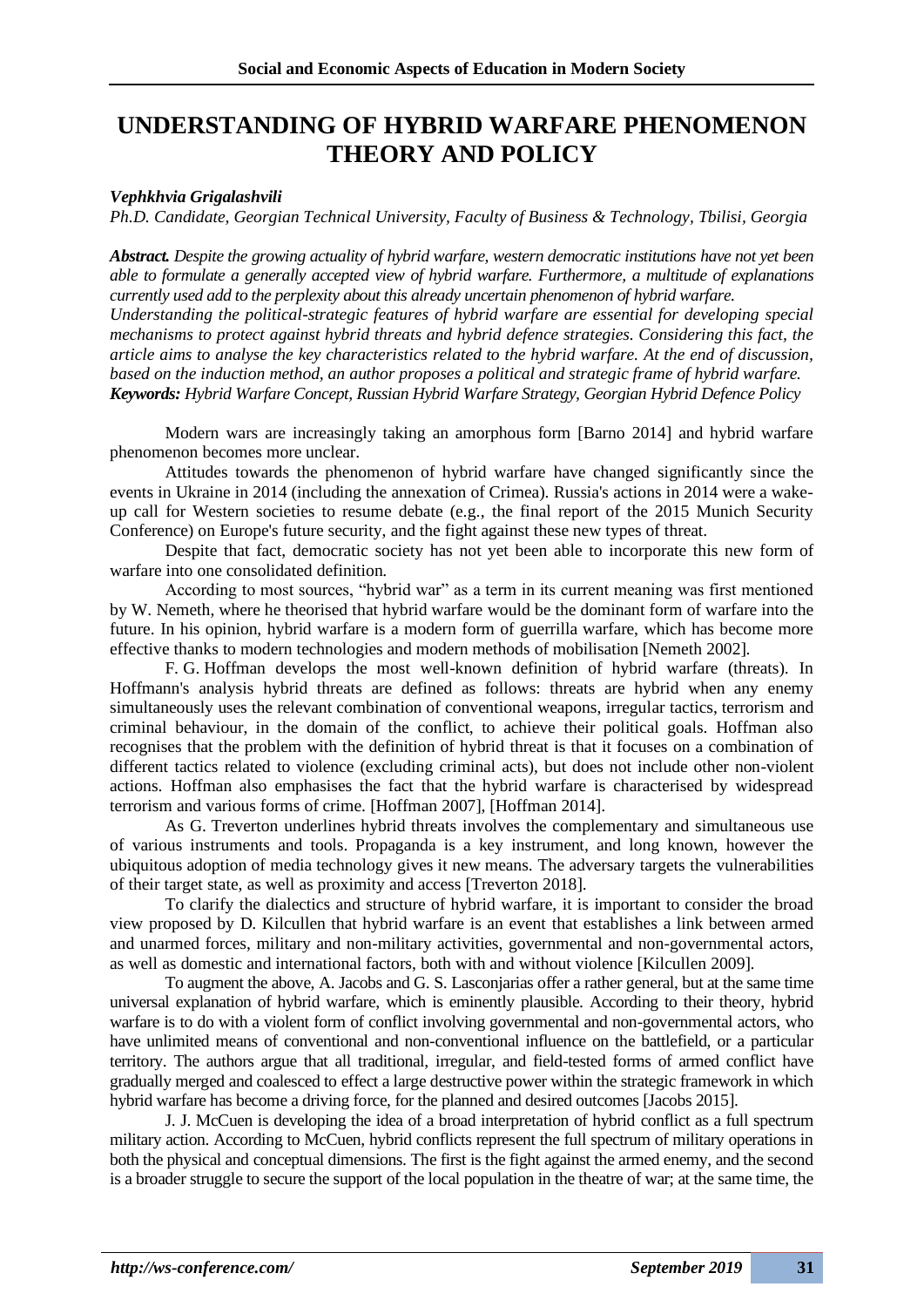struggle for general support in the domestic and international arenas. Moreover, in order to consolidate and stabilise the theatre of war, security, necessary utilities, local government, defensive structures and important elements of the economy must be restored immediately [McCuen 2008].

The approach of the American researcher R. Glenn to the phenomenon of hybrid conflict is equally interesting. Glenn was one of the first to emphasise the growing importance of non-military tools for the success in the modern era of warfare [Glenn 2009].

Since 2010, NATO has been providing an overall explanation of hybrid threats and presenting their multidimensional characteristics. Hybrid threats are those that are characterised by parallel capabilities - the ability to convert conventional and non-conventional means from one form to another, with the overall effect of achieving the desired goals [Miklauci 2011].

In his 2017 and 2018 reports, the NATO Secretary General indicated that hybrid warfare includes both military and non-military action, covert and open tactics, ranging from misinformation and propaganda to the use of irregular armed groups or regular forces. Hybrid warfare erases the boundaries between war and peace. Modern hybrid threats include complex cyberattacks, economic and political pressure, and the exploitation of enemy vulnerabilities Hybrid methods of warfare, such as propaganda, fraud, sabotage and other non-military tactics, have long been used by state and nonstate actors to destabilise an enemy. [NATO 2017], [NATO2018].

Although there is still no official definition of the term hybrid warfare that has been formulated by the U.S. Department of Defense, there are unofficial definitions of this term in the military concepts of the U.S. armed forces. For example, the United States Joint Forces Command explains hybrid warfare as a conflict conducted by a state and/or non-state actors using various methods, including conventional capabilities, irregular tactics and criminal offences [Government Accountability Office 2010].

The United Kingdom also pays great attention to hybrid threats, albeit in a different form. The Joint Defense Doctrine states that hybrid threats arise when state and non-state actors apply different methods of warfare simultaneously, while using the latest conventional weapons, irregular tactics, terrorism, and destructive criminal actions to destabilise the existing order [Ministry of Defence 2009].

The military doctrine of the Russian Federation, in 2010, identified new issues related to the conduct of war and the resolution of unforeseen problems, but these issues were more about the characteristics of modern conflict than about the armed forces themselves. The doctrine addresses the issue of the integrated use of military and non-military targets, along with the requisite resources. The doctrine emphasises the importance of the informational space, as a new dimension. The doctrine assumes that information warfare allows for the achievement of political goals, without the use of military force or alternatively creates conditions for the use of such force [Military Doctrine of the Russian Federation 2010].

A subsequent military doctrine of the Russian Federation, in 2014, contains provisions on asymmetric methods of action; such as actions to eliminate the advantage of the adversary, allowing for the participation of irregular military units and private military contractors in the conflict. Considerable emphasis is placed on the cultivation of political forces and social movements that are managed and financed from outside the country [Военная доктрина Российской Федерации 2014].

These changes in doctrine are well illustrated by the opinions of Russian strategy experts, expressed in their articles on warfare. One observation that distinguishes Russian authors is that they do not write about how to protect their own state from hybrid threats, but about how to succeed with these methods.

Former general of the Russian army, M. Gareev, who uses the term "future war" instead of "hybrid war", stresses the importance of technological development and the growing importance of the information war; propaganda can more effectively demoralise the enemy, as well as destabilise the situation, in order to contribute to the success of the aggressor [Gareev 1998].

V. Gerasimov, Ex-chief of the General Staff of the Russian Federation, envisions a gradual erosion of the line between war and peace in the  $21<sup>st</sup>$  century, just as the line between the actions of uniformed personnel and undercover personnel disappears. Currently, countries do not declare war, but simply start with unknown and usually unpredictable events. He points out that the importance of non-military tools is changing, and that in many cases its effectiveness exceeds that of conventional armed forces [Герасимов 2013].

With reference to Colonel-General A. Kartapolov, of the Russian Army, it has become necessary to develop unconventional methods and tactics to defeat the enemy. He not only supports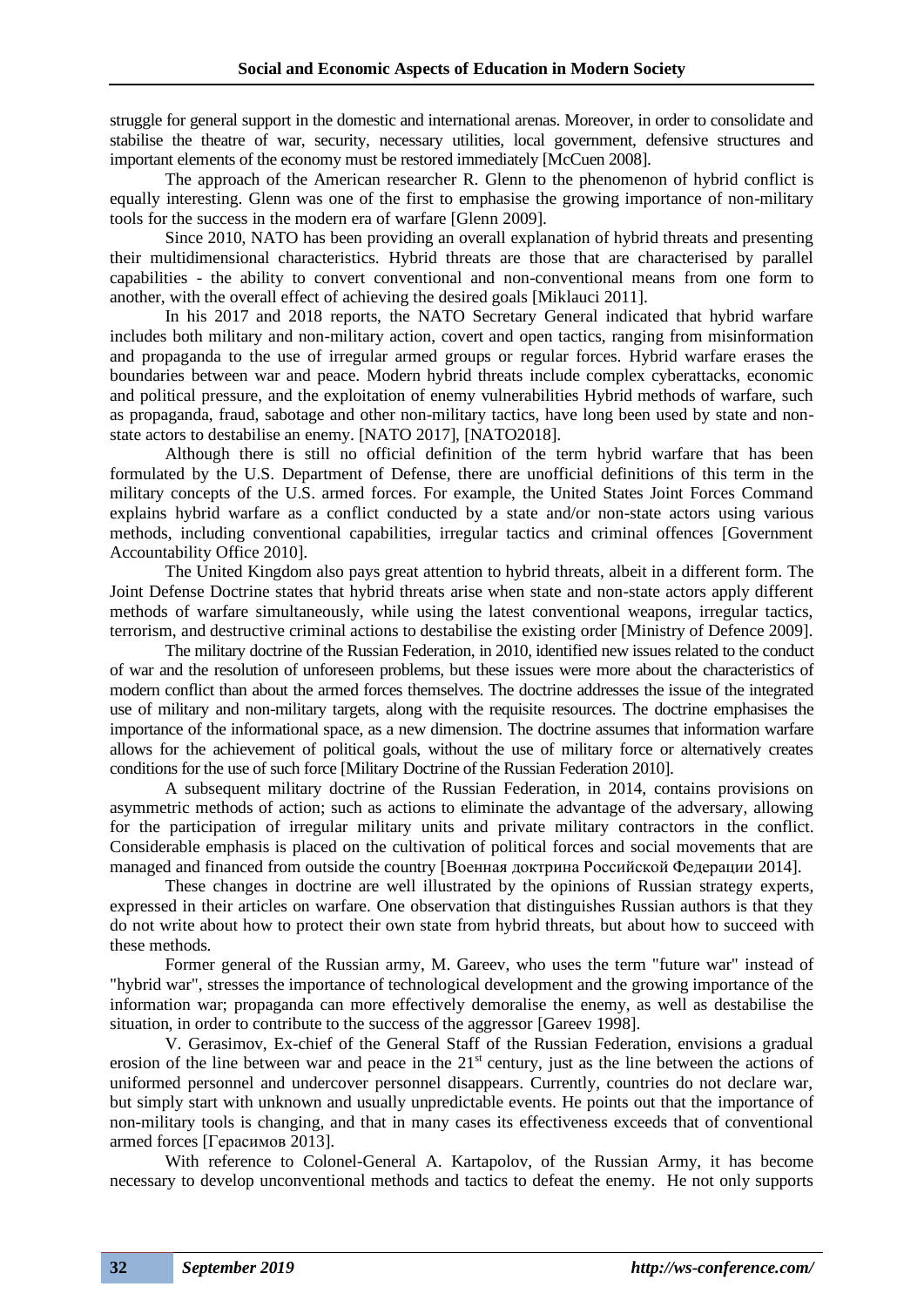the use of hybrid methods to carry out covert aggression, as in the case of Ukraine, but also when conducting larger scale combat operations [Kartapolov 2015].

Another text of particular interest is allegedly by the head of V. Putin's administration – V. Surkov, published under the pseudonym of N. Dubovitsky. In Dubovitsky speaks of a future war that would be comprehensive, waged in any legal or illegal way, that would target all aspects of life, but at the same time would be a war that would be 'under the radar' and sufficiently covert so as to be barely perceptible [Дубовицкий 2014].

The theory of "rebellious war", developed by the Russian Strategist E. Messner. According to E. Messner's concept, a state can officially avoid participating in a war - a state can undertake irregular actions that will give the conflict the appearance of a civil war, and internal chaos. Moreover, he posits that the line between regular armed forces and the civilian population is gradually disappearing, as are the boundaries of the theatre of military actions [Месcнер2005].

For the purposes of this article, we have analysed conceptual approaches to the phenomenon of hybrid warfare, which allows us to formulate a consolidated political-strategic view /structure of hybrid warfare (Fig.1) according to which hybrid warfare is the joint and synchronised use, by state or non-state actors, of all available tools/methods, including conventional or non-conventional, legal or illegal methods and instruments, against predetermined weaknesses of a target country, to achieve the desired political goals.



*Fig. 1. Political-strategic characteristics of hybrid warfare*

### **Acknowledgment.**

The study was funded by the Shota Rustaveli National Science Foundation (Grant No. PhD\_F-17-123, Project Name: Problems of Georgian National Defense Management and Solutions).

კვლევა განხორციელდა შოთა რუსთაველის სახელობის ეროვნული სამეცნიერო ფონდის ფინანსური მხარდაჭერით (გრანტის ნომერი: PhD\_F-17-123, პროექტის სათაური: საქართველოს ეროვნული თავდაცვის მართვბის პრობლემები და მისი გადაჭრის გზები).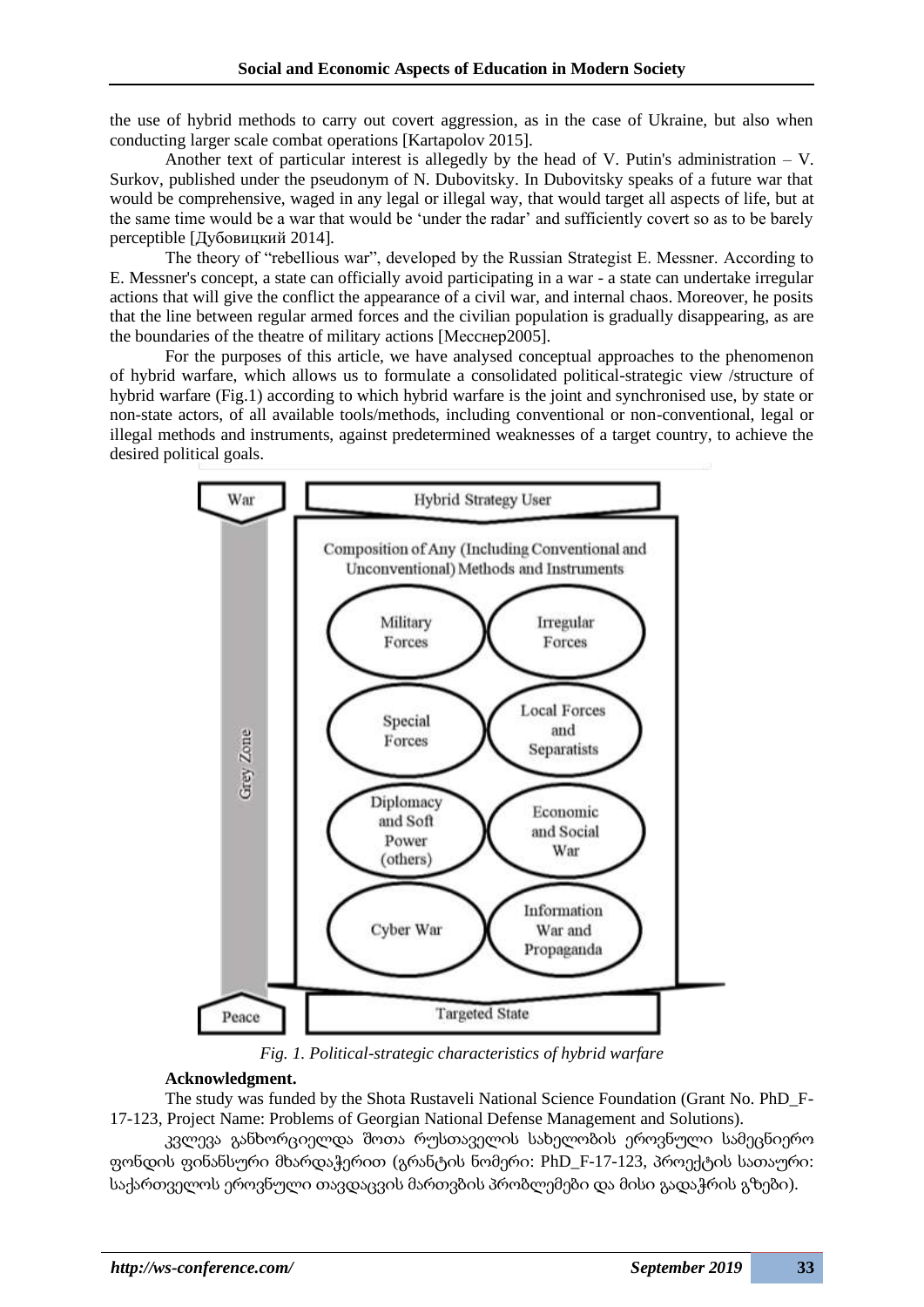#### **REFERENCES**

- 1. Barno D. (2014). The Shadow Wars of the 21st Century. War on the Rocks, July 23, 2014
- 2. Nemeth, W. J. (2002). Future War and Chechnya: A Case for Hybrid Warfare. Thesis. Naval Postgraduate School, Monterey, California, June 2002
- 3. Hoffman, F.G. (2007). Conflict in the 21st Century: The Rise of Hybrid Wars. Potomac Institute for Policy Studies Arlington, Virginia, December 2007
- 4. Hoffman, F.G. (2014). On Not-So-New Warfare: Political Warfare vs Hybrid Threats. 2014
- 5. Government Accountability Office (2010). National Defence: Hybrid Warfare, GAO-10-1036R. Washington, D.C.: U.S. Government Accountability Office, September 2010
- 6. Miklauci M. (2011), NATO Countering the Hybrid Threat, 23 September, 2011
- 7. Ministry of Defence (2009). Security and Stabilisations: The Military Contribution, Joint Doctrine Publication 3-40. JDP 3-40, November 2009
- 8. Treverton G., Thvedt A., Alicia R. Chen, KLee K., and McCue M. (2018). Addressing Hybrid Threats. Swedish Defence University and the authors, 2018
- 9. NATO (2017) Secretary general's annual report 2017
- 10. NATO (2018) Secretary general's annual report 2018
- 11. Kilcullen D. (2009). The accidental guerrilla: fighting small wars in the midst of a big one. Oxford University Press, Oxford, 2009
- 12. Jacobs A., Lasconjarias G. (2015). NATO's Hybrid Flanks: Handling Unconventional Warfare in the South and East, Research Paper, NDC Rome, No. 112, 2015, April
- 13. McCuen J.J. (2008), Hybrid Wars. Academic journal article Military Review, [Vol. 88, No. 2,](https://www.questia.com/library/p5876/military-review/i2482066/vol-88-no-2-march-april) 2008
- 14. Glenn R. (2009). Thoughts on Hybrid Conflict. Small Wars Journal, 2 March 2009
- 15. Military Doctrine (2010) of the Russian Federation 2010
- 16. Военная доктрина (2010) Российской Федерации 2014
- 17. Gareev M. (1998). If War Comes Tomorrow? The Contours of Future Armed Conflict. Routledge, Abingdon, 1998
- 18. Герасимов B. (2013). Роль Генерального штаба в организации обороны страны в соответствии с новым Положением о Генеральном штабе, утверждённым Президентом Российской Федерации. Official Speech from January 26, 2013
- 19. Kartapolov A. (2015). Lessons of Military Conflicts and Prospects for the Development of Resources and Methods of Conducting Them. Direct and Indirect Actions in Contemporary International Conflicts. Journal of the Academy of Military Science 2, 2015
- 20. Дубовицкий Н. (2014). Без неба. Русский пионер 12 марта 2014
- 21. Deterring hybrid warfare: a chance for NATO and the EU to work together? NATO review magazine. 2014
- 22. Месcнер Е.Э. (2005). Хочешь Мира, Победи Мятежойну! Москва, Военный Университет Русский Путь. 2005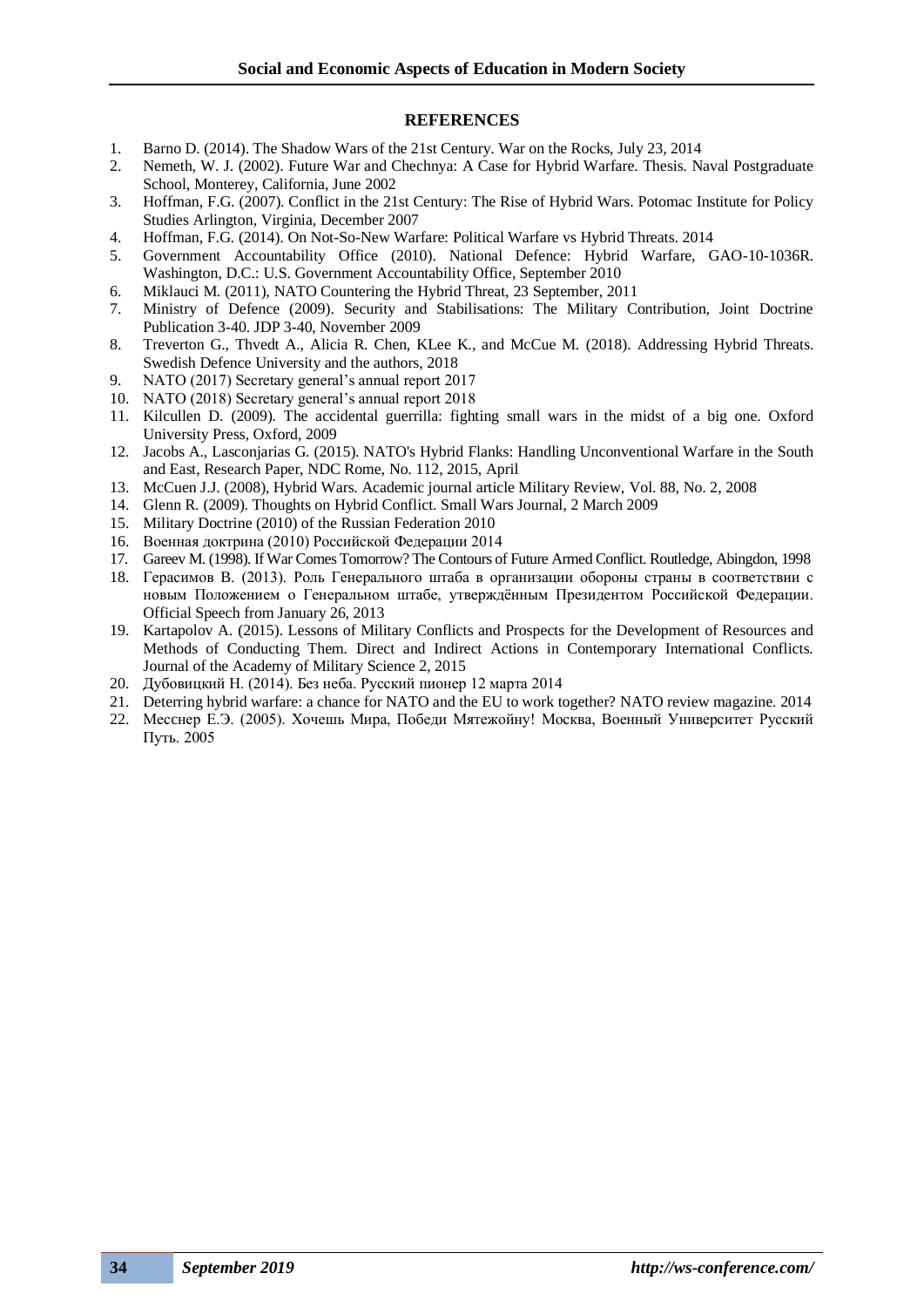# **ДИРЕКТИВА «ПАКЕТНЫЙ ТУР» КАК ИСТОЧНИК ПО РАЗВИТИЮ ТУРИСТИЧЕСКОЙ ИНДУСТРИИ**

#### *Иваничева Ляна Сергеевна*

*аспирант кафедры источниковедения, исторический факультет Белорусский государственный университет, г. Минск, Беларусь*

*Abstract. The article examines the legal framework of the European Union's tourism legislation (hereinafter the EU), stimulated by EU initiatives to develop tourism policies. The main shortcomings of EU Directive No. 90/1990 on Package Tours, which were eliminated in EU Directive No. 2015/2302, are identified. Together with the changes, the scope of package tours was analyzed. The main innovations introduced in updated Directive on package tours with regard to consumer rights as a source for the development of tourism activities are summarized. Keywords: travel activity, EU, package tour, directive, source.*

**Введение.** Законодательство, затрагивающее вопросы организации пакетных туров, действует в ЕС на протяжении 25 лет. Однако с развитием интернета и увеличением объема туристических услуг, характер потребительского поведения кардинально изменился, пройдя путь от брошюр к цифровым технологиям. Первые попытки по созданию туристической политики, предпринятые ЕС были сделаны еще в 1956 году, когда был подписан Лиссабонский договор. Благодаря принципу субсидиарности и мерам ЕС, статья о туризме была включена в договор. Но лишь начиная с 1980 года вопросы создания конкурентоспособного внутреннего рынка туристического сектора и защиты прав потребителей стали ключевым.

**Результаты исследования.** Сегодня у ЕС есть четкое видение того, как должна развиваться туристическая политика, подкрепленная правовой основой.

Но так было не всегда. В начале 1980-х годов, появились проблемы, связанные с неудовлетворенностью потребителей пакетными турами, а именно, несоответствием туристических аннотаций в брошюрах действительности, увеличением цен в договорах после бронирования, непринятием туроператорами ответственности, трудностями, возникающие при получении компенсации, или вопросами банкротства туристических компаний, когда потребитель находился в туре за границей туроператора [1, p. 286-287]

Законодательство ЕС, затрагивающее вопросы организации пакетных туров, устарев, привело к созданию раздробленной правовой среды для участников отрасли.

В «Первоначальных руководящих принципах политики Сообщества в области туризма» 1982 года в разделе «Важность туризма для сообщества» так же была упомянута необходимость обеспечения защиты прав потребителей, выезжающих в «пакетные туры», в следующей формулировке: «Комиссия намерена представить Совету проект директивы о защите прав потребителей во время инклюзивных путешествий праздниками» [2].

В Резолюции 1984 года была отмечена важность защиты интересов туристов от некомпетентных объявлений о жилых помещениях до угроз безопасности в местах их дестинации, которая требовала усиления [3].

Поэтому Директива ЕС 1990 года о пакетных турах стала своеобразным нормативным документом, регулирующим широкие вопросы защиты прав потребителей в узкой сфере. Так, например, продавец и/или организатор тура несли ответственность за ненадлежащее выполнение или продажу услуг, связанных с пакетными турами.

В соответствии со стратегией ЕС в области туризма Директива 1990 года также способствовала укреплению европейского туризма путем корректировки существующих правил с учетом изменившегося поведения потребителей, как об этом говорилось в Европейской повестке дня для потребителей и докладе ЕС. По оценке экспертов обновление туристических услуг коснулось 50% рынка сообщества, тем самым превысив ожидания и удовлетворенность услугами [4].

Толчком к реформе пакетной Директивы 1990 года стали изменения в методах приобретения услуг, вызванные ростом торговых точек онлайн-продаж и увеличением количества низкобюджетных авиакомпаний. Кроме того, в связи с ростом цифрового маркетинга традиционный метод продвижения пакетных направлений себя исчерпал, что было отмечено в Сообщении ЕС в 2013 году [5]. Также отсутствовала ясность в нормах, затрагивающей вопросы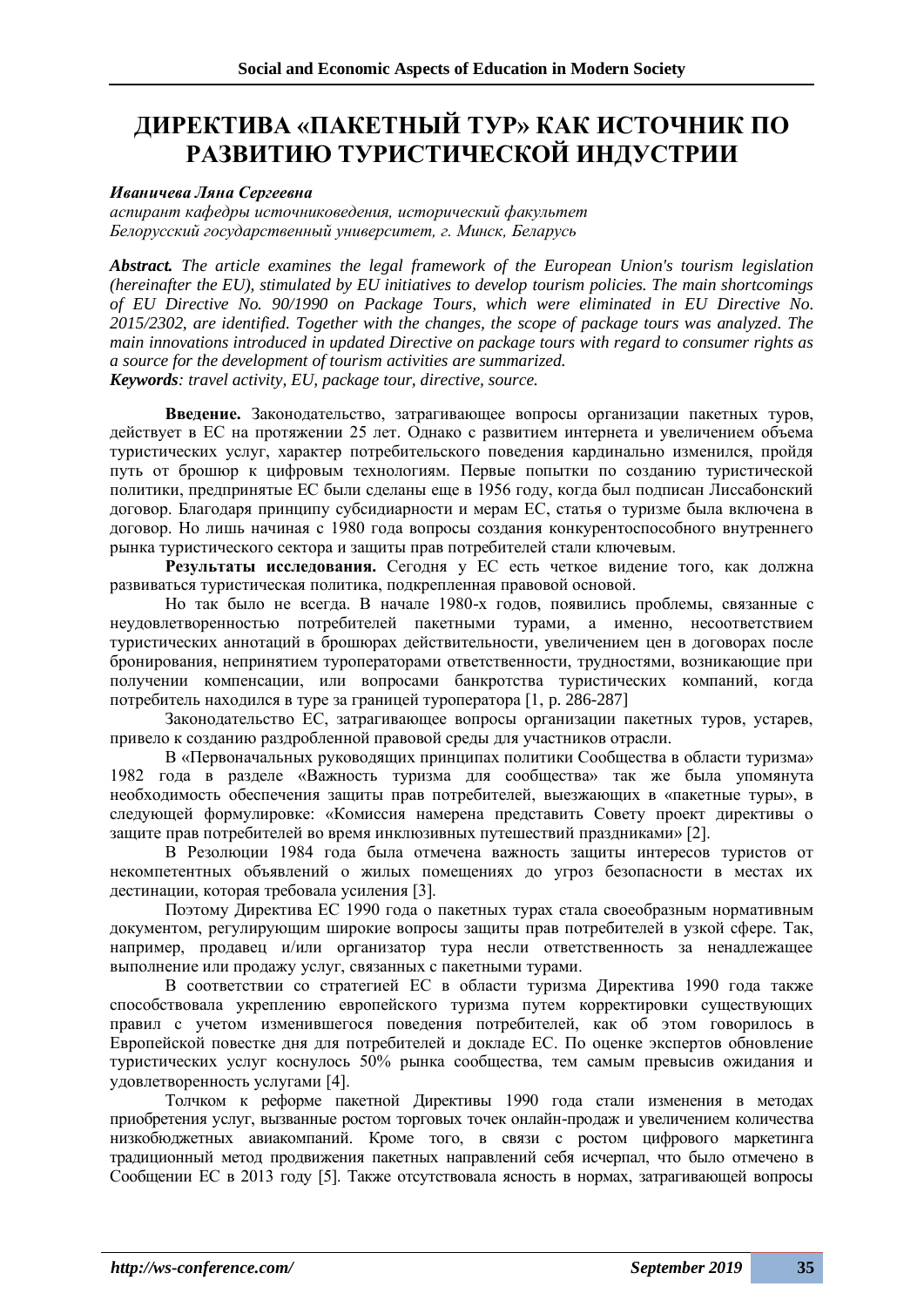юридической ответственности оказываемых услуг. Туристические предприятия, которые продали эквивалентные услуги, не могли конкурировать в Европе на равных условиях из-за применения разных правил и минимальной гармонизации в государствах-членах.

В настоящее время, пакетные туры в ЕС составляют весомую часть туристической деятельности. К примеру, в 2011 году количество приобретенных индивидуальных туров в Европе составило всего лишь около 23% от традиционных заранее организованных пакетов туров, приобретённых отдыхающими. 35% туристических услуг были проданы посредством онлайн сервисов, что свидетельствует о том [6], что организованные пакетные туры стали сильно отставать от пакетных туров, приобретённых онлайн [4]. Так, например, в марте 2013 года около 183 миллионов граждан ЕС посетили туристические сайты, итогом чего стала реализация примерно 118 миллионов «комбинированных туров» (пакетных туров или помощи, оказанной трейдерами в подборе и бронировании тура) за год [7].

Несмотря на то, что ЕС обеспечивает защиту наиболее уязвимой стороны пакетной директивы и все путешественники защищены общим законодательством ЕС о защите прав потребителей, турист, являясь участником пакетного тура, пользуется дополнительной защитой своих прав в соответствии с Директивой о пакетных турах. В рамках общего законодательства защиты прав потребителей и Директивы о пакетных турах, ЕС внедрил, например, спецификации, касающиеся требований, предъявляемым к информации, правилам, «несправедливым» условиям контрактов, мерам безопасности с точки зрения несостоятельности поставщиков услуг и соблюдения четких обязательств организаторами туров.

25 ноября 2015 года была принята новая Директива (ЕС) 2015/2302 о пакетных турах, вносящая изменения в Постановление № 2006/2004 и Директиву 2011/83/ЕС Европейского парламента и Совета, и отменяющая Директиву (EEC) 90/314 [8]. Новая директива расширила сферу охвата «пакетов» и включила в себя механизмы организации туров. Вместе с тем были исключены статьи о бизнес-пакетах, которые приобретались по коммерческим направлениям. Были расширены требования в отношении предконтрактной информации, с тем чтобы обеспечить более широкую защиту прав потребителей.

Сегодня, Директива создает равные условия для туроператоров и турагентств, которые будут действовать в соответствии с едиными правилами в отношении информационных требований и согласованной политики в отношении защиты прав потребителей в случае банкротства туристического предприятия.

Она также обновляет законодательство о пакетных турах и оптимизирует его. За счет расширения сферы охвата пакетов и уточнения правовой базы, повышается транспорантность, благодаря которой потребители могут удостовериться в том, являются ли они участниками пакетного тура или нет. Обновленная Директива также содержит четкие указания относительно формулировок и характера информационных требований и «шаблоны» информации, которая должна публиковаться на веб-сайтах организаторов туров.

Установлены новые правила, касающиеся ценообразования и изменения цен, в пользу потребителя.

Кроме того, появилась большая ясность в отношении определения ответственности, которую несет сторона, организовавшая тур. Так согласно обновлённой информации, во всех случаях, организатор несет ответственность за выполнение договора оказания услуг, даже если услуги предоставляются другими поставщиками услуг.

Вместе с тем государства-члены могут применять национальные законы в отношении вопросов определения ответственности. Весьма интересным фактом является то, что государства-члены должны признавать банкротства туристического предприятия в соответствии с законодательством государства-члена, где это предприятие находится. Так, например, если туроператор продает услуги из других государств-членов, в случае банкротства на него распространяются «карательные» меры его родного государства. Такой механизм может привести к росту конкуренции между государствами-членами, поскольку туристические компании могут создавать располагаться в странах, где страховые выплаты ниже [8].

После вступление в силу Директивы 2015 года в государствах-членах введены единые правила для организаторов, продавцов и путешественников (Ст. 4) [8].

**Выводы.** Таким образом, Директива о пакетных турах представляет собой существенный исторический источник по развитию туристической деятельности ЕС, опыт которой может быть применен при разработке законодательства любого государства, желающего идти в ногу с цифровым временем.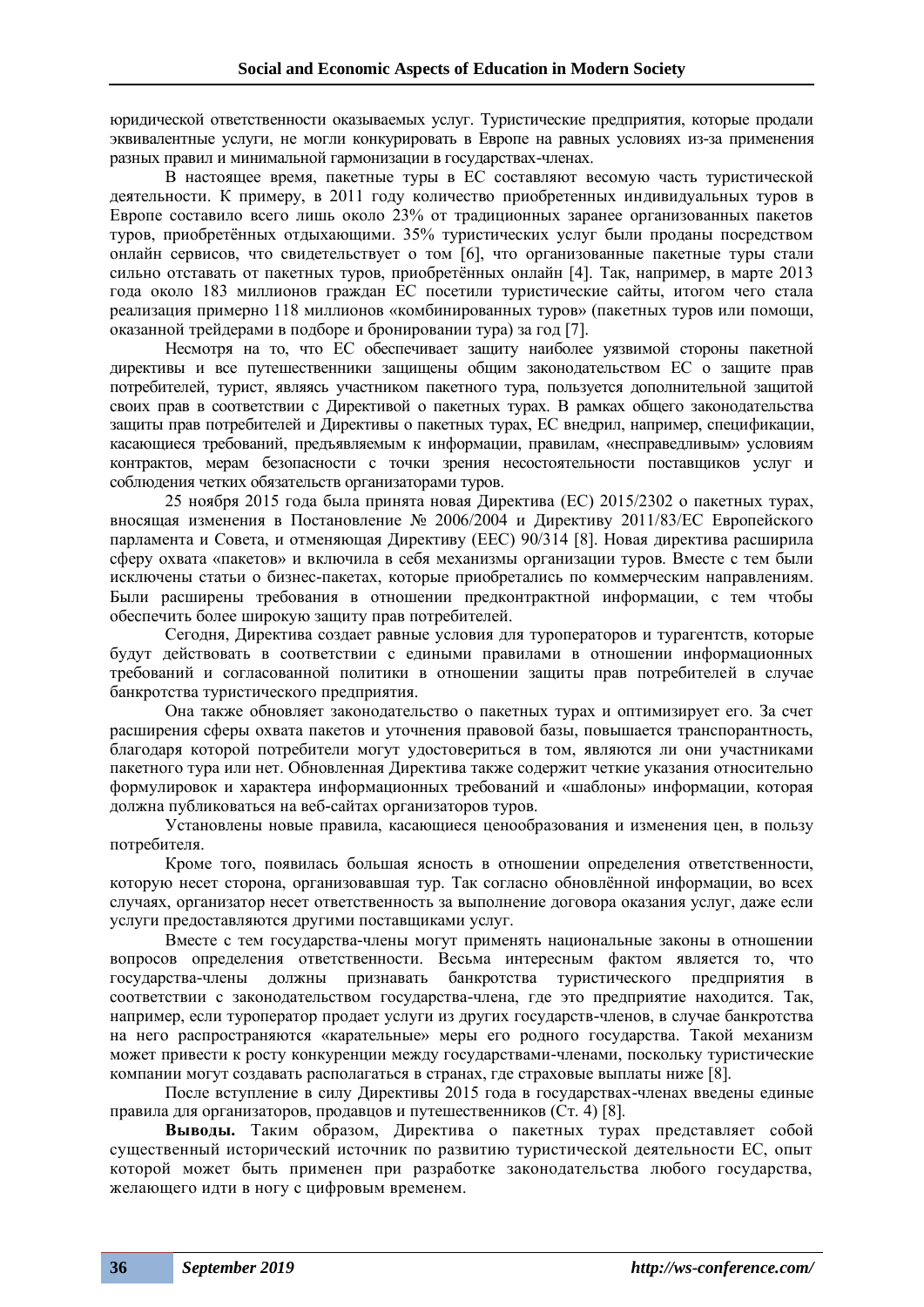### **ЛИТЕРАТУРА**

- 1. McDonald, M. (2003) European Community Tourism Law and Policy. Blackhall Publishing.
- 2. Communication on Initial guidelines for a Community policy on tourism [Electronic resource] // Communication from the Commission to the Council – Access mode: http://aei.pitt.edu/5061/1/5061.pdf. – Date of access: 01.07.2019.
- 3. Council Resolution of 10 April 1984 on a Community policy on tourism [Electronic resource] // EU-Lex. Access mode: https://eur-lex.europa.eu/legal-content/EN/TXT/?uri=CELEX:31983Y0804(01). – Date of access: 15.07.2019.
- 4. Proposal for a Directive of the European Parliament and of the Council on package travel and assisted travel arrangements, amending Regulation (EC) No 2006/2004, Directive 2011/83/EU and repealing Council Directive 90/314/EEC [Electronic resource] // European Parlament. – Access mode: https://www.europarl.europa.eu/sides/getDoc.do?type=REPORT&reference=A7-2014- 0124&language=EN. – Date of access: 12.07.2019.
- 5. Policy on 'Package Travel: Protecting Holiday Makers [Electronic resource] // Council of the European Union. – Access mode: http://www.consilium.europa.eu/en/policies/package-travel – Date of access: 23.08.2019.
- 6. Memo13/42 on 'Package travel rights: Commission examines options' [Electronic resource] // European Commission Press release data base. – Access mode: https://europa.eu/rapid/press-release\_MEMO-13- 42\_en.htm. – Date of access: 12.06.2019.
- 7. Policy on 'Package Travel: Protecting Holiday Makers [Electronic resource] // Council of the European Union. – Access mode: http://www.consilium.europa.eu/en/policies/package-travel/ – Date of access: 11.05.2019.
- 8. Package Travel Directive 2015/2302 [Electronic resource] // EU-Lex. Access mode: https://eurlex.europa.eu/legal-content/EN/TXT/HTML/?uri=CELEX:32015L2302#d1e646-1-1– Date of access: 11.05.2019.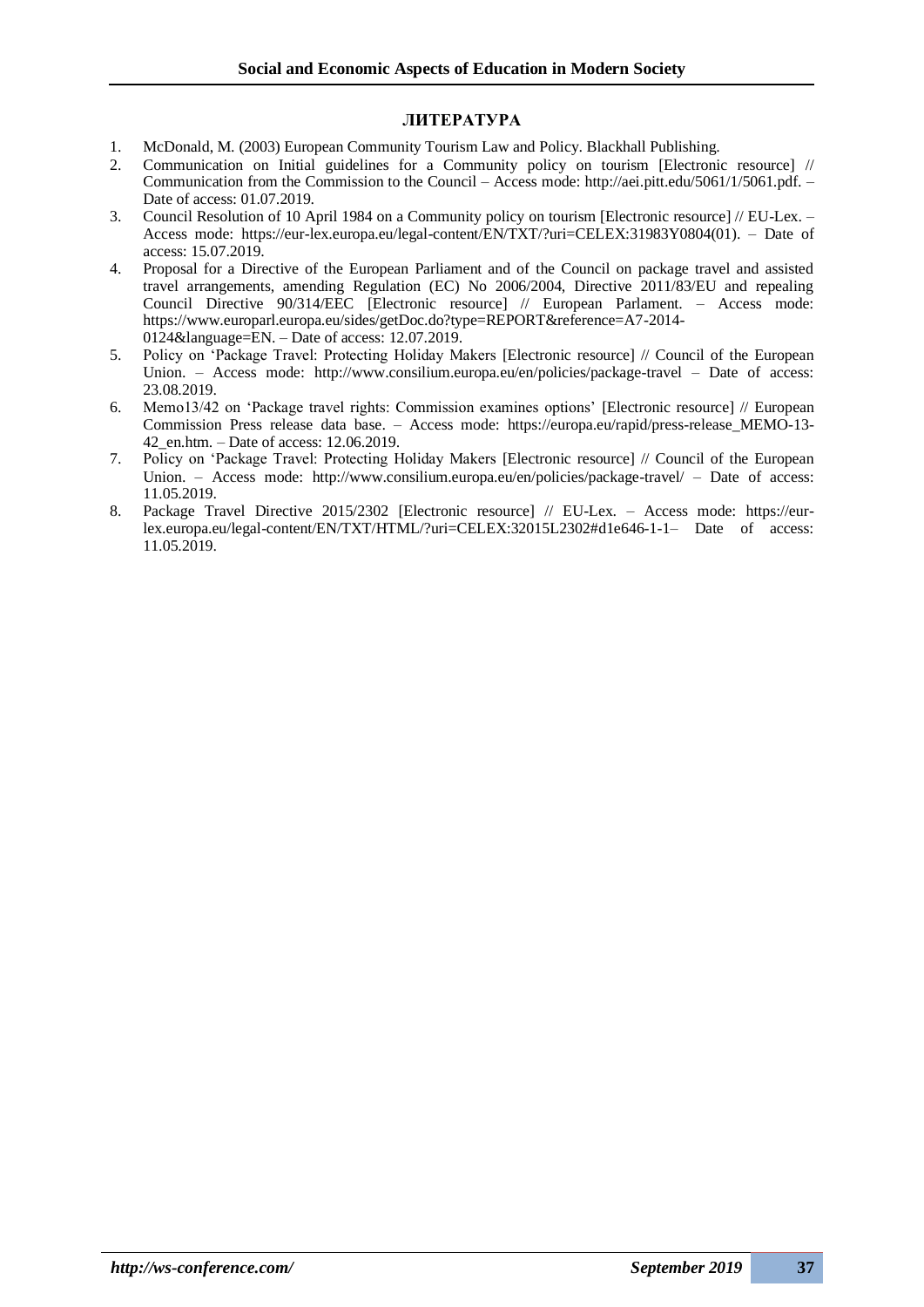# **ЭВОЛЮЦИЯ ДИПЛОМАТИИ КИТАЙСКОЙ НАРОДНОЙ РЕСПУБЛИКИ С РЕСПУБЛИКОЙ КОРЕЯ**

### *Юэ Тайшань, аспирант,*

*Белорусский государственный университет, Беларусь*

*Abstract. The article presents the priorities of the formation of the political dialogue between the people's Republic of China and the Republic of Korea (PRC-RK), which are based on three*  postulates: national security, economic development, social and cultural interaction. The author *reflects the political views of the key powers whose interests are connected with the countries of the Korean Peninsula. Their dynamics and mechanisms of establishing international cooperation between China, the USA, North Korea and Kazakhstan are traced. Presented on the basis of a conceptual analysis of political events, the conclusions allowed to formulate forecast directions of development of the diplomatic dialogue between China and Kazakhstan and the role of other States in this process. The General regularities of the formation of good-neighborly relations in China's foreign policy are determined by the dynamics of national interests, the goals of economic and political development, the General direction of strengthening geopolitical influence on the world stage.*

*Keywords: geopolitics, international relations, foreign policy, diplomatic dialogue, China, Chinese ideology, Republic of Korea.*

**Введение.** Выступая с отчетным докладом на XIX съезде Коммунистической партии Китая (КПК) 18 октября 2017 года, Си Цзиньпин сформулировал главную задачу «великого возрождения китайской нации» и позже добавил, что это и есть «китайская мечта». Указанная фраза, очевидно, взята за фундамент новой китайской идеологии, стала быстро тиражироваться подконтрольными партии и государству СМИ. Так же быстро «китайская мечта» была спроектирована и на внешнюю политику страны.

В трактовке китайских идеологов новая теория вобрала в себя традиционные китайские представления об общечеловеческих ценностях с упором на то, что именно в китайской традиции указанные ценности нашли полное выражение. На уровне государства — это стремление к богатству и могуществу, демократичности, цивилизованности и гармонии. Относительно внешней политики — это равноправие всех стран, невмешательства во внутренние дела, уважение и ценность всех культур и моделей развития, принятие тезиса о многообразии и культурном богатстве различных цивилизаций. В Пекине подчеркивают, что не стремятся разжечь новую идеологическую борьбу, а хотят лишь вывести внешнюю политику Китая на новый уровень. Дипломатия «нового интернационализма» как воплощение стремления к проведению политики истинной добродетели, что сделает Китай развитой державой, которую будет уважать все человечество. В данном ключе исследование эволюционных процессов в налаживании политического диалога КНР-РК видится значимым, поскольку позволяет оценить перспективность усилий обоих стран.

**Цель исследования**: проанализировать процесс эволюции дипломатии Китайской Народной Республики и Республики Корея, выявить общие закономерности и предпосылки развития политического диалога.

**Результаты исследования.** Научный дискурс об отношениях Китая с крупными державами и соседними странами можно проследить, изучая внутреннюю риторику китайских политиков о международном статусе Китая с начала 1990-х годов. Во время периода Цзян Цзэминя эти дебаты были сосредоточены главным образом на оценке китайского могущества по отношению к другим державам, включая Соединенные Штаты, как доминирующей державы в мире[1]. В то время как Цзян проводил внешнюю политику, ориентированную на США, он представил политику «добрососедства» Китая на 15-м Национальном партийном съезде в 1997 году и придал первостепенное значение региональным отношениям Китая на 16-м Национальном партийном съезде в 2002 году[2]. Концепция «мирного подъема» администрации Ху Цзиньтао была направлена на смягчение внешней озабоченности по поводу намерений Китая как растущей державы путем увязки стабильного развития Китая со стабильной международной обстановкой. На саммите АСЕАН в 2003 году премьер Вэнь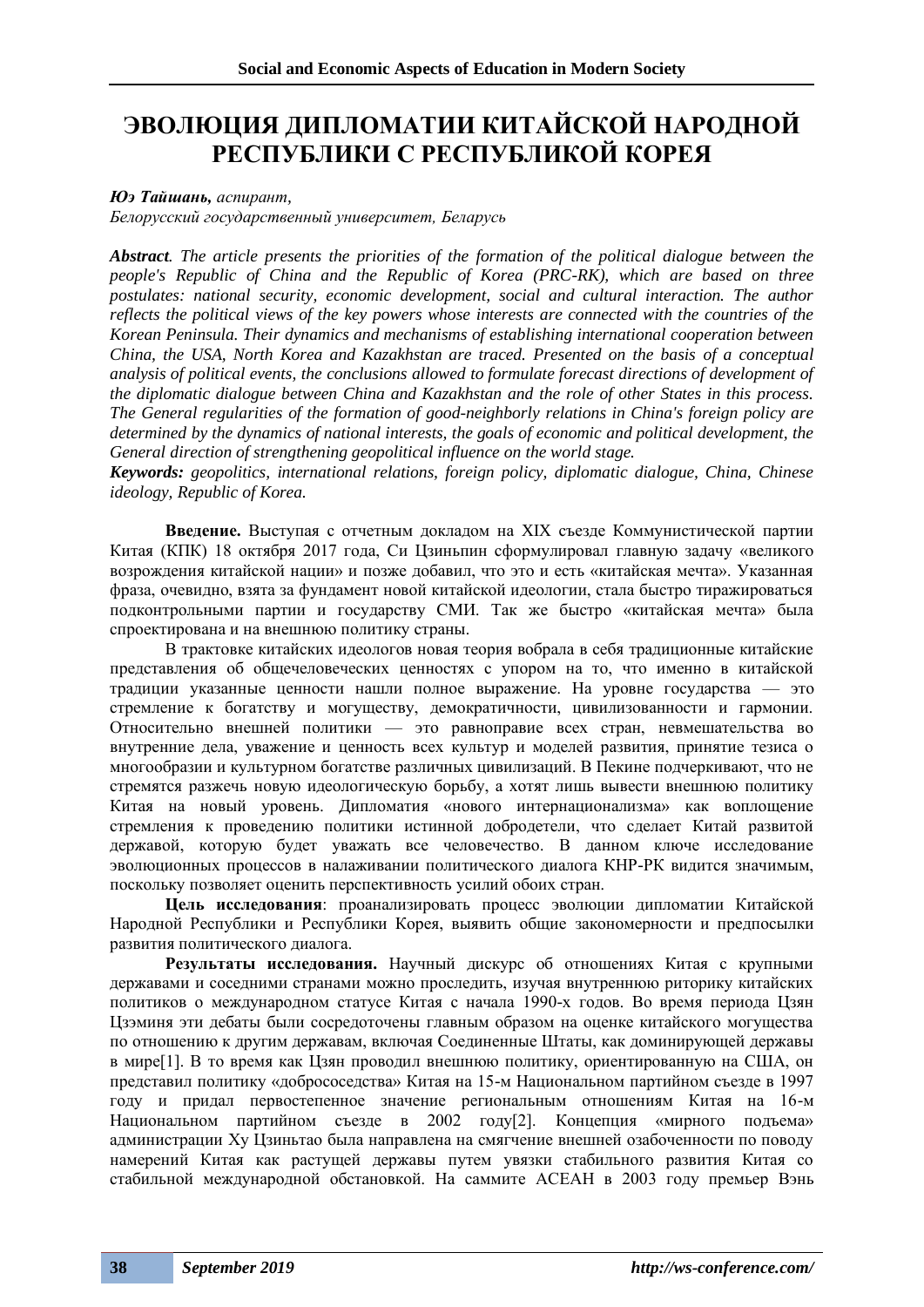Цзябао определил периферийную дипломатию Китая по созданию «хорошего, безопасного и богатого района» как неотъемлемую часть национальной стратегии развития Китая [3].

Дипломатическая стратегия Си Цзиньпина согласуется с принципом КПК, введенным на 16-м Национальном собрании в 2002 году: «главные державы являются ключевыми… соседние страны являются первым приоритетом, развивающиеся страны являются основой и многосторонность является важным этапом развития дипломатических отношений». Утверждение Ван И о том, что изменения в международных отношениях Китая начинаются с отношений Китая с соседними странами, аналогичным образом подтверждает утверждения его предшественников со времен эпохи Цзян Цзэминя[4].

Дипломатия Китая по укреплению связей с соседними странами также выявляет скрытую неопределенность в отношении США. Даже во время благоприятного периода американокитайского сотрудничества в середине 2000-х годов Чжан Юнлин и Тан Шипинг называли региональную стратегию Китая «защитой от спадов в китайско-американских отношениях» [5]. С этой точки зрения, опора Китая на Шанхайскую организацию сотрудничества (ШОС) и другие региональные многосторонние организации может противостоять двусторонним союзам США в области безопасности и блокировать проникновение Соединенных Штатов в периферийные районы Китая [6]. Подобные представления о сбалансированном поведении США и Китая все больше распространяются на представления о конкуренции между США и Китаем в экономической сфере, где двусторонние переговоры о ЗСТ с Южной Кореей поддерживают ее более широкую стратегию консолидации региональных отношений.

Эти закономерности во внешней ориентации Китая характеризуют эволюцию дипломатии со странами Корейского полуострова. С одной стороны, Китай демонстрирует свою роль на полуострове как страна, приверженная мирному развитию. С 1990-х годов корейские специалисты, такие как Цуй Чжиин, утверждали, что отношения сотрудничества с Южной Кореей являются ключом к содействию более широкой стабильности и развитию в Северо-Восточной Азии [7]. С середины 2000-х годов это партнерство рассматривалось как ключевое для экономической интеграции Северо-Восточной Азиии, также как успешная модель пяти принципов мирного сосуществования. По мнению Цянь Ен и Би Инда, отношения Китая с Южной Кореей с 1992 года наиболее важно отражают оппозицию КПК к гегемонии со времен Мао Цзэдуна [8]. Чжао Ганчэн считает, что сама опасность конкуренции великих держав на полуострове со времен Холодной войны сводит к минимуму вероятность любой серьезной эскалации напряженности на полуострове [9]. Такие оценки подчеркивают, что конфликта на полуострове можно избежать и в нем нет необходимости, как это предусмотрено моделью внешней политики Си Цзиньпина.

Существуют также более пессимистические взгляды, которые основаны на предположениях враждебных сил под руководством США против растущего влияния Китая [10]. Несмотря на стремительное развитие китайско-южнокорейских отношений после нормализации, такие эксперты, как Лю Цзиньчжи, утверждали в 2002 году, что двусторонние отношения по-прежнему ограничены ролью Соединенных Штатов и Северной Кореи, а также различиями в политических системах и идеологиях[11]. Переход Южной Кореи к консервативному правлению в 2008 году вызвал дискуссию о потенциальном влиянии южнокорейского национализма на двусторонние отношения. В 2010 г. Сеулом была проведена переоценка политики Китая после падения Чхонана. Опрос корейских экспертов CASS в 2011 году позволил заключить, что Южная Корея, вероятно, продолжит свою активную политику сотрудничества с США в плане безопасности, учитывая основные различия в области безопасности, политические и исторические различия и отсутствие стратегического взаимного доверия в отношениях с Китаем[12].

Чжун Фейтенг и Чжан Цзе утверждали, что Китай должен восстановить свои связи в области безопасности с азиатскими соседями в ответ на предпринимаемые США усилия по сдерживанию и уравновешиванию Китая [13]. С этих позиций, периферийные стратегии Китая продиктованы подозрительностью по отношению к Соединенным Штатам и хеджируют возможность того, что совместные подходы не смогут предотвратить будущий конфликт.

Другие исследователи придерживаются более прагматичного взгляда на отношения Южной Кореи с Китаем и Соединенными Штатами. Еще в 2008 году Ван Шен подчеркнул, что стратегическое сближение Сеула с Вашингтона не направлено на отдаление Китая в долгосрочной перспективе, поскольку дружественные связи служат национальным интересам и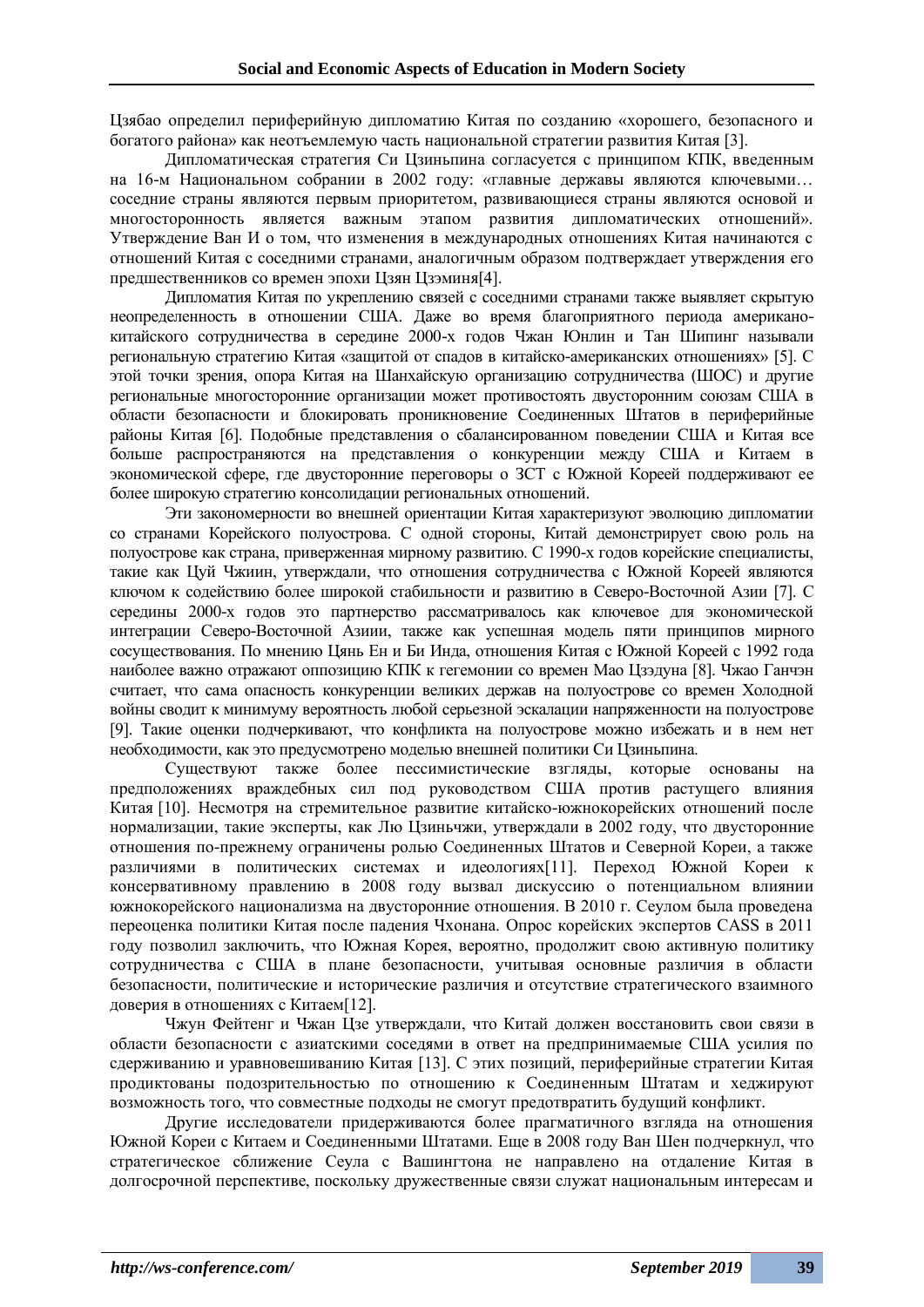потребностям как Южной Кореи, так и Китая [14]. После ядерного испытания Северной Кореи в 2009 году, двусторонние отношения вступили в новую фазу, в которой региональное сотрудничество в области безопасности приобретает все большее значение. Партнерство Китая и РК и альянс США, и РК выступают как два компонента прагматичной дипломатической стратегии Сеула, а не конкурирующие альтернативы.

Альянс РК и США вносит свой вклад в обеспечение мира на Корейском полуострове. Кроме того, позиция Южной Кореи в регионе усиливается в результате ее надежд на максимальное сотрудничество Соединенных Штатов и Китая в решении вопросов, которые обостряются в связи с военными амбициями Северной Кореи. Поскольку американо-китайское соперничество было доминирующим в регионе, а также рост северокорейской напряженности переместили южнокорейскую внешнюю политику в направлении максимизации сотрудничества между США и Китаем, стремясь держать Северную Корею в страхе. Однако усилия по сдерживанию Северной Кореи несколько уменьшают усилия Южной Кореи по проведению многосторонней дипломатии средней силы. Вопрос о ядерном оружии Северной Кореи был самым важным и самым сложным вопросом внешней политики, с которым приходилось иметь дело Южной Корее. Северокорейские вопросы доминируют в повестке дня Министерства иностранных дел, во-первых, потому что две страны все еще находятся в состоянии войны друг с другом, а во-вторых, потому что Северная Корея, естественно, привлекает больше внимания общественности. Что касается отношений с Северной Кореей, РК смогла полагаться на стратегию средней силы и мягкую силу для мобилизации международного давления на север через своих союзников; вместо того, чтобы говорить о подходе и полагаться на применение силы. В некоторых аспектах Северная Корея подрывает потенциал и дипломатию средней силы Южной Кореи, потому что многие южнокорейские политики посвящают много времени и ресурсов решению северокорейских проблем, а не фокусируют и посвящают свои ресурсы глобальным проблемам. С другой стороны, южнокорейские военные сталкиваются с той же борьбой, что и дипломатия РК – основная роль Вооруженных сил РК заключается в сдерживании северокорейской угрозы, что приводит к ограничению числа миротворческих операций, которые военные могут проводить за пределами Корейского полуострова [15].

Пекин уже давно стремится препятствовать стремлению Пхеньяна к ядерному оружию, содействуя стабильности режима, безопасности границ и экономическим реформам. Усилия Пхеньяна по укреплению дипломатических связей и снижению напряженности в сфере безопасности с США и Южной Кореей продвигают эти цели, укрепляя стабильность режима и поощряя экономические реформы и открытость, одновременно подрывая его оправдания ядерного оружия.

Си Цзиньпин вряд ли опасается потери влияния: Китай был и останется самым важным экономическим, стратегическим и дипломатическим партнером КНДР. Несмотря на постоянное беспокойство Северной Кореи по поводу крайней экономической зависимости страны от Китая. Южная Корея и США остаются экзистенциальными угрозами режиму КНДР. И это ставит Китай в приоритетное положение для реализации своей собственной повестки дня на проблемном полуострове.

**Выводы.** Внешнеполитическая повестка Си Цзиньпина на ближайшие десять лет предусматривает «новый тип отношений крупных держав» и активную «периферийную дипломатию» с соседними странами. Китайские официальные и научные оценки текущих политических директив руководства Си Цзиньпина проясняют возможные возникающие закономерности во внешней ориентации Китая. Они показывают, как основные дипломатические силы Пекина и периферийная дипломатия связаны в отношениях Китай-Республика Корея. Южная Корея является союзником США, наиболее уязвимым для китайского давления из-за китайскосеверокорейских отношений, высокой экономической зависимости от Китая. В рамках развитие дипломатического диалога КНР-РК, можем обнаружить следующие закономерности: давление с целью сближения взглядов на историю; попытки достичь согласия по многостороннему подходу к Северной Корее, отличному от американского; усилия по дистанцированию Сеула от совместных военных действий, которые укрепляют систему альянса США; политическая направленность против сотрудничества с Японией, которое может быть истолковано как помощь ей избежать изоляции, к которой стремится Пекин.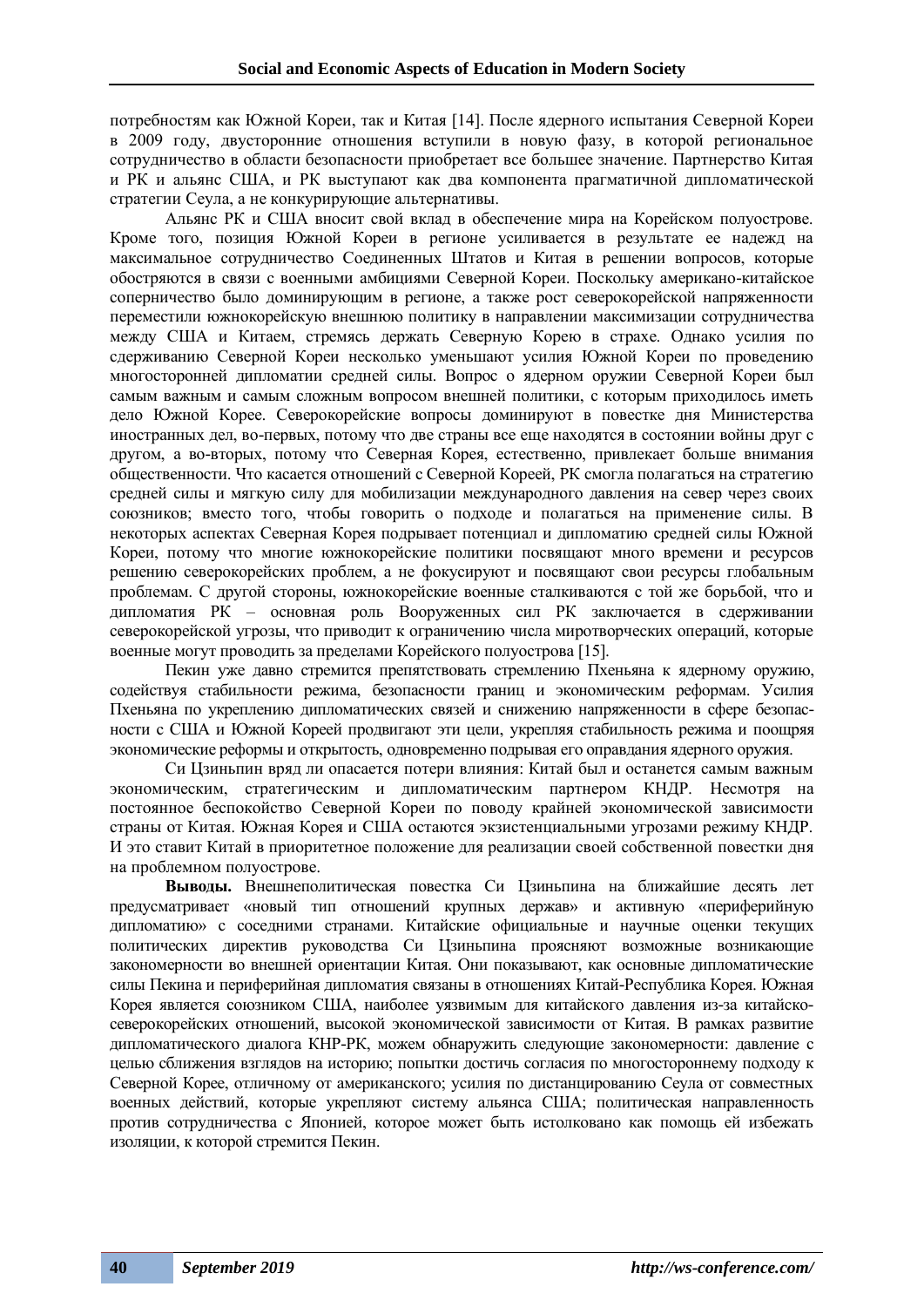### **ЛИТЕРАТУРА**

- 1. Yan Xuetong, The Rise of China and Its Power Status, Chinese Journal of International Politics 1, no. 1 (2006): 5-33.
- 2. Jiang Zemin's Report at the 15th National Party Congress, September 12, 1997; Jiang Zemin's Report at the 16th Party Congress, November 17, 2002.
- 3. Wen Jiabao, Zhongguo de fazhan he yazhou de zhenxing, Speech at the ASEAN Business and Investment Summit, Bali, October 7, 2003.
- 4. Chen Xiangyang, Yatai diyuan zhanlue xintaishi yu Zhongguo anquan, Taipingyang xuebao 1 (2005): 83-88.
- 5. Zhang Yunling and Tang Shiping, China's Regional Strategy, 50.
- 6. Zhang Yunling and Zhou Fangyin, China's Relations with Its Neighbors, 50.
- 7. Cui Zhiying, Zhonghan jianjiao hou liang guo guanxi fazhan de huigu yu zhanwang, Guoji guancha 1 (1999): 4-8.
- 8. Qian Yong and Bi Yingda, Zhongguo fan baquan zhuyi waijiao sixiang yu zhonghan guanxi fazhan, Dangdai Hanguo 4 (2013): 18-26.
- 9. Wang Weimin, Li Mingbo de waijiao xin siwei yu zhonghan guanxi, Dandai Hanguo 4 (2008): 7-13.
- 10. Liu Jinzhi, Quanmian fazhan de zhonghan hezuo huoban guanxi-wei zhonghan shi zhounian er zuo, Guoji zhengzhi yanjiu 3 (2002): 43-52.
- 11. Xie Xiaoguang and Li Jianming, Lun Hanguo minzu zhuyi jiqi yingxiang xia de zhonghan guanxi, Hanguo yanjiu luncong 2 (2008): 44-47.
- 12. Dong Xianrong, Li Yongchun, Wang Xiaoling, Hanguo zhuanjia kan Zhongguo yi zhonghan guanxi wei zhongxin, Xiandai guoji guanxi 5 (2011): 55-62.
- 13. Zhong Feiteng and Zhang Jie, Yanxing anquan moshi yu Zhongguo zhoubian waijiao de zhanlue xuanze, Shijie jingji yu zhengzi 8 (2011): 47-64, 156-157.
- 14. Wang Sheng, Hanguo waijiao de meiguo qingjie yu xianshi jueze-jiejin meiguo bing bu hui shuyuan Zhongguo, Dongbeiya luntan 4 (2008): 27-32.
- 15. Lee, S. (2012, September). South Korea as New Middle Power Seeking Complex Diplomacy. Retrieved July 5, 2017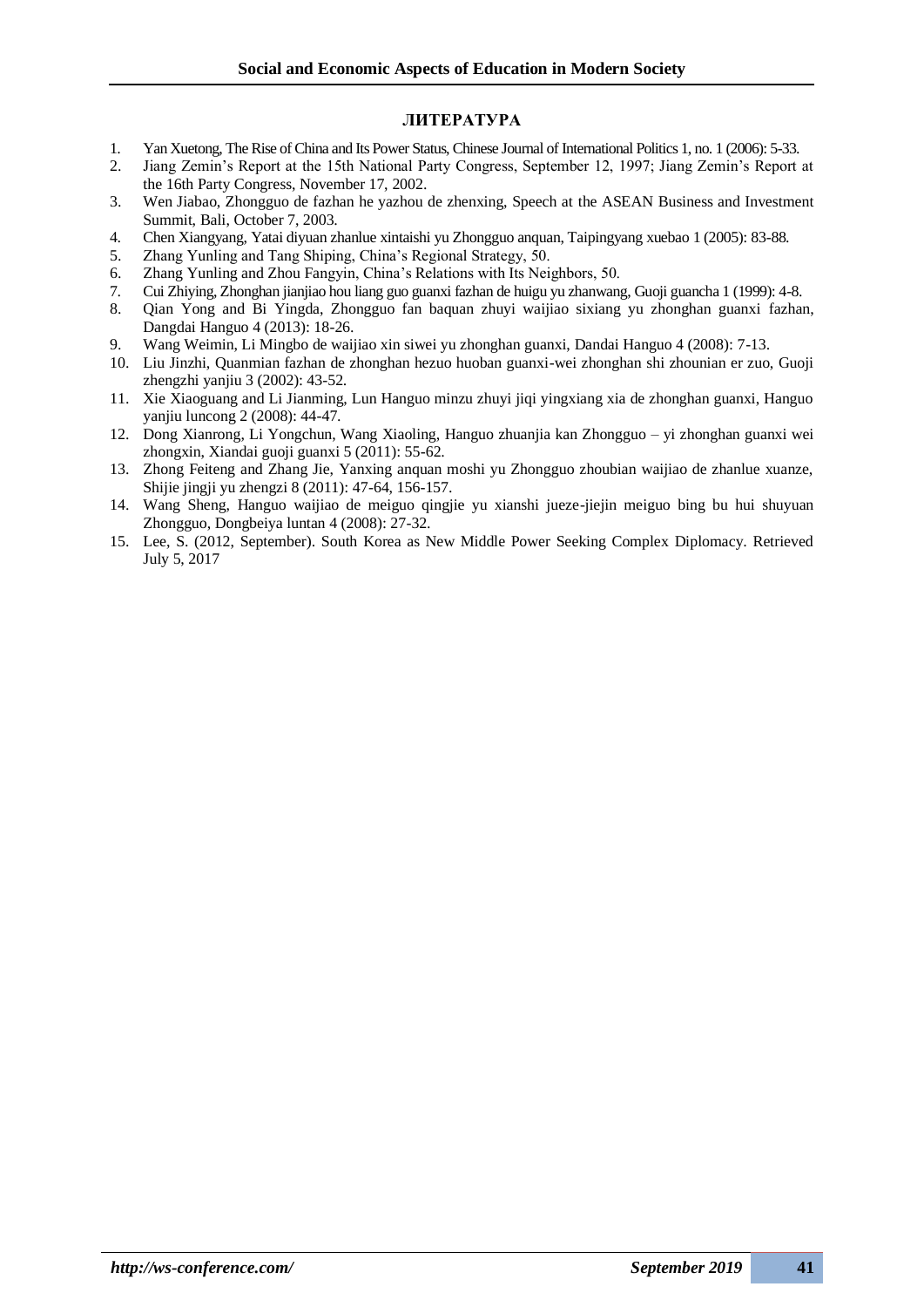### *HISTORY*

## **FROM THE HISTORY OF SAMARKAND PAPER**

#### *Doctor (PhD) Asrorova Lobar*

*Uzbekistan, Tashkent, International Islamic Academy*

*Abstract. The article gives a brief overview of the history of paper production. The paper also describes the origin of several types of paper, most notably, the Samarkand paper. Furthermore, comments of historians on the Samarkand paper, the paper market, and its staff are given. The article also contains the following information: special fatwas are given to avoid wasting paper. As a result, the value of the paper was increased. Also, varraqs (paper sellers) were gathered in the marketplace to exchange ideas about new books, and students also took an active part in these discussions. The scholars who were well-known as paper-makers, such as the paper-producers (Kagiziy) and related subsidiaries, that is, hazzam (workers wrapping paper) are listed. Keywords: Paper, fatwas, hazzam, sahih, Konigil*

It is well known from ancient times that humans have used writing to communicate with each other and to exchange information. Inscriptions were written on a variety of items, such as rocks, bones, and pottery. As a result of the human need for writing, people invented various things to write, which eventually led to the invention of the paper. Before the production of paper started, papyrus had been produced since the 4th century. In the Nile delta, papyrus grows enormously. The method of its production has been passed from ancient sources. The antique papyrus pieces have scarcely reached our times. The oldest of them are the works of Aristotle in the 4th century, and a letter from Hyperiid.

Pergamum had been used from the 2nd another material, which can replace papyrus was developed. Claudius Ptolemy banned the export of papyrus from Egypt. At that time a large library was established in Pergamum<sup>1</sup>. The library needed papyrus sheets. But because of the conflict between Egypt and Pergamum, library activity was under the pressure of an attack. Hopeless Pergamum artisans invented skin that replaced papyrus. They made a sturdy cloth to write on and off both sides to the skin of calves. It is called "Pergamon" in Greek and "membrane" in Roman. Pergamum had been used from the 2nd century to the 16th century AD. The most expensive parchment was semitransparent one, made of unborn calf skin. This skin was called "The Virgin's Skin," and valuable books were copied on it.

Years later, paper production was well established. The first paper samples were discovered in 1957 in a cave in northern China. Studies have shown that these pieces of paper were produced more than 2000 years ago. Until then, the creation of paper was attributed to Tsai Lun, who lived in 105 years of AD. Beruni reports that in China, paper was made mainly by using water to process hemp and hemp rind.

The secrets of paper production spread in Samarkand, and to the whole world through Samarkand through those who were captured in the war between Arabs and Chinese in The Talos Valley in July 751[3:289; 6:218; 12:273]. Samarkand paper occupied the eastern and Western markets from that time until the end of the Middle Ages. From the VIII century to the XIX century not only in Central Asia, but also in the Middle East, Europe, Spain, France, Germany this paper was used in writing. There were different varieties of Samarkand paper.

According to researcher A. Hakimov, mainly Mulberry and bamboo were used in the preparation of paper in China. Various pieces of fabric served as the main material of Samarkand paper. This information is also found in Ibn Nadim's work "Fihrist", the author mentioned that, unlike Chinese paper, there were various disagreements about the date of origin of this paper, regarding its type; some said it was made with the addition of a cloth (in his opinion, some said that this method originated in the Umayyad period, some said the Abbasid period). Samarkand paper-makers produced smooth, hard (thorough) and less ink-leaving paper. For 5 centuries in Samarkand, the technology of paper production was kept secret. In 794, during the reign of Horun ar-Rashid, a paper factory was opened in Baghdad. Several types of paper that were popular at that time, including *"Solomon", "Noah"* (the Bukharian developed this type of paper, which was attributed to Noah Ibn Nasrani), *"Ja'fari", "Tahiri"*, *"Farhuni" and others,* were listed [4:23]. In addition, the paper *"Samarkand* 

<sup>&</sup>lt;sup>1</sup> The state of the Hellenes. It was located in northwestern Asia Minor. The capital of it was Pergamum during  $281-133$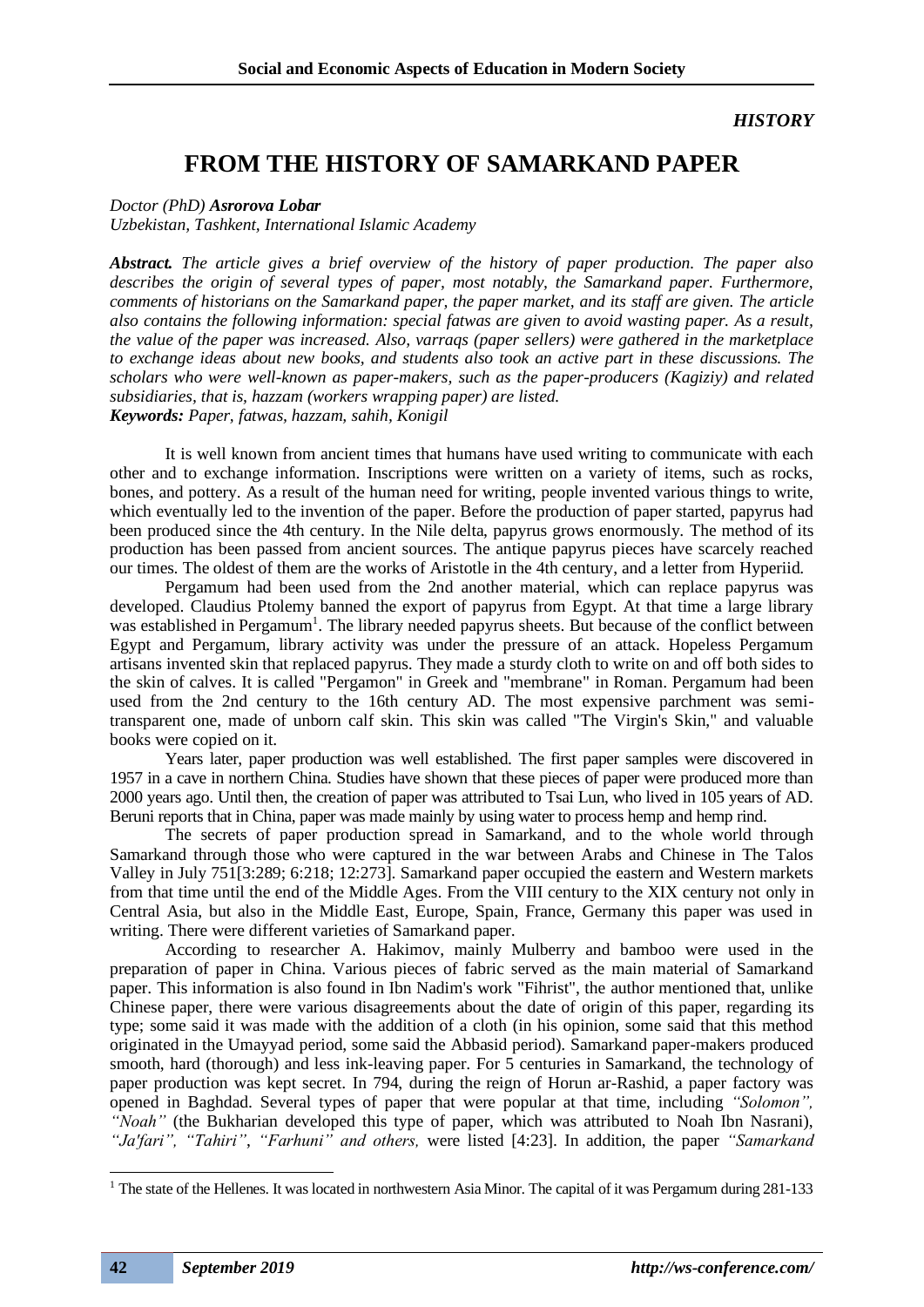*Sultan paper"* (it was distinguished from other types by its whiteness, softness and elasticity), *"Samarkand silk paper"* (it was also soft and velvety. But the color was light yellow)," Mir *Ibrahimiy"* **(**with signs of a white round shape (water)," Nimkanop *paper "* (mixed with the remains of silk, and rind coating. of brown color).

During the reign of Amir Temur, paper production was the main branch of craftsmanship. In the XV centuries, the cities of Samarkand and Bukhara were the largest centers of the paper industry of that period. From the papers of this period, *"abrashemi paper"* (it was made from only silk salmon, without the addition of any cotton fibers, it was fluffy, very beautiful, with quality lime, it was clean and smooth) and *"paper nimkatuni"* (it was semi-silky, and made from a mixture of about fifty percent of silk and hemp fiber. This paper was crumbly, thick and well-groomed). In addition, in Kokand, paper types with the name "jaydari", "nim kanobi" were developed, but their quality was not good.

On both sides of the paper, the so-called glue made of wheat flour (lime) was applied thinly and, after drying in the shade, the tooth made of agate, or the seal was applied. In order to make the paper shiny, it was polished seven times. This paper was called "*ohor (lime) sealed".* If the writer made a mistake when writing, it was possible to wash the letter with water through a soft cloud and dry it, apply a little starch and could use it again after drying. From this paper, special paper called *"haftrang "*and" Abri *bahor"* papers were also processed to put them on the inner side of the cover which were used when copying manuscripts.

At the beginning of the XVIII century around Samarkand and its environs, there were 42 paper production enterprises. As a result of the mutual struggle of the rulers of Bukhara and Samarkand, economic degradation occured in the region, the quality of paper production also decreased. The craftsmen moved to the villages of Kokand, Kogozgar and Chorku. Thus, the center of paper production had moved to Kokand. Until the beginning of the XX century, craftsmen produced paper. By the end of the XIX and beginning of the XX century, the production of paper was stopped in Samarkand, Bukhara and Kokand. That is, it stopped in 1924. And in the village of Chorku, paper was being produced until 1930 but it was without lime.

Scientists who lived in different periods highly appreciated the Samarkand paper and gave it different definitions. Below are the same definitions, as well as tales about the veneration of paper from ancient times, about people working in this field:

Makdisiy, who lived in the X centuries, described:" Khorezm bow, Shosh dishes, Samarkand paper did not have a competitor". Abu Mansur Saolibiy also described the Samarkand paper as being better than Egypt. Sultan Ali Mashhadi recommended to write only on Samarkand paper. Later, Vamberi also acknowledged: "the paper produced in Bukhara and Samarkand is used throughout Turkistan and in all famous cities."

Najmiddin Umar Nasafi, in his book "Kitabu-L-Qand", wrote that the presence of a paper market in Samarkand in the IX century; one of the muhaddis Abu Suleiman David Marvazi (WAF. 281/895 y.) mentioned that he was acting as a broker in the paper market [5: 14]. He had also written valuable information about Abu Muhammad Abdullah ibn Muhammad ibn Nasr Razi Varroq, Abu Ali Ismail Ibn Yahya Varroq, Samarkand and many other paper production and trade scientists [2: 321].

Students also took an active part in these scientific discussions. One such market was operating in Bukhara. Among the Bukhara paper-makers were the historian Abu Abdullah Muhammad ibn Ahmad Ghunjar, the Muhammad Dallal store, Kamil Ibn Mecca ibn Muhammad ibn Vardon, Ahmad ibn Shuaib Ibn Saleh, Muhammad ibn Yahya ibn Abdullah ibn Dinar and Muhammad ibn Yahya Ibn Nazr Ibn Muawis, which are close to the House of Faqih Saleh Jazra[10: 337].

As for Abdulkarim Sam'ani, along with the employees of the auxiliary sector associated with the production of paper in Samarkand, who were called the hazzom (workers wrapping paper), give information about Abu Ahmad Muhammad ibn Ahmad ibn Ali Ibn Hasan Hazzom Marvazi <sup>1</sup>was one of the well-known people in this field. The source also provided information about Ibn Hoshim Kagozi Samarkand, known by the pen-name of "Kogozi" (Kagizi), who died in 259/873[7:34; 83]. Khatib Bagdadi (died in 463/1070) in the work "Tarikhi Baghdadi " mentioned about Muhammad ibn Abdullah ibn Muhammad ibn Ja'far Kagizi [1:32-33, 101].

The need for paper from ancient times was the reason for its dearness. We can even witness the existence of various narratives in the Fiqh sources about not wasting paper. In particular, in the work "Saloti Mas'udiy", created in the XIV century, the following narration is given: *"Hayrushu-L-*

<sup>&</sup>lt;sup>1</sup> He was originally from Marv and lived for a while in Samarkand and then spent the last days of his life in Isfijob.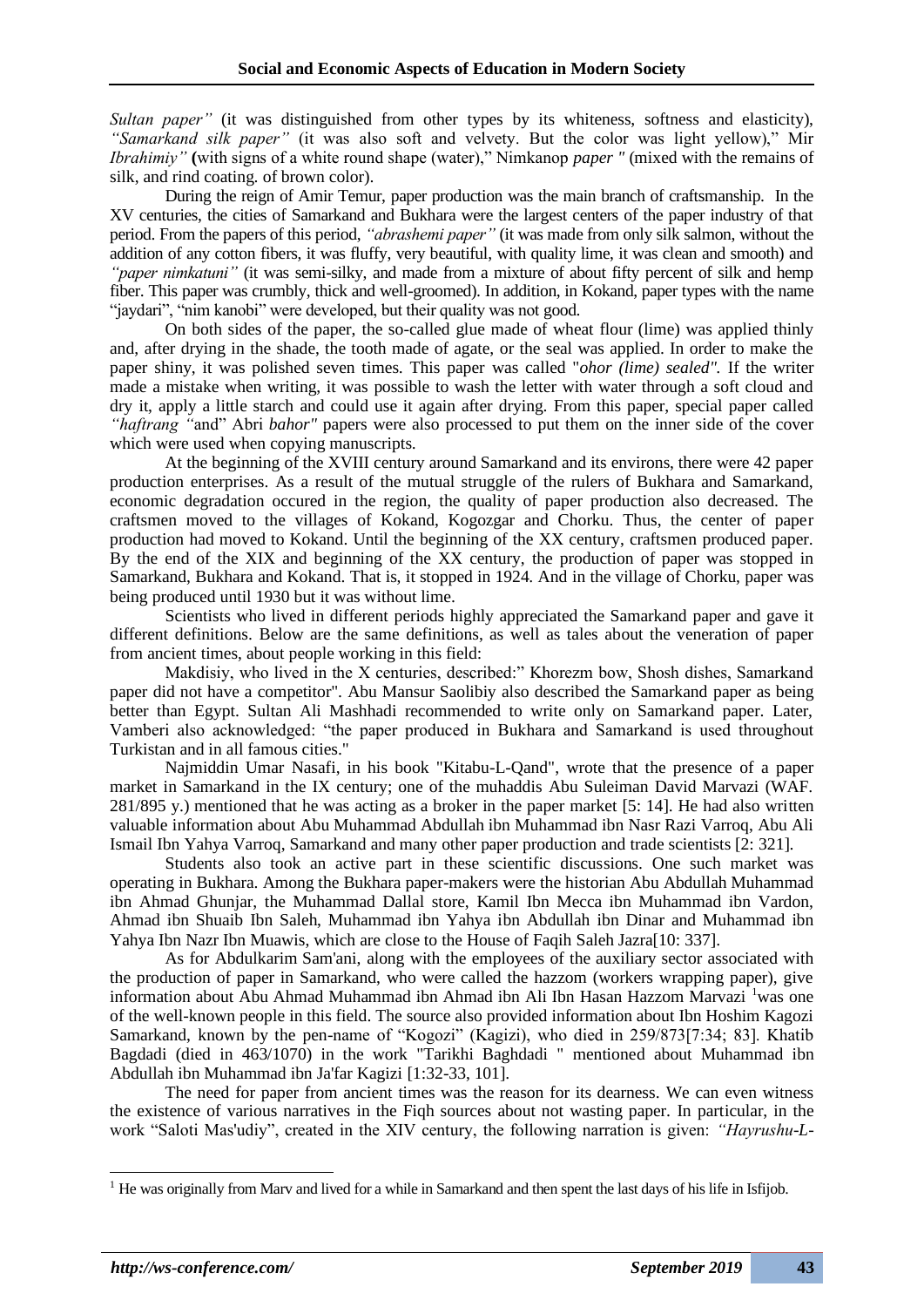*fuqaho andlatlatu-L-fuzalo" Khoja Abu Hafs Kabir Bukhari said: «I never walked through the paper market without ablution»* [8: 153. 21-23-lines]*.* 

Also in another part of «hayrat-uL-fuqaho», the following narration is mentioned from Imam Abu Hanifa:" *do not go to the place where the paper will be sold if you are unclean. This is the glorification of Islam. This was equal to wasting and humiliating paper*" [11: 98B V.].

The wrapping of paper also caused an increase in its value. Ahmad ibn qoj Varroq (IX-X) bought paper for all of the norms of 800 or 700 dinars and wrote a Hadith to him over the years, while Abu Ali ibn Shihab saw a profit of 1025 dirhams from the paper itself, that is, he bought paper for 5 dirhams and sold it from 200-150 dirhams by writing to him If we compare the price of paper at that time with other prices, we can see that soldiers of Asad ibn Abdullah received a salary of 118/736 dirham in 20 years, and artisans who received a good income had a salary of 10-15 dirhams in the month, as indicated in the foundation documents of Abraham Tamgochhan, the alimony of madrasah students was 30 dirhams, Readily, it was possible to buy 2-3 pieces of paper for a month's salary of a craftsman. For this reason, as mentioned above, the Fiqh sources have given instructions on how not to waste paper and appreciate it. There was even a legend that Khorezmi joked to his friend that he did not write a letter, saying that he lived far from Samarkand and that the paper for him was incredibly valuable, and praised his friend.

Paper production in Samarkand continues to this day. Papers produced in the village of "Konigil" of Samarkand attract the attention of foreign guests. Samarkand craftsmen are carrying out scientific research in order to restore the fame of their ancient paper and prepare various gift items from ancient raw materials here [9].

Proceeding from the above information, we can conclude that the Samarkand paper achieved upper hand over the Egyptian papyrus in the market, where the technology of paper production for 5 centuries was kept as secret. Many types of paper have been discovered. The fact that in most cities of Movarounnahr there were paper stalls, even separate paper markets, as well as various sectors of paper production, which proves the wide development of this sphere. Samarkand paper has not lost its relevance until now.

#### **REFERENCES**

- 1. Abu Bakr Ahmad ibn Ali Khatib Baghdadi History of Baghdad. Beirut: Doru-l-lal al-Almiyya, 2011. J. X. - B. 32-33, 101; J IV. - p. 425., J. VII. 339–340.
- 2. Abu Hafs Umar ibn Muhammad Nasafi. Al-Kand fi Zikri is under the editorship of the Samarkand / Yusuf Hadi. - Tehran: Oyinai Heritage, 1420/1999.
- 3. Belenitsky AM, Bentovich IV, Bolshakov O.G. Middle Ages Central Asian Cities- Leningrad: Nauka, 1973. - p. 289. - p. 305–306.
- 4. Muhammad ibn Isaac Nadim. Booku-l-Fihrist. Edited by Riza Ibn Ali Zaynul Obidin Hadii Mozandarani. Tehran: 1971. J. I.
- 5. Najmuddin Umar ibn Muhammad ibn Ahmad Nasafi. The Al-Qandah Zikri Scholars Samarkand. T .: National Encyclopedia of Uzbekistan, 2001.
- 6. Sa'olibi. Latoifu-l-ma'rif. Cairo: 1960.
- 7. Samani. Ans. J II. B. 34, J. IV. B. 83.
- 8. Salat Masoodi. Treasury of resources. Turtle. No.175.
- 9. Z. Turakulov Correspondent of "Adolat". http://www.gglit.uz/. 05.11.2012.
- 10. Ihsan Zunun Abdullatif Somiri. At-histu-l-Hadari Limadinat Bukhara. (94-389 / 712-999). Jordan: 1997.
- 11. Hayratu-l-Fuqaha. Personal library. The manuscript.
- 12. Hill D.R. Civil and hydraulic engineering Physics and mechanics Industrial processes and manufacturing, and craft activities. - UNESCO Publishing. 2000.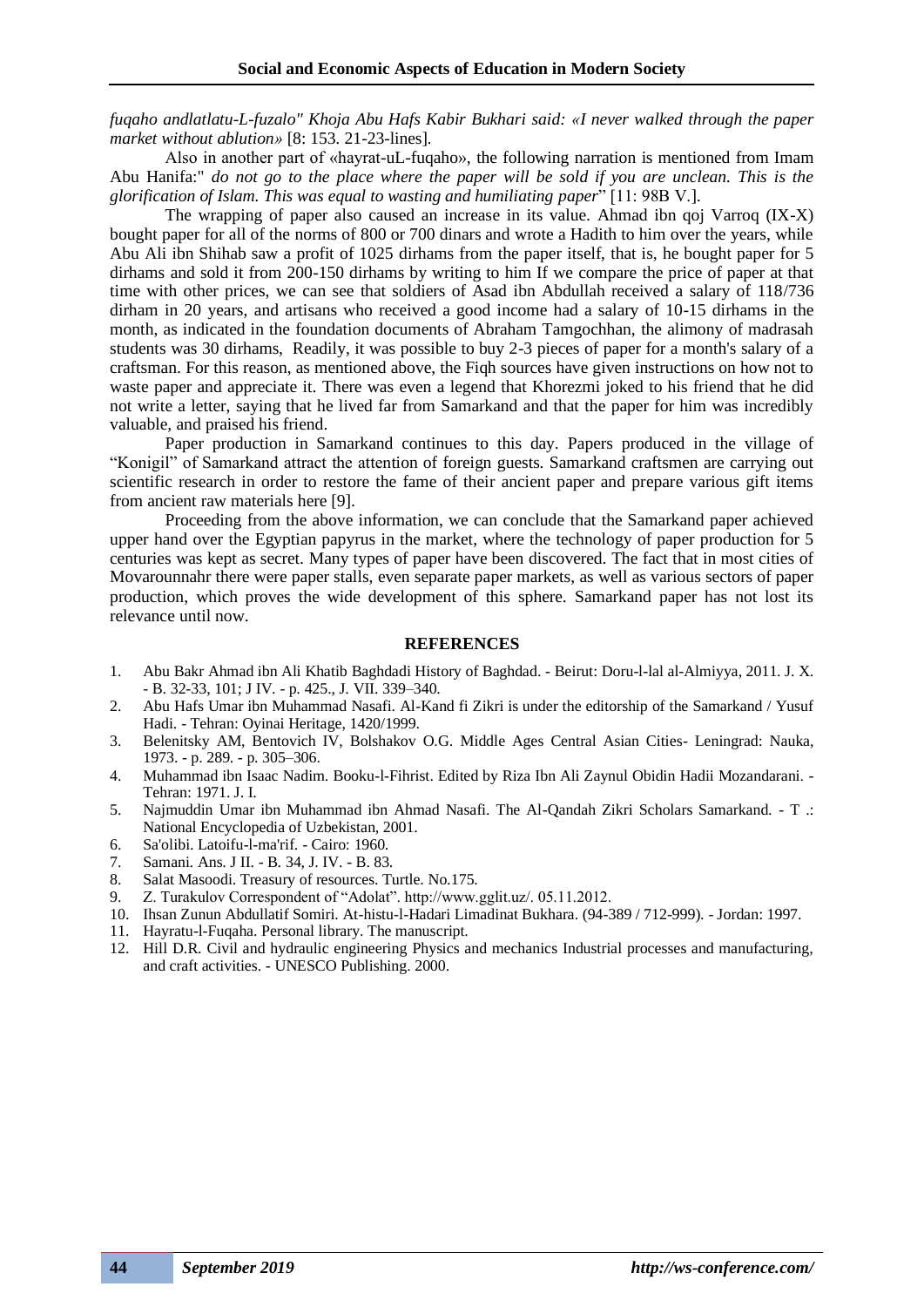# **РОЛЬ ИСТОРИЧЕСКОЙ НАУКИ В ИЗУЧЕНИИ РАЗВИТИЯ МЕЖДУНАРОДНЫХ ОТНОШЕНИЙ КНР СО СТРАНАМИ КОРЕЙСКОГО ПОЛУОСТРОВА**

*Хань Юй, Белорусский государственный университет; студентка; аспирант; Беларусь*

*Abstract. The article presents the author's view on the political and socio-economic factors that in the course of the historical development of China had an impact on international relations. Historical science in this context is the basis of scientific research and critical-constructivist tool for assessing historical facts. The story gives a fragmented phenomenon of the relationship, pointing to their substantial significance. Scenarios and forecasts of development of international relations developed by scientists, on the basis of historical analysis of social and political events, allow to "sift" and systematize empirical research material. Declaring the General scientific views of historians, the author points to several possible scenarios for the development of China's relations with the countries of the Korean Peninsula. Identification of specific causes of historical events allows us to understand their nature and in certain cases, gives answers to the question of how to manage them. Keywords: international relations, history of China, social achievements, politics*

**Введение.** Международные отношения и история неразрывно связаны, и не без оснований. Эта связь имеет многовековую историю. Полезность истории для анализа международных отношений с незапамятных времен считалась само собой разумеющейся. История, как соглашаются ученые, предлагает три вещи исследователям международных отношений: 1) готовый источник примеров и опыта, 2) возможность углубить теоретические идеи и прогнозы и 3) историческое сознание, то есть понимание исторического контекста человеческого существования и соответствующую способность формировать разумное суждение о цивилизационном развитии. Эта традиция продолжалась и после того, как международные отношения прочно утвердились в качестве признанной отдельной дисциплины спустя некоторое время после Второй Мировой Войны, и оставалась практически неизменной до 1960-х годов.

С 1960-х годов отношение к истории в международном сообществе изменилось. Некоторые подходы, особенно английская школа и мировой системный анализ, почти по определению базируются на истории. История играет фундаментальную роль в критикоконструктивистском подходе, в то время как реалистические ученые продолжают регулярно обращаться к истории.

Подъем КНР сегодня обеспечивает критический случай для теорий, таких как теория перехода власти и наступательный реализм, которые предсказывают наступление определенных исторических событий. Эта статья демонстрирует значение исторической науки, позволяющей на основе анализа фактических событий прогнозировать динамизм и остроту конфликта в Тихоокеанском регионе.

#### **Результаты исследования.**

Появление Китая в качестве экономической и политической державы является одним из самых замечательных глобальных событий второй половины ХХ века. В настоящее время неоспоримо, что Китай стал экономическим и политическим гигантом, который может даже получить большее глобальное влияние в течение XXI века. Это растущее влияние становится особенно очевидным, когда мы обращаемся к истории и анализируем вклад и рост участия Китая в глобальном управлении и международных отношениях.

Ученые в области международных отношений расходятся во мнениях о растущем потенциале Китая в вооруженном конфликте со странами Корейского полуострова. Ученые, которые изучают подъем Китая через теории перехода власти, либо наступательного реализма часто предсказывают насильственное будущее отношений Китая со странами Корейского полуострова из-за преимуществ, которые он мог бы захватить через военный конфликт [1; 2]. Ученые, которые, напротив, подчеркивают влияние экономической взаимозависимости Китая в международной системе, приходят к более оптимистичным выводам, отмечая высокие издержки, которые Китай заплатит за агрессию в глобализованном и взаимозависимом мире в случае развязывания военного конфликта [5; 6].

Напористость внешней политики Китая представляет собой политический выбор, который следует понимать в более широком контексте его внешних отношений. При этом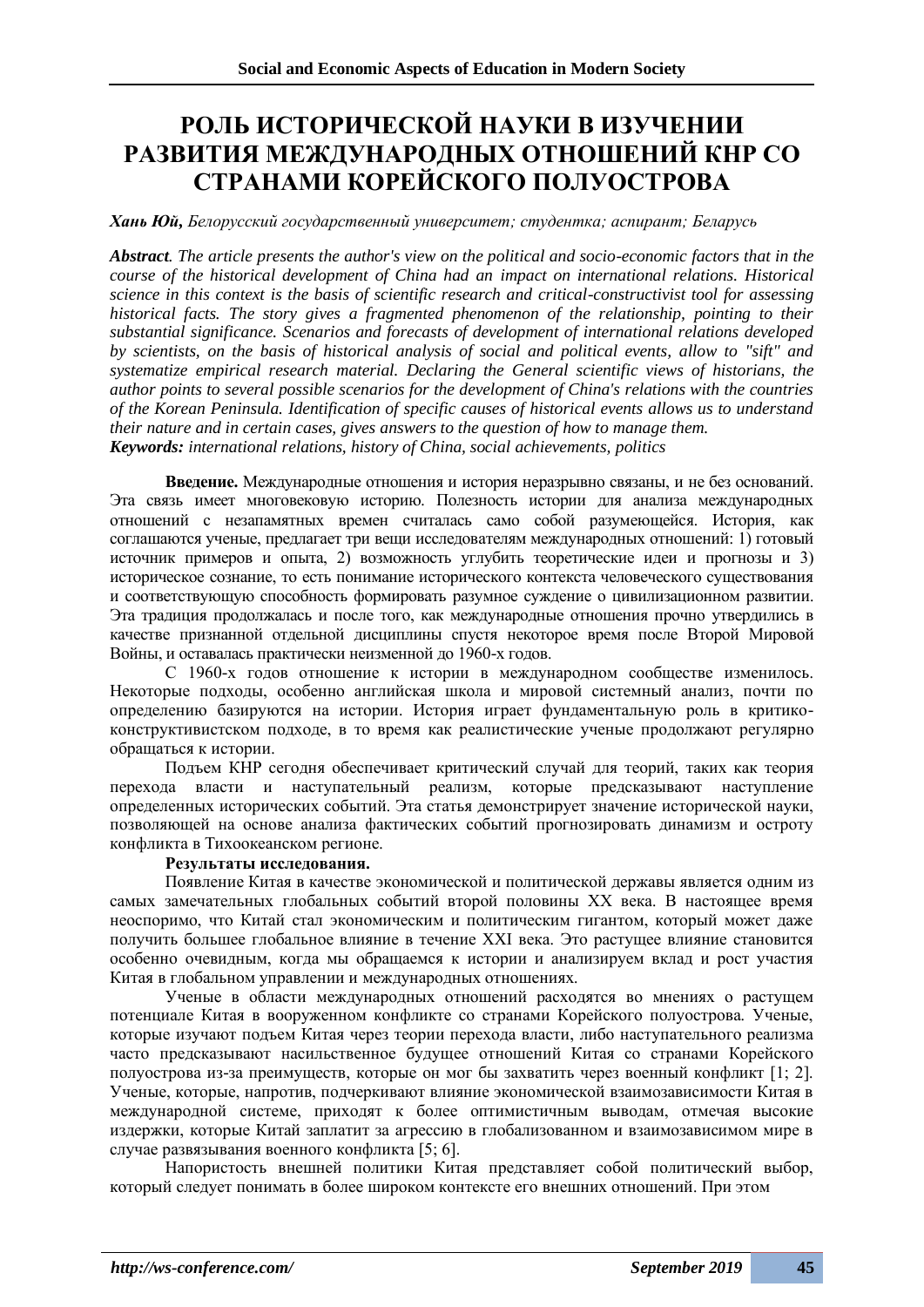Появление Китая в международных отношениях и использование своей власти и влияния остаются неопределенными. С одной стороны, внешняя политика и внешние отношения Китая остаются неопределенными, поскольку они обусловлены китайской способностью реагировать на свои основные внутренние вызовы. С другой стороны, неопределенность также связана с отсутствием «большой стратегии», которая определяет внешнюю политику Китая во всех географических и тематических областях. В частности, внешняя политика Китая исторически вызывает четыре внешнеполитические дилеммы:

1) поиск достижения баланса между большей напористостью и усилением своей мягкой силы;

2) поиск баланса между содействием или обходом существующих механизмов глобального управления и международных организаций;

3) выбор между решением своих внешнеполитических проблем через двусторонние или многосторонние каналы;

4) стратегическое осмысление масштабов ее растущей мощи и ее статуса в качестве региональной или глобальной власти.

Эта сложная взаимозависимость ставит отношения с Китаем в центр внешнеполитических приоритетов государств по всему миру. Этот акцент «на Китае» особенно очевиден в Соединенных штатах. Китай также занимает высокое место во внешнеполитических приоритетах своих близких соседей в Азии и другими развивающимися странами (например, Бразилия, Россия, Индия и Южная Африка).

Учеными-историками и экспертами сделаны прагматические оценки, основанные на сочетании внутренних и геополитических соображений управляющих элит, что объясняет иногда противоречивую китайскую внешнюю политику. Этот прагматизм оправдывается, поскольку цели китайской внешней политики колеблются между видениями китайской дипломатии как «чрезвычайно пассивной» для государства с его уровнем влияния к дипломатии, стремящейся восстановить своего исторического господство и развитие сферы влияния на других территориях.

Потенциальные выгоды территориальной экспансии и способности Китая захватить территориальные преимущества с помощью силы видятся небольшими.

Во-первых, Китай может также применять силу по причинам, не связанным с территориальным контролем. Как отмечается историками, хотя территориальный конфликт был ведущим вопросом перед государствами, которые пошли на войну в прошлом. На пример, в Южно-китайском и Восточно-китайском морях территориальные споры по поводу оспариваемых островов и требованиях о делимитации морских границ частично совпадают с представлениями о крупных месторождениях нефти и природного газа. Более того, эти воды относятся к Китаю как «исторические», и представляются учеными традиционно китайскими. Поэтому военно-морское присутствие Китая в этих водах увеличится, но Китай не сможет контролировать доступ других военно-морских сил [4]. Это только один из нескольких потенциальных источников конфликтов в Тихоокеанском регионе. Другие потенциальные пути возникновения конфликтов включают в себя такие вопросы, как установление сфер влияния, соображения статуса и престижа в международной системе, или конкурентные гонки вооружений. Тем не менее, будущий конфликт по одной важной причине, усиления влияния Китая на Корейском полуострове, маловероятен.

Во-вторых, предположение о рациональности, используемое в теории неформальной ожидаемой полезности может не полностью или точно отражать то, как лидеры КНР рассматривают потенциальные выгоды от расширения или оценки военного потенциала Китая [3]. Психологические или перцептивные факторы могут привести к тому, что китайские элиты увидят большую выгоду в усилении власти на международном уровне. Тем не менее, ожидаемая полезность обеспечивает основу исследовании ситуации, когда эти другие факторы могут стать более значимыми в перспективе. Изучение перспектив Китая в отношении будущего развития конфликта на Корейском полуострове открывает еще один плодотворный путь для будущих исследований, где Китай может стать основным сдерживающим элементом и наблюдателем протекания исторических событий, а, возможно, и их создателем.

Наступление тех или иных событий, их оценку и направленность, в перспективе опишут ученые и политологи, создавая новые прогнозы и сценарии развития международных отношений Китая. Кроме того, история позволяет выявить причинно-следственные связи и оценить устойчивость или хаотичность возникаемых явлений. Крупнейшие события в мире, такие как Мировые войны, глобальные кризисы, интеграционные процессы в исторической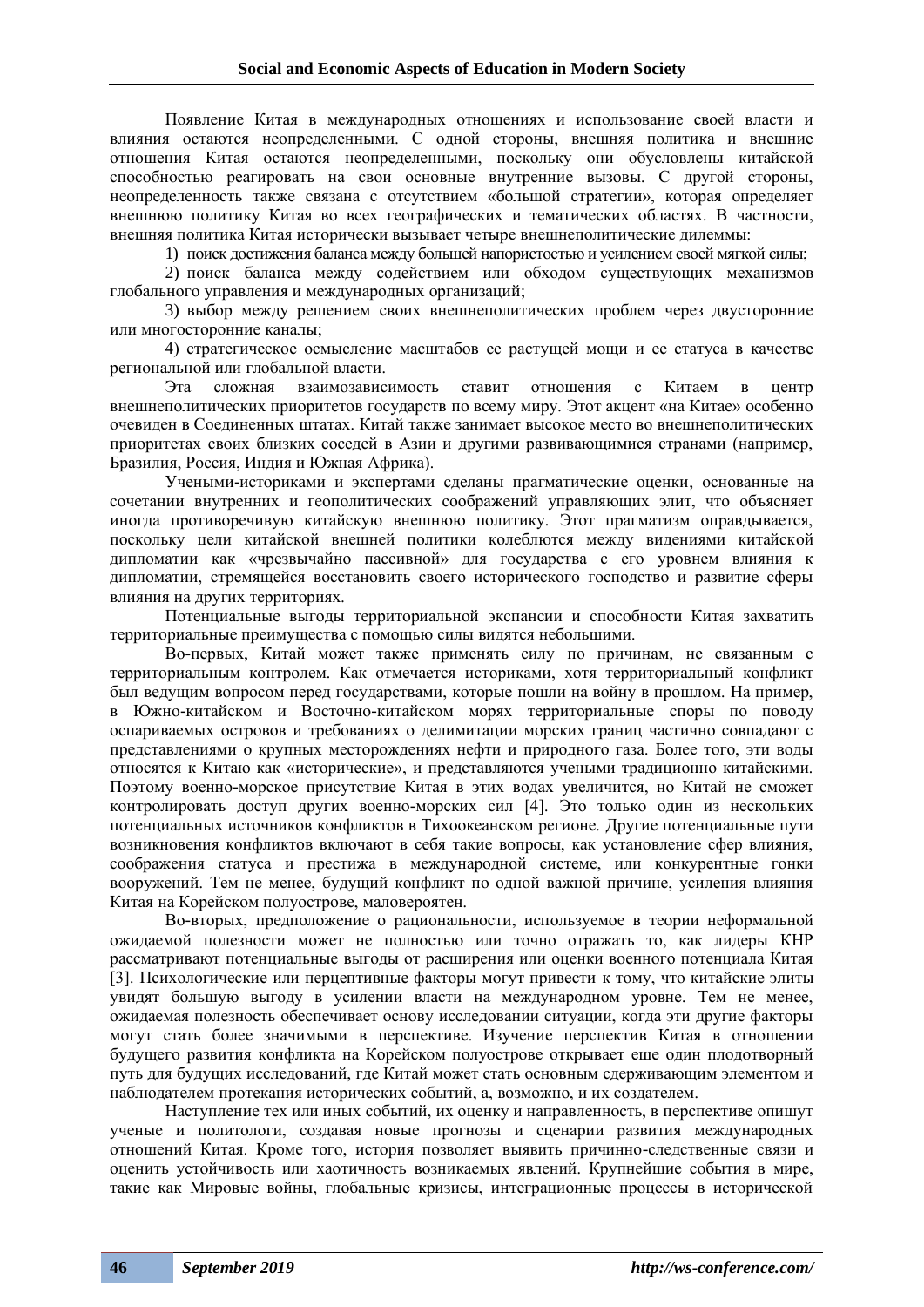науке могут быть представлены различными контртендециями. При этом история попрежнему, выполняет свои основные функции – объяснение особенностей исторического явления (факта, события) и прогнозирования его будущей эволюции.

**Выводы.** Историческая наука выступает основой изучения динамизма международных отношений и позволяет ученым и специалистам прогнозировать сценарии их развития. В контексте изучения ключевых исторических факторов, характеризующих усиление роли КНР в формировании добрососедских отношений со странами Корейского полуострова, следует выделить следующие современные тенденции:

1) Китай усилил свое политическое влияние на международном уровне, в первую очередь, за счет экономической экспансии и ориентации захвата рынков развитых стран (США, Германия, Великобритания, Канада и т.д.). Долгое время Китай воспринимался в роли «промышленной площадки» и многие аналитики прогнозировали провал такой экономической модели. Однако, кризис 2008 г. и дальнейшая перестройка социально-экономической модели Китая, позволило ему успешно решать свои экономические и политические проблемы;

2) выстраивание тесных экономических связей КНР со странами Корейского полуострова, которое началось еще во второй половине XIX в. обусловило необходимость формирования прочного диалога между Южной и Северной Кореей по инициативе Китая. Данная инициатива указывает на общую внешнеполитическую стратегию Китая – сохранить влияние в данном регионе (в противовес политики США) через экономическое и политическое давление;

3) закономерные тенденции и развитие отношений в ближайшей перспективе, скорее всего, будет основываться на основе выстраивания общих фактических событий. Именно поэтому у Китая до сих пор нет «большой стратегии» развития внешней политики в Тихоокеанском регионе. Прагматичные китайцы стремятся решать проблемы «по факту» их возникновения, не апеллируя действующими международными договорными обязательствами, которые как свидетельствует международная практика, быстро нарушаются в рамках интересов глобальных государств.

### **ЛИТЕРАТУРА**

- 1. Levy, Jack S. (2008) Power Transition Theory and the Rise of China. In China's Ascent: Power, Security, and the Future of International Politics, edited by Robert S. Ross and Zhu Feng, pp. 11–33.
- 2. Miller, Alice Lyman. (2008) China's New Party Leadership. China Leadership Monitor 23: 1–10.
- 3. Ren, Xiaofeng, and Cheng Xizhong. (2005) A Chinese Perspective. Marine Policy 29: 139–146.
- 4. Zacher, Mark W. (2001) The Territorial Integrity Norm: International Boundaries and the Use of Force. International Organization 55: 215–250.
- 5. Zhao, Suisheng. (2004) Chinese Nationalism and Pragmatic Foreign Policy Behavior. In Chinese Foreign Policy: Pragmatism and Strategic Behavior, edited by Suisheng Zhao, pp. 66–90.
- 6. Zhu, Feng. (2008) China's Rise Will Be Peaceful: How Unipolarity Matters. In China's Ascent: Power, Security, and the Future of International Politics, edited by Robert S. Ross and Zhu Feng, pp. 34–54.